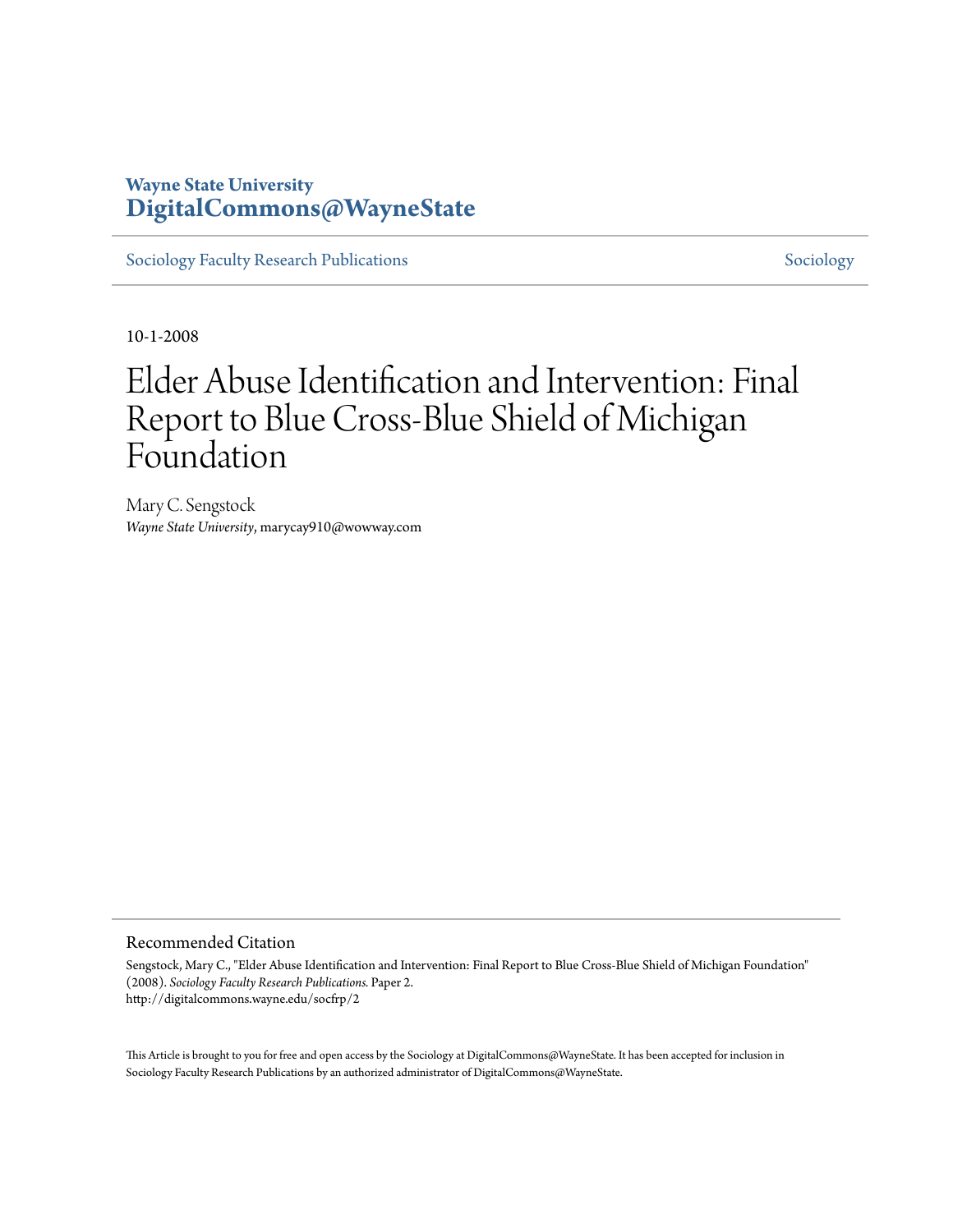# **ELDER ABUSE IDENTIFICATION AND INTERVENTION**

**Final Report to Blue Cross Blue Shield of Michigan Foundation**

**Project 1015ii** 

**by** 

**Dr. Mary C. Sengstock, Ph. D., C.C.S., Principal Investigator** 

**Submitted October 1, 2008**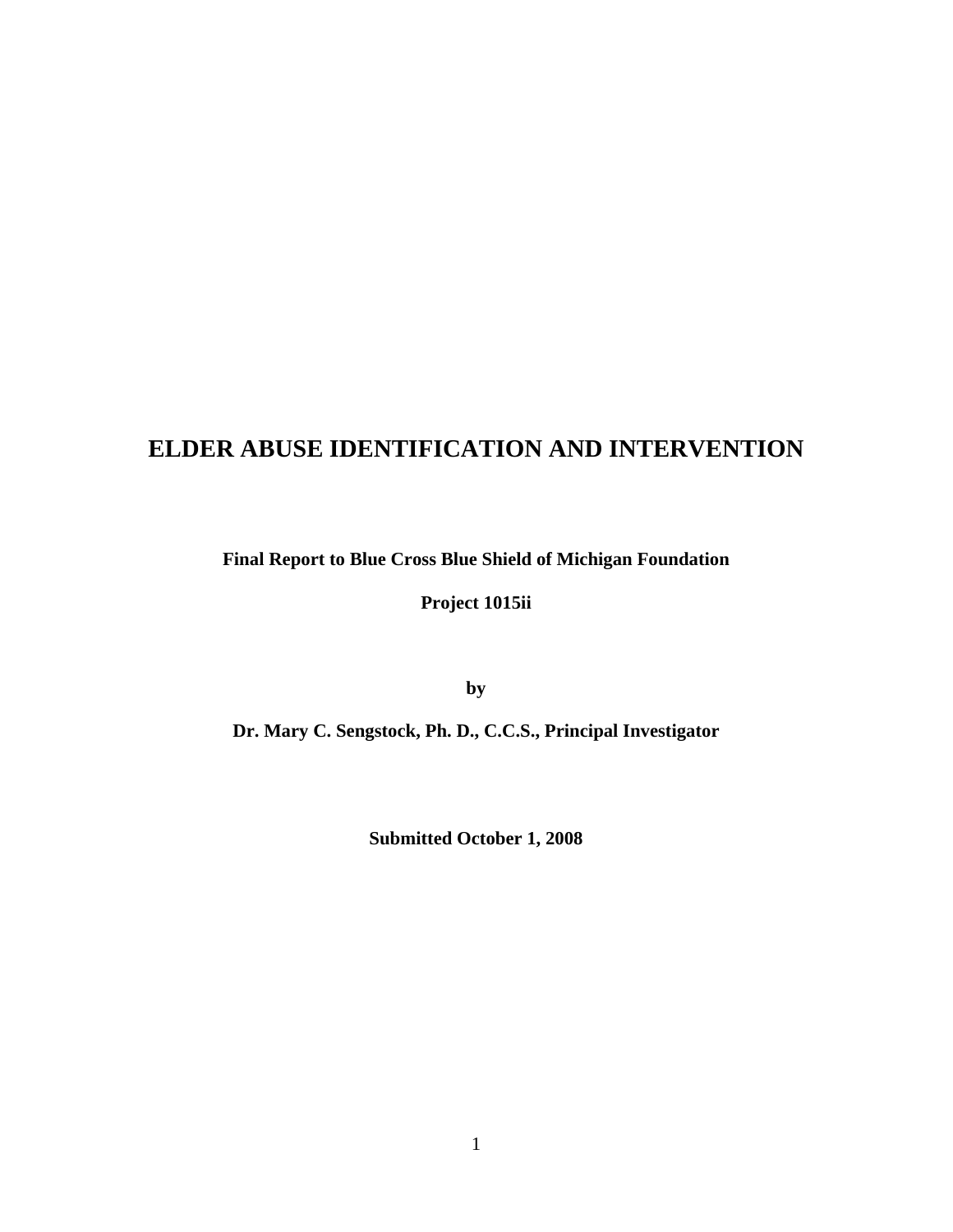**© COPYRIGHT BY** 

**MARY C. SENGSTOCK, PH.D.** 

**2008** 

**All Rights Reserved**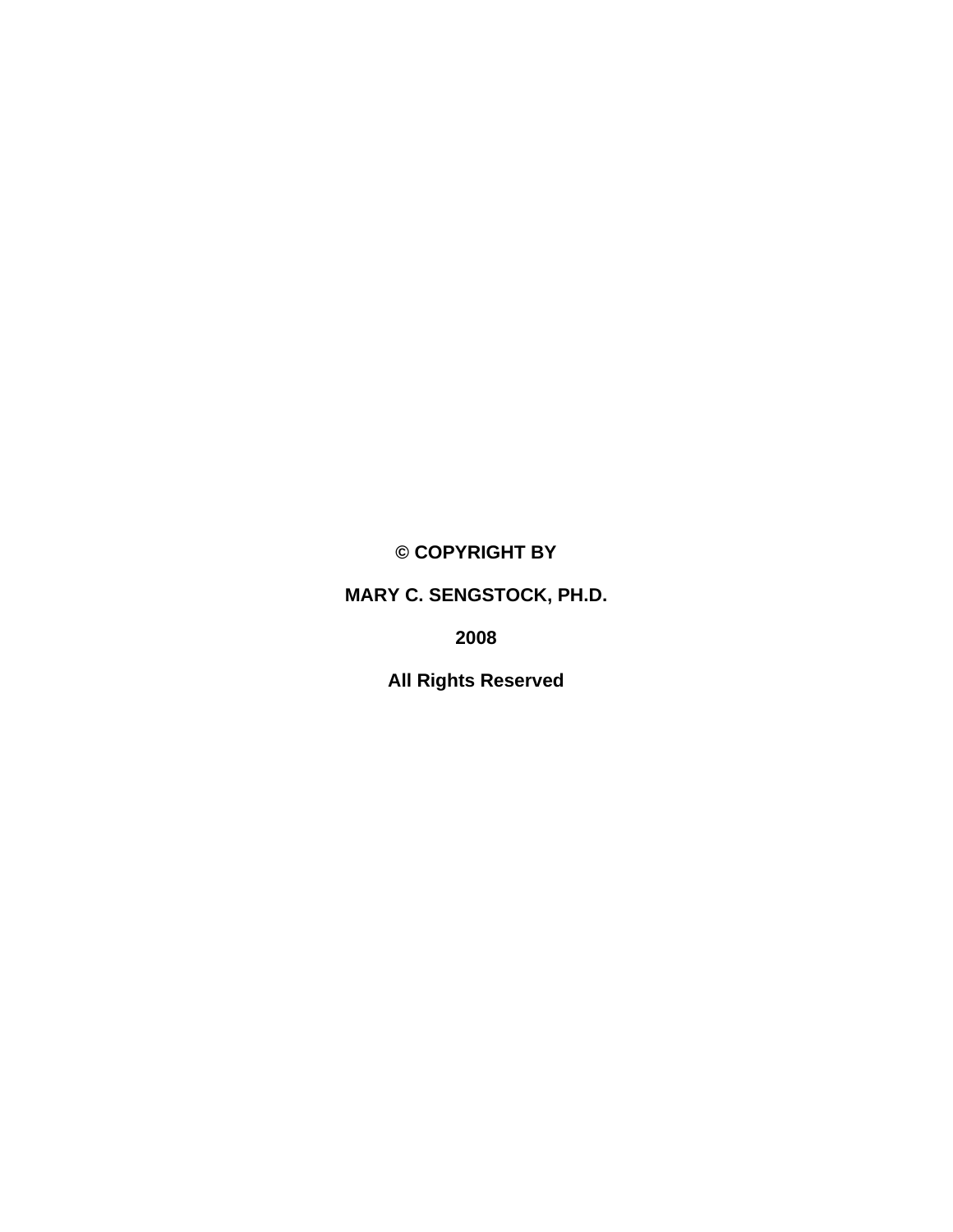# **Executive Summary: "Elder Abuse Identification and Intervention" Final Report to Blue Cross Blue Shield of Michigan Foundation Project 1015ii Dr. Mary C. Sengstock, Ph. D., C.C.S., Principal Investigator**

- This project focused on abuse and neglect of the elderly, a major problem that affects older adults, and has serious consequences for their health and welfare.
- The ultimate goal of this project was to evaluate the effectiveness of approaches to identification and intervention with abused elders, to suggest any changes which might be advisable, and to develop and implement a new model or models.
- The objectives of the project were to: review the Mandatory Reporting Model for the and assistance to abused elders in Michigan; determine whether changes were necessary; develop a new model or models; and assess the feasibility of the new models with professional workers in private and public agencies in the state.
- Both quantitative and qualitative data were collected. The quantitative data included information on reported cases of abuse, neglect, and endangerment from Macomb, Oakland, and Wayne counties, collected by the Michigan Department of Human Services Adult Protective Services Department.
- Case data included information from the State on the types of abuse, neglect, endangerment frequently reported; types of professionals who report the abuse; and whether or not the cases were substantiated.
- Oualitative data were collected to determine the effectiveness of the current system of reporting and evaluating elder abuse cases.
- Two types of qualitative data were used. First, the *Michigan State Governor's Task Force on Elder Abuse Final Report* was used to provide a description of the goals and objectives of the State's elder abuse assistance program. Second, focus groups were conducted with agencies, both public and private, at the local level to determine the effectiveness of the State's system for assisting abused elders.
- Quantitative data on abuse cases in Michigan records were obtained during two points of time, Summer, 2006 and Winter, 2007. A total of 210 cases were included in the 3 counties studied. APS workers were able to substantiate 84.3% of the cases in the summer, and 75.9% in the winter.
- Regarding the type of workers reporting, 39.0% of the cases were reported by health care providers. Mental health and social services agencies each reported 23.8% of cases. Other government agencies reported 11.4% of cases. APS workers were able to substantiate 80% of the cases, with 20% not being substantiated.
- The *Governor's Task Force Report* was useful in indicating some concerns regarding the effectiveness of the State's approach to elder abuse. In particular, the report stated that more attention should be given to the most frequent types of abuse, financial abuse, neglect, and self-neglect. It also urged the greater involvement of agencies in banking, criminal justice, and the courts.
- Interviews with 14 focus groups were conducted to evaluate the effectiveness of the Michigan Adult Protective Services approach. Private agency focus groups were conducted with professionals working in agencies which are mandated reporters of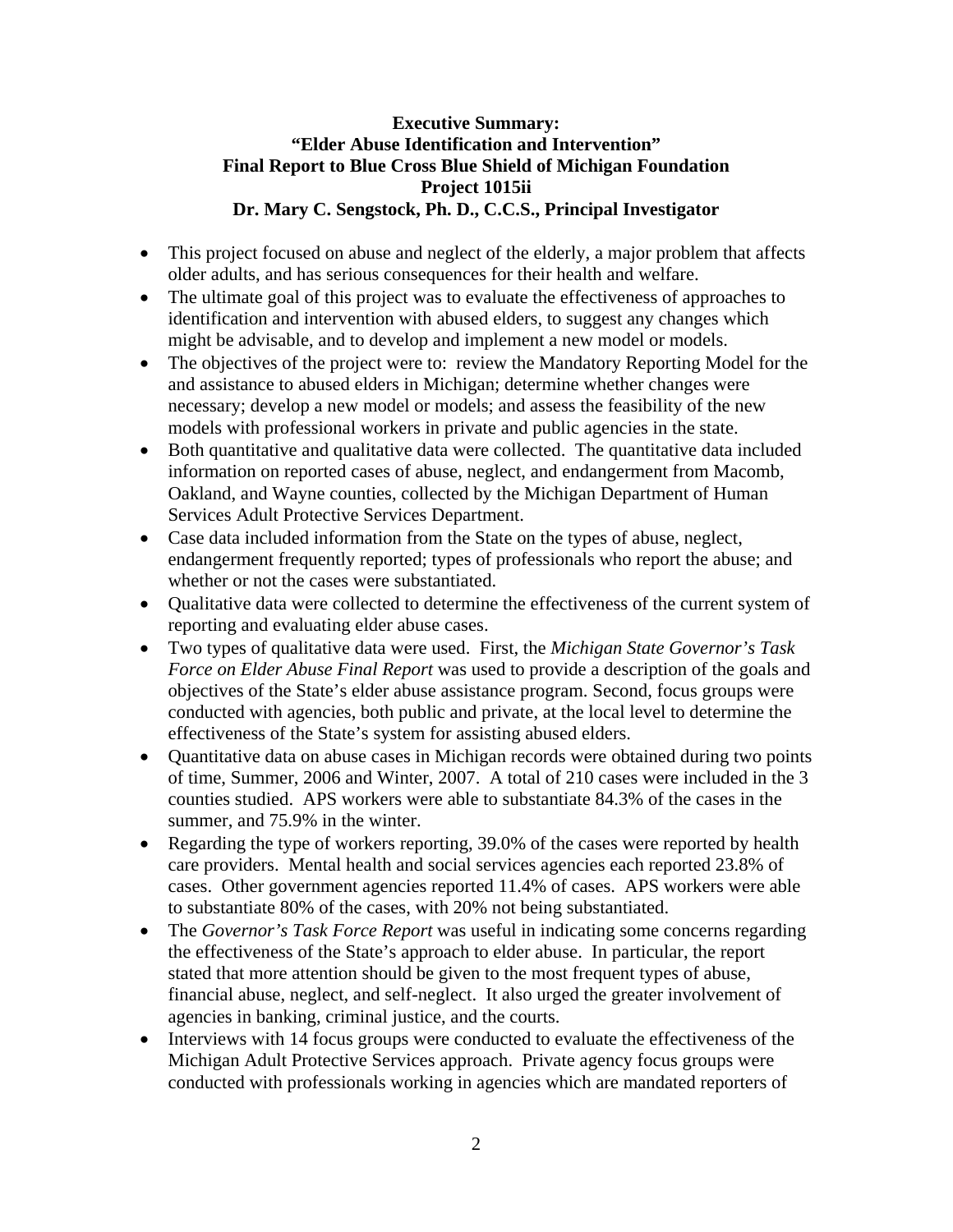abuse. Public agency focus groups were held with personnel working in APS offices in the Detroit area and at the State level.

- Workers in the APS system were concerned that they often received insufficient information from reporting agencies to implement the State's program effectively. Often the reports lacked information sufficient even to conduct an effective investigation. They also reported a lack of resources available to do their jobs effectively, and felt that officials in other departments of State and local government, such as courts and police, were unresponsive to their concerns.
- Reporting agencies complained that they did not receive adequate information from APS about their reported cases. They were concerned about: the considerable amount of time required to collect the data the State required; confusion about which cases should be reported to which State agency; and uncertainty concerning the format the reports should take.
- Both public and private agencies believed that more communication and coordination was necessary among all agencies and the State, as well as greater training for workers at all levels. Concern about ineffective services to mentally incompetent adults was also expressed in both types of agencies.
- There was considerable agreement that a standardized form for reporting and a registry for abusers would be useful; workers had little hope this would occur.
- Concerns about violations of confidentiality of information were mentioned by all agencies. They also believed there was a need for greater emphasis on the more frequently observed types of abuse, namely, financial abuse, neglect, and self-neglect. This issue also appeared in the *Task Force Report*.
- To summarize, the project's major objectives were: to evaluate the current model for identifying and providing services to abused elders; to determine whether alterations in the model are necessary; and to recommend alternatives, if appropriate.
- Two levels of recommendations are submitted, one focusing on the current model, the other suggesting additional approaches.
- Recommendations on the Current Model: "Mandatory Reporting": The model is effective primarily with professionals in the medical and social work professions. However, the model should be improved by providing more training opportunities for mandatory reporters and APS workers; increasing the number of APS workers to ensure adequate investigations at the State level; development of mechanisms to improve communication between agency and State workers (a "Focal Point"); adding a standardized reporting form and a registry for abusers.
- Recommendations for New Model(s): The Mandatory Reporting Model does not appear to be effective with certain types of agencies, or with some types of abuse. In particular, the current model appears is less effective in identifying some of the most frequent types of abuse, financial abuse, neglect, and self-neglect. It also fails to gain support from agencies most familiar with these issues.
- Hence the second recommendation suggests the addition of other models, better adapted to working with legal and criminal justice agencies, banks and financial institutions. Legislative and executive branches should work together to develop and implement these new procedures, and ensure that adequate funding exists to implement efforts to identify and assist abused elders, and decrease the incidence of abuse.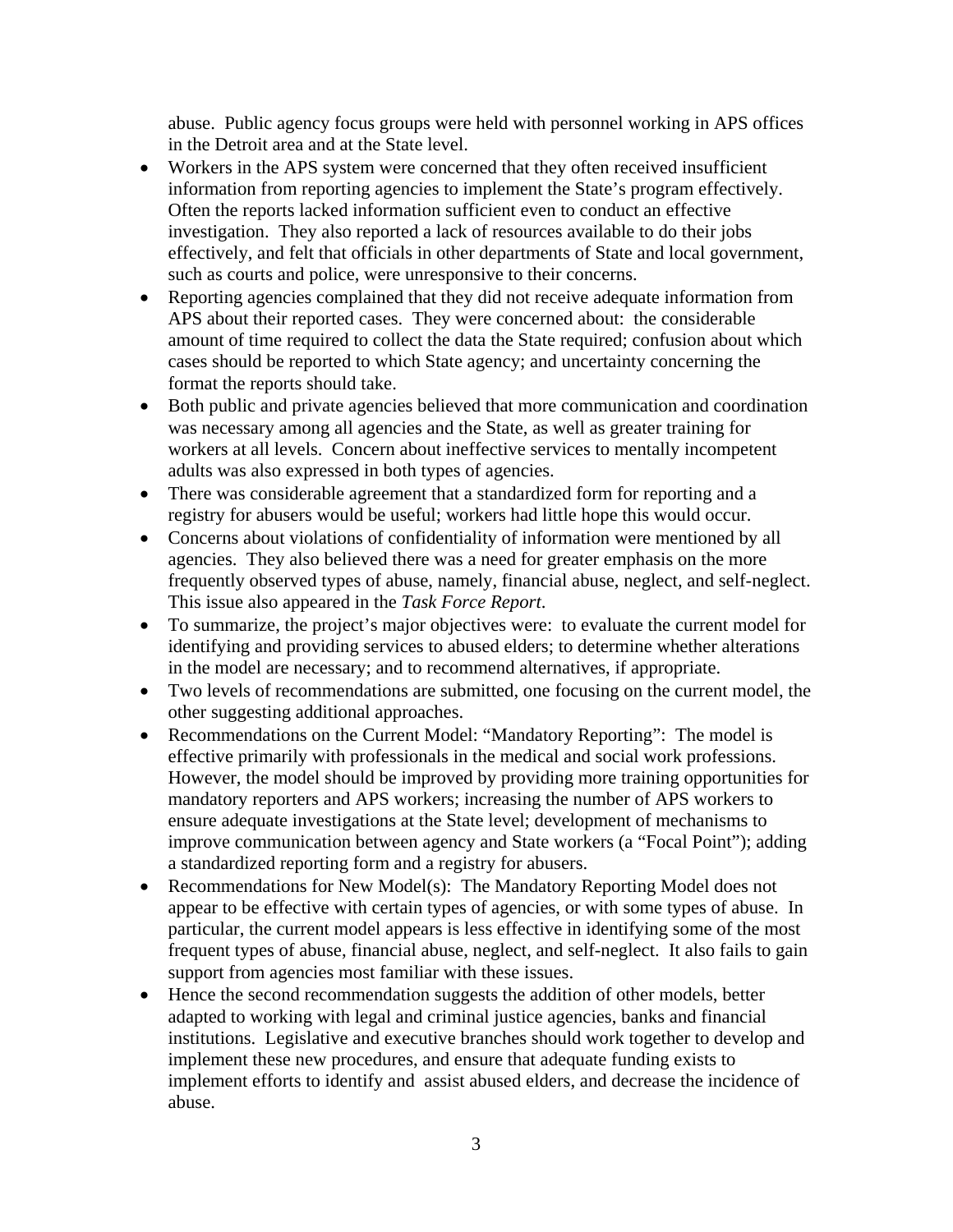#### **"Elder Abuse Identification and Intervention"**

#### **Final Report to Blue Cross Blue Shield of Michigan Foundation[1](#page-5-0)**

#### **Project 1015ii**

#### **Dr. Mary C. Sengstock, Ph. D., C.C.S., Principal Investigator**

#### PROJECT GOALS AND OBJECTIVES:

*Goal of Project:* The goal of the project was to evaluate the model for the identification of elder abuse currently being used in the State of Michigan, to suggest any changes which might be advisable, and to develop a new model or models, if that should seem to be required for the safety and well being of older adults in Michigan.

*Project Objectives:* Specific objectives were fourfold. They included: to review of the current model for the identification and assistance to abused elders in the State of Michigan; to determine whether changes in this model were necessary; to develop a new model, or models, if that seemed appropriate; and to assess the feasibility of these models with professional workers in both private and public agencies in the state.

#### RATIONALE OF THE PROJECT:

 Research consistently shows that abuse of the elderly is a problem which disproportionately affects the more deprived members of the elderly population, and has serious consequences for their health and welfare. Not only are these elders affected by the abuse, but they are also more likely to have other health and social problems which affect their quality of life. For example, the most frequent victims of sexual abuse were elderly women who also had problems of orientation, ambulation, and financial problems (Teaster & Roberto, 2004). Fullmer, et al. (2005), in a study of elderly suffering from neglect, found that neglected elders were more likely to be sicker, have more limited financial resources, and have less help in the home. Strasser  $&$  Fulmer (2007) point out that neglect is one of the most frequent forms of elder mistreatment; they suggest that the mental health implications of this problem are reason for it to be given greater attention on the part of health care providers. Research also shows that elder mistreatment can lead to greater stress and higher mortality, justifying greater attention to the problem

<span id="page-5-0"></span>The author would like to express appreciation to the Blue Cross and Blue Shield of Michigan Foundation for providing funding for the project. Appreciation is also due to Dr. Daphne Nedd, consultant on data analysis; to Ms. Sara Rose Amberg, Research Assistant for all aspects of literature review, data recording and analysis; to consultants Rachel Richards of the Michigan Adult Protective Services Department, Cynthia Farrell of the Michigan Department of Human Services, and Lynne McCollum of the Michigan Office of Services to the Aging for providing the resources of their agencies; to the Institute of Gerontology at Wayne State University, particularly Dr. Peter Lichterberg and Dr. Mary Kay Cresci for support and advice; to Dr. Rochelle Zaranek, who conducted the first phase of interviews; and to Edyta Debowska, Rose Freigeh, Jamie MacCardle, and Paige Wilkinson, students in the Wayne State University Honors Program, who provided assistance with interviewing and transcribing of interviews. Finally, deepest appreciation is due to the focus group respondents who gave of their time to provide input to the project; without their assistance the project would have been impossible. All responsibility for data interpretation remains the responsibility of the author.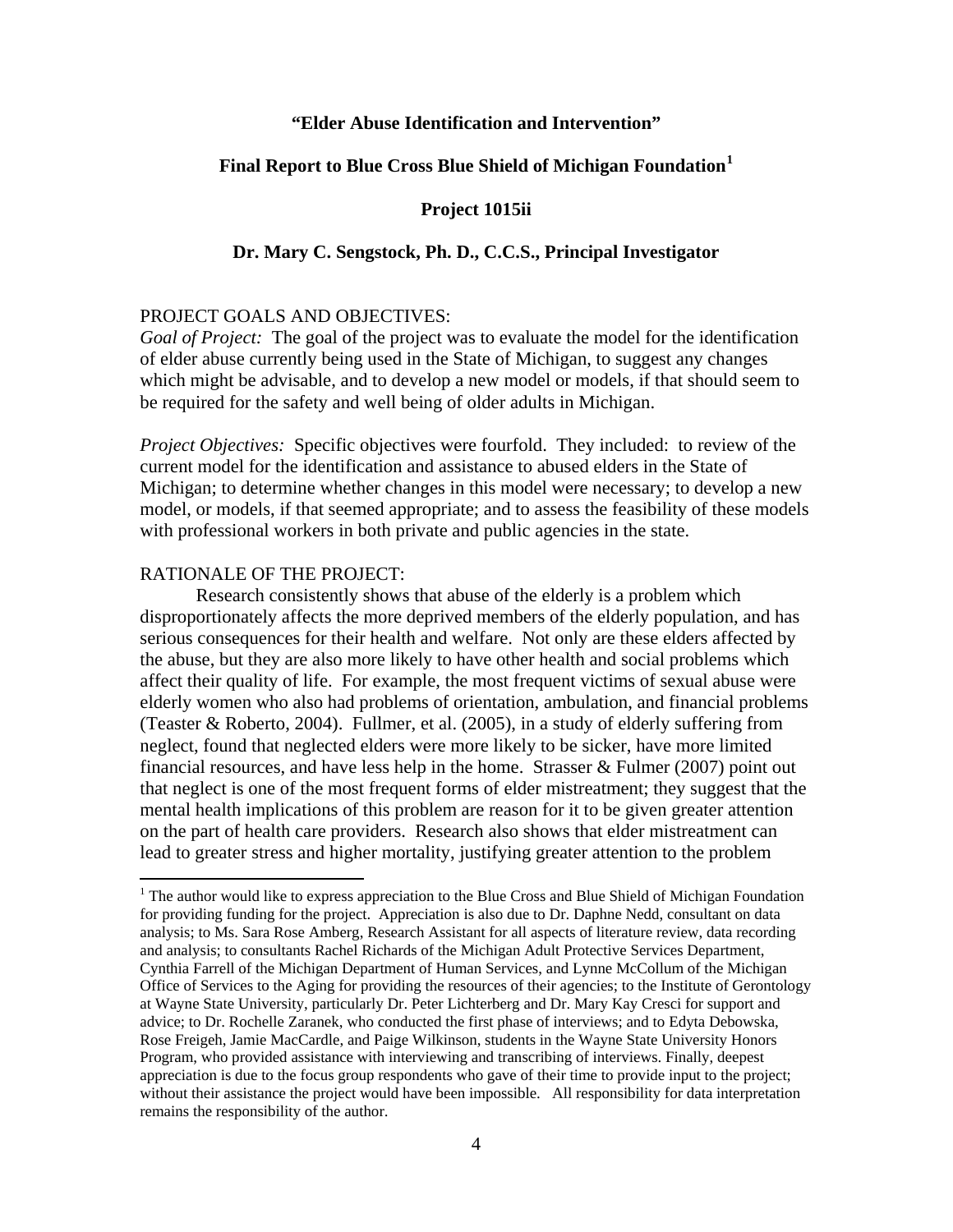(Baker, 2007). Clearly, these are problems in need of serious attention on the part of society.

 The most commonly used method of dealing with elder abuse is mandatory reporting, which requires members of certain professions who work with the elderly to report suspected cases of elder abuse to an official agency of the state. This is the approach used in the State of Michigan. However, this approach is largely dependent upon the level of knowledge and willingness of the mandated reporters to comply with the state requirement. Some researchers have found that mandatory reporters are often lacking in either knowledge or willingness, or both. For example, one study evaluated the level of knowledge of health care providers, both in and outside of hospitals; he found that many were aware of elder abuse and neglect and able to recognize it, but he believed training was necessary to insure that these workers are knowledgeable and aware of their legal reporting responsibilities (Rinker, 2007). Hence mandatory reporting requires a high level of skill and dedication on the part of reporters.

 A major category of mandatory reporters are physicians. Research raises considerable question concerning the value of physicians in this regard. One study found that primary care physicians had little knowledge of elder abuse or how to deal with it; only half had ever identified a case, and nearly three-fourths reported no exposure to the problem (Kennedy, 2004). Not only were physicians unaware of elder abuse, but many were also unwilling to conform to mandatory reporting requirements. Rodriguez, et al. (2006) found that physicians felt that mandatory reporting led to a change in patientdoctor rapport, lower quality of life for the patient, and diminished physician control of the case, leading to their reluctance to report abuse. If physicians are to be mandated reporters, consistent training and motivation programs are likely to be needed to insure their involvement. This is very likely true of other professions as well.

 Mandatory reporting is also dependent upon the effectiveness of the mechanisms used to detect abuse. Some authorities recommend that multiple measures be used by reporters. Cohen, et al. (2007) analyzed three methods for assessing abuse: direct questions, search for physical evidence, and assessment of risk; they found that all three measures are critical to effective detection. A 27 item scale to identify older people at high risk of abuse was developed and tested by Cohen, et al. (2006). The measure included characteristics of both the elder and his or her caregivers. The authors recommend using such an instrument to improve identification. In a study of care planning for veterans, a functional assessment system was recommended for use with patients in home care; the format recommended a number of issues, such as adequate leadership and training, adequate assessment, appropriate planning and resources, be included (Hawes, et al., 2007). Again, constant attention to the identification mechanism is needed.

 Some research has noted that the problem of elder abuse is a notoriously intractable problem. Established methods for dealing with other problems have not been effective in dealing with elder abuse. These cases tend to be more complex, with characteristics of both victim and offender needing attention (Ramsey-Klawsnik, 2000).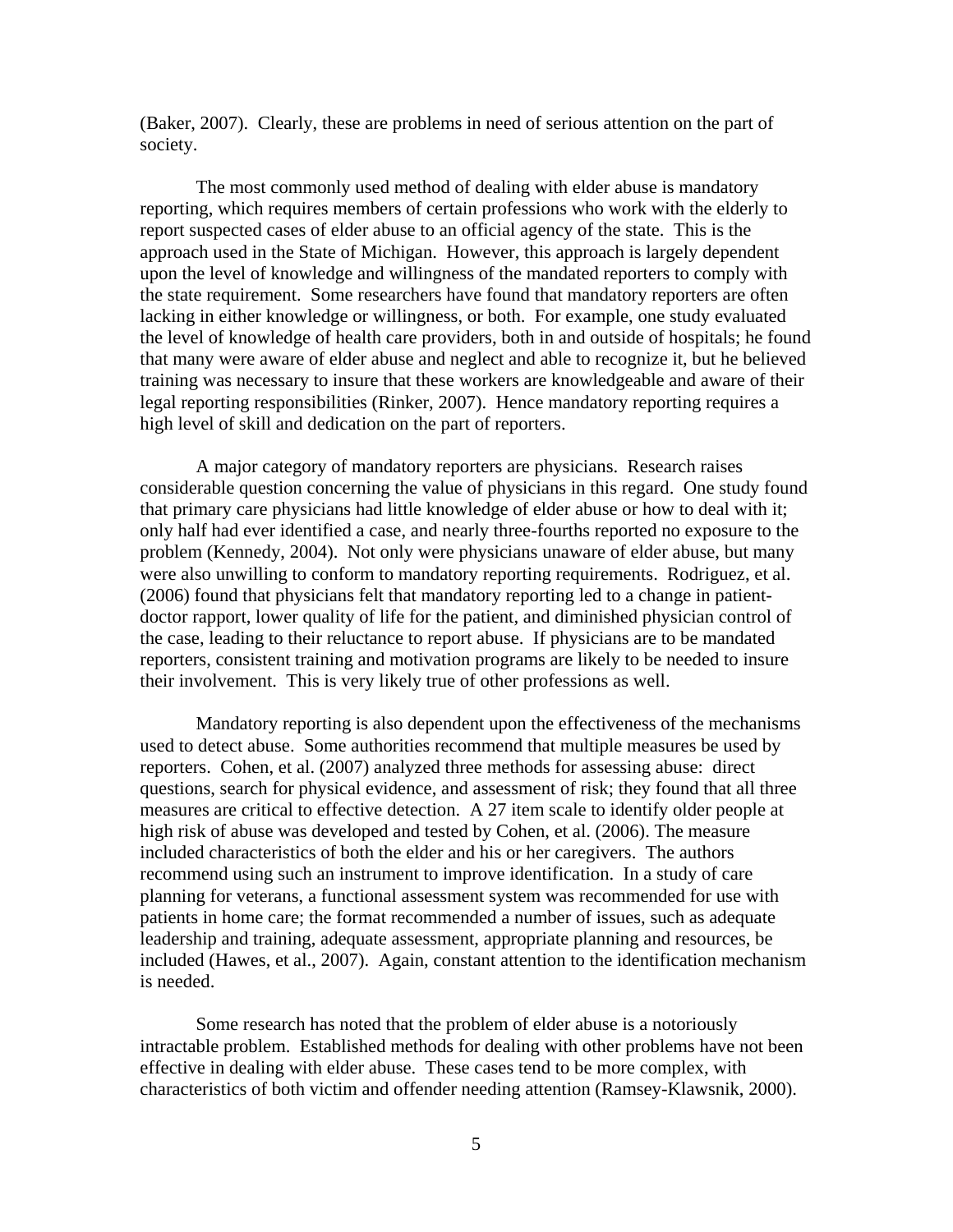Some researchers have recommended the development of innovative programs to deal with this problem. Mosqueda, et al. (2004) report on a "Vulnerable Adult Specialist Team" (VAST), which brings together a variety of experts to consult with APS and criminal justice agencies on the kinds of injuries, both physical and psychological, which were exhibited by victims of abuse. They found this program helpful, both in providing the APS and criminal justice agencies with medical expertise, and providing the physicians and psychologists with greater knowledge of elder abuse and APS procedures. Similarly, Wiglesworth, et al. (2006) found that an "Elder Abuse Forensic Center" (EAFC), which brought together professionals from a variety of disciplines to handle the problem of elder abuse, lead to the development of interagency liaisons, increased collaboration and cooperation, and contributed to more effective management of the problem. Holkup, et al. (2007), also suggest that elder abuse prevention is more effective when the programs are community based and involve families in all aspects of the screening, referral, and service provision processes.

 All of these studies suggest that constant oversight of the process for dealing with elder abuse is needed to insure that the best approaches are being employed. Well motivated and knowledgeable reporters; effective tools for identification; adequate staff to perform the investigations; and the support of the community for the program are all necessary to bring about a solution to this difficult problem. It is towards this end that we undertook a review of the Elder Abuse Identification and Intervention Program in the State of Michigan.

#### METHODOLOGY:

#### *Planned Methodology:*

The goals and objectives of this project were to be achieved through the collection of both quantitative and qualitative data. The quantitative data to be collected included data on reported cases of abuse, neglect, and endangerment, collected by the Michigan Department of Human Services Adult Protective Services Department during the period covered by the project. These data were to be employed to determine the kinds of cases which were being reported to the State; the types of abuse, neglect, and endangerment likely to be reported; the character of the reporters, that is, what types of professionals were likely to report abuse; and the likelihood that cases can be substantiated, or determined to be reliable reports of actual abuse.

Qualitative data were the most critical component of the project. These data were needed to determine the effectiveness of the current system of reporting and evaluating elder abuse cases in the State. Two methods of collecting the data were planned. First, officials from the Michigan Department of Human Services, the Adult Protective Services Department, and the Michigan Office of Services to the Aging were to be used as consultants to the project. Second, focus groups were to be held with representatives of three to six agencies which are likely to observe abuse of the elderly, for the purpose of determining their opinions as to the effectiveness of the State's elder abuse detection and assistance measures.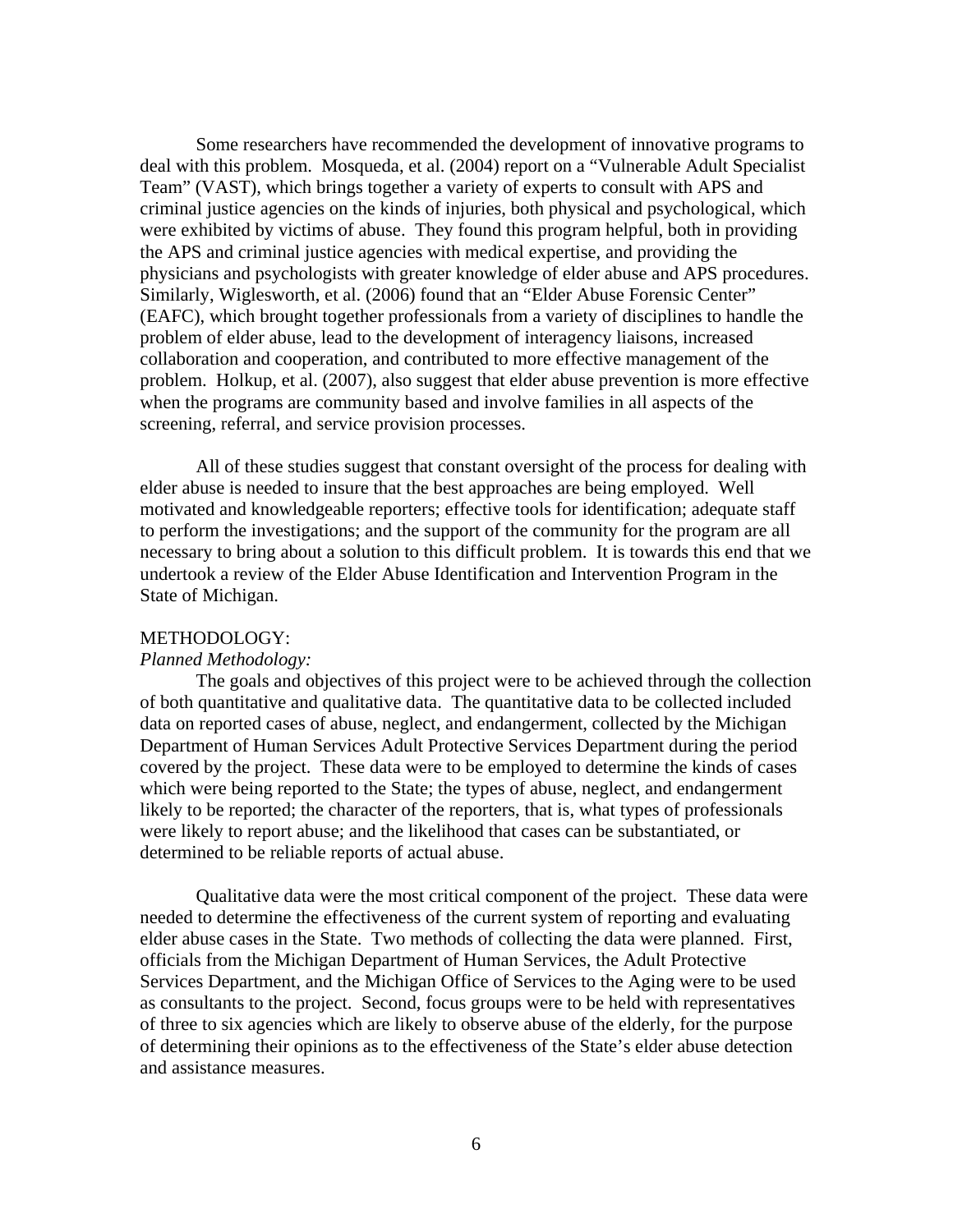Focus groups were to be held at two points. The first interviews were to be held at the outset of the project, to determine the participants' views of the existing state of elder abuse identification and assistance. These data were to be analyzed to determine the effectiveness of the program. Once these data had been analyzed, a second set of focus group interviews was to be held to present the findings of the evaluation, to suggest alternative models, and obtain the participants' views concerning their feasibility.

In order to maximize the feasibility of data collection, the project was to include only the tri-county Detroit Metropolitan Area. Hence only cases from Macomb, Oakland, and Wayne counties were included in the quantitative data. And only professionals in agencies located in these three counties were included in the focus group interviews. Obviously, this limits degree to which project findings can be applied to outstate areas. Whether our findings are applicable to the rural outstate counties or to the smaller cities outstate is not known. However, it should also be noted that these three counties constitute the most populous area of the State, as well as the majority of reports of abuse and neglect of the elderly.

#### *Actual Data Collection:*

Once the project began, it was obvious that some changes in the methodology were required. Changes in the State of Michigan's structure for the relevant departments made it difficult for the departmental executives to serve as consultants in the manner planned. This also made it more difficult to obtain the required quantitative data.

 Two corrections were made in the project in order to deal with these problems. Data to be obtained from the State level consultants were replaced in two ways. The first was the use of the *Michigan State Governor's Task Force on Elder Abuse Final Report* (2006), which was disseminated in summer, 2006, shortly after the initiation of the project. This document (hereafter known as *Task Force Report*) provides a description of the goals and objectives of the State's elder abuse assistance program. Second, in order to obtain information on the manner in which the State collected and manages elder abuse cases, consultants at the State level were supplemented by focus groups with Adult Protective Services agencies at the local level.

Quantitative data were eventually obtained at two points in time. One data set included cases reported to the State during the months of June and July in 2006. The second data set was comprised of cases which were reported to the State during February and March, 2007.

#### THE MICHIGAN ELDER ABUSE MODEL AS COMPARED WITH THOSE OF OTHER STATES:

#### *Analysis of the State's Goals and Objectives:*

We now move to an analysis of the State of Michigan's goals for its adult protective services Department. For this section of the report, we depend upon two documents. The first is the State of Michigan Adult Protective Services Law, as summarized in Richards (2006). The second is the *Task Force Report* (2006).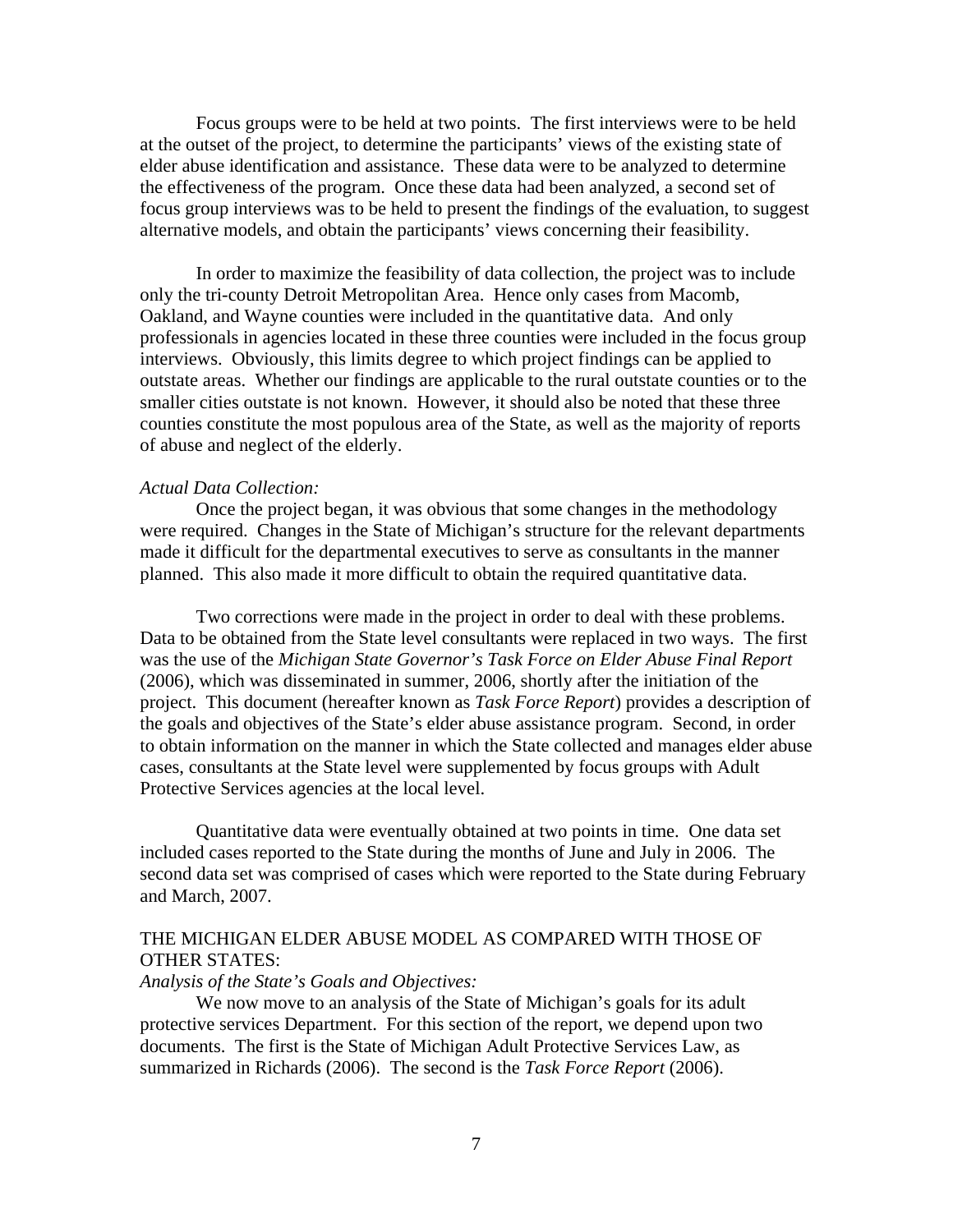Michigan's Adult Protective Services law aims to protect "vulnerable adults" from abuse, neglect, or exploitation. A vulnerable adult is defined as a person over the age of 18, "Who has a condition in which said person is unable to protect himself or herself from abuse, neglect or exploitation because of a mental or physical impairment or because of advanced age" (Richards, 2006: 5). According to Michigan APS law, a person is eligible for services under the APS law if, and only if, four conditions are met. These conditions are: the individual is 18 years of age or older; the individual is "vulnerable," as defined above; the individual is at risk of "harm (abuse, neglect, exploitation)"; and there is a "Reasonable belief that the individual is a vulnerable adult in need of protection" (Richards, 2006: 9). Four types of maltreatment are included in the Michigan APS law:

**Abuse** Harm or threatened harm to an adult's health or welfare caused by another person. Abuse includes non-accidental physical, mental or sexual abuse. **Neglect** Harm to an adult's health or welfare caused by an inability of the adult to respond to a harmful situation or by the conduct of a person who assumes responsibility for a significant aspect of the adult's health or welfare. (failure to provide adequate food, clothing, shelter, medical care, etc.).

**Self-Neglect** Behavior by an adult that threatens his or her own health and safety. **Exploitation** An action involving the misuse of an adult's funds, property or personal dignity by another person (Richards, 2006: 6).

Hence these four types are all included in the Michigan elder abuse law. Common terminology makes use of the term, "abuse," to refer both to the specific category of abuse defined above, as well as in a the broader sense, to refer to the entire class of abusive actions, including all of the above. Throughout this work, we will use the term, "abuse," in both of these senses.

 The major component of the Michigan APS law is its requirement of "mandatory reporting." That is, it requires that certain classifications of employees report to the designated State agency (i.e., the APS Department) any cases in which abuse, neglect, self-neglect, or exploitation of vulnerable adults, as defined above, is suspected. The law defines "Mandated Reporters" as "Those employed, licensed, registered or certified to provide or who are employees of an agency licensed to provide: a. Health Care; b. Education Services; c. Social Welfare Services; d. Mental Health Services; e. Other Human Services; Law Enforcement Officers; Employees of the County Medical Examiner; Physicians" (Richards, 2006: 7).

#### *Review of Elder Abuse Models:*

Numerous models for the identification and assistance of abused elders have been used in the United States since elder abuse was first recognized a problem in approximately 1970. By the 1990s, all states had laws requiring some type of approach to dealing with this problem. This diversity of approaches has lead to the development of a wide variety of models for approaching the problem.

Nerenberg (2008: Chap. 3) has provided a valuable summary of the various models for managing elder abuse. She lists eight different approaches which are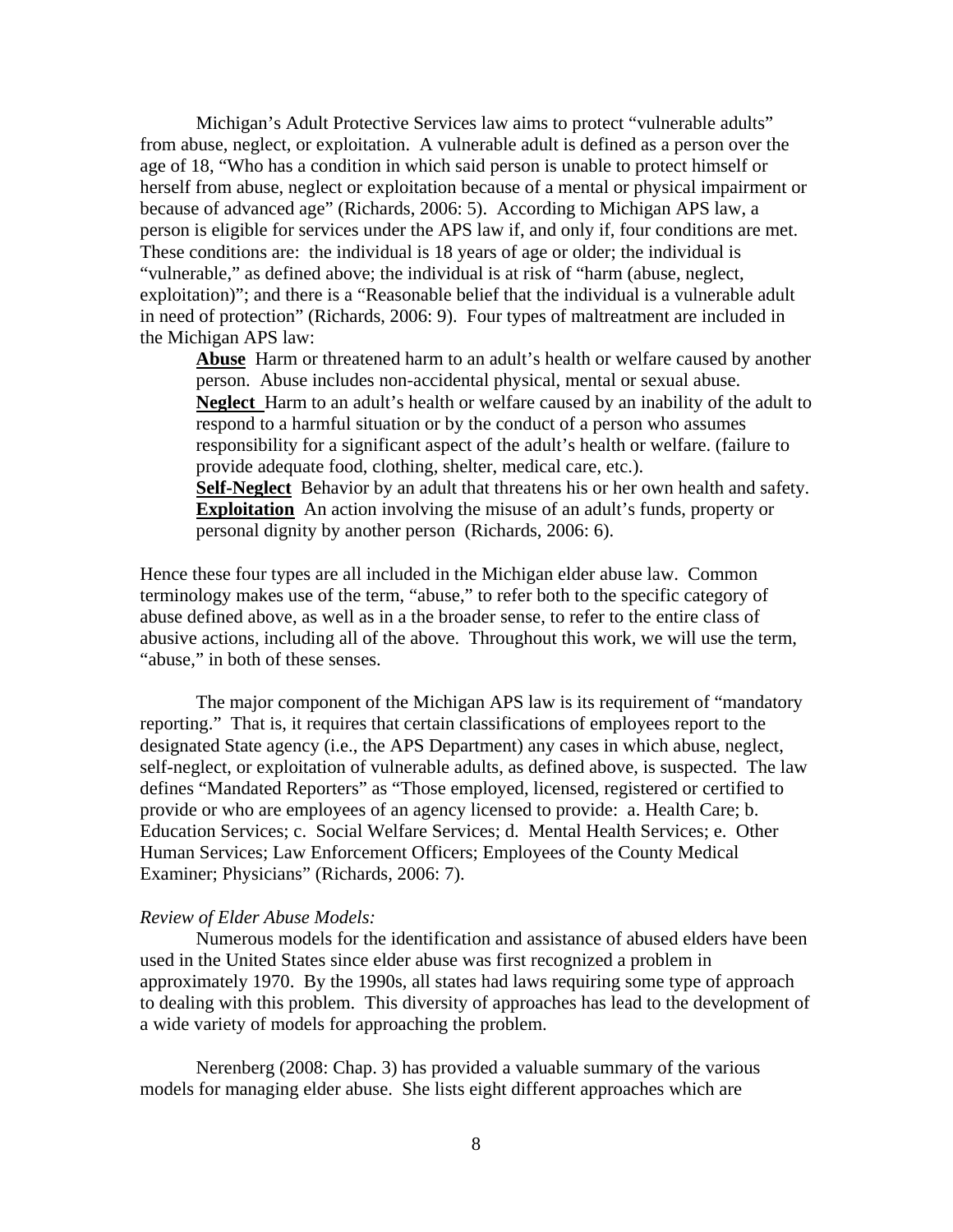commonly used. While I am indebted to the author for her summaries of these models, the commentaries are the responsibility of this author.

The Adult Protective Services Model (APS), also referred to as "Mandatory Reporting," requires the reporting of suspected cases of abuse or neglect by professionals who serve the elderly or otherwise vulnerable adults. This model is based on the model for Child Protective Services (CPS) which has been in operation for a longer time. A major difference between APS and CPS, however, is that services in cases of child abuse are imposed, while services to abused adults are always voluntary, based on the assumption that if elderly victims of abuse or neglect are mentally competent, they have the right to refuse services if they wish.

The Domestic Violence Protection Model is based on the approach which has long been taken with victims of intimate partner abuse. This model tries to avoid viewing the victim of abuse as a "victim," preferring to focus its attention on empowering victims: encouraging them to become more independent, to "stand up" to their abusers and resist abuse. This approach is particularly focused on encouraging victims to take legal action. Since it is drawn from work with domestic violence victims, a majority of whom are women, it also tends to focus on gender issues which might be present.

The Public Health Model is drawn from the experiences of the health professions in responding to and controlling the spread of disease. The central component of this model is prevention. Consequently, this model tends to focus on the factors which place a person at risk for the particular condition. In applying the model to elder abuse, it calls for identifying the factors which place elders at risk for abuse or neglect, determining which populations of the elderly are more likely to be at risk, and taking measures to place them at less risk. For example, this approach would suggest separating elderly parents from relatives, such as children who are addicted to drugs or alcohol, who might be likely to abuse them. It would also suggest that caregivers be provided with respite care to prevent their becoming over-stressed and more likely to abuse those in their care.

The Victim Advocacy Model is drawn from theories and research on victimology, which first became part of the literature on criminology in the 1940s. This approach has tended to focus on the rights of victims in the criminal justice process: their need to have revenge and/or restitution as a result of the grievances they have suffered, and the desirability of the criminal justice system providing options for input from the victim in dealing with offenders.

The Restorative Justice Model is also based on a criminal justice model. However, it goes further than the Victim Advocacy Model in suggesting a way for this type of reparation process to occur. The restorative justice model has suggested, for example, that victim-offender mediation occur in order for the offender to observe how the victim has been injured, and the victim have an opportunity to confront offenders, either their own offender or offenders in general, and gain some remuneration for their injury. In the case of elder abuse, proponents of this model suggest problematic issues,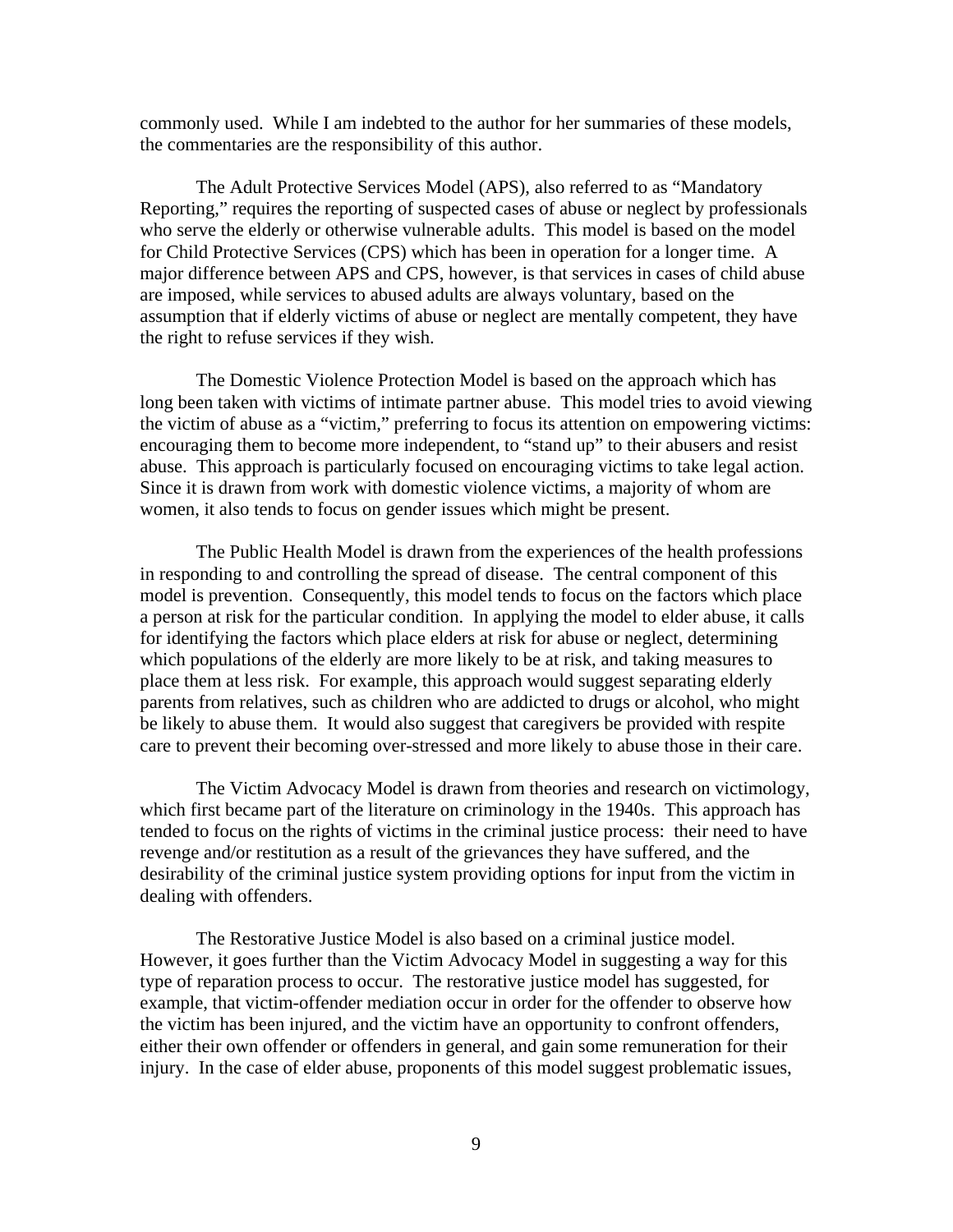such as guardianship or residential moves for the elderly, could benefit from family conferences or other mediation processes.

The Neutralization Model is drawn from criminology, and focuses on the motivations of the offender. This model suggests that the reason offenders engage in their deviant acts is that they believe they are justified. They "neutralize" the impact of societal rules on their behavior by pointing to the unfairness of their situation and/or the greater advantage which their victims may possess. This perceived unfairness excuses them from following community rules. Community agencies, such as the courts and the legal system, aid in this neutralization process by giving light or suspended sentences or dismissing the cases against offenders.

The Family Caregiver Support Model largely draws from the experience of medical and social work personnel who deal with elderly patients and their caregivers. Noting the severe stress which caregivers can experience, they advocate caregiver training, financial assistance, and respite care, to provide caregivers with occasional relief from their duties. This model is effective in cases in which caregiver stress is indeed the cause of the abuse. If, however, other factors, such as drug or alcohol addiction or aggressive tendencies are present, this model may not be appropriate.

The Family Preservation Model, like the Adult Protective Services model, is based on experience with abused and neglected children. Several programs have been developed to work with families who have lost or may lose custody of their children as a result of abuse and/or neglect. These programs tend to assign workers small case loads, and employ counseling, child development training, financial aid, and other types of assistance to parents, to help them become more effective parents and diminish the likelihood of abuse and neglect. Elder abuse programs which follow this model attempt to apply the same techniques to working with the elderly and their families.

As noted above, the most commonly used approach, and the one used in Michigan, is the Adult Protective Services Model. It should be noted that some of these models may conflict with each other. For example, the Domestic Violence Protection Model seeks to empower victims of family violence, and recommends that victims leave the abuser, while the Family Preservation Model attempts to keep families together. Similarly, the Victim Advocacy and Restorative Justice Models both attempt to provide the victim with a sense of satisfaction that their grievances have been heard and dealt with; however, these approaches both may make it difficult to preserve family bonds, a goal of the Family Preservation Model.

### EVALUATION OF THE MICHIGAN MODEL:

 We now move to an analysis of the objectives of the Michigan Adult Protective Services system. What do the responsible governmental agencies, the Michigan Office of Services to the Aging, and the Department of Human Services, aim to accomplish by means of the program for the protective services for older adults and other vulnerable adults? For information on the Michigan program, we turn to documents from the Adult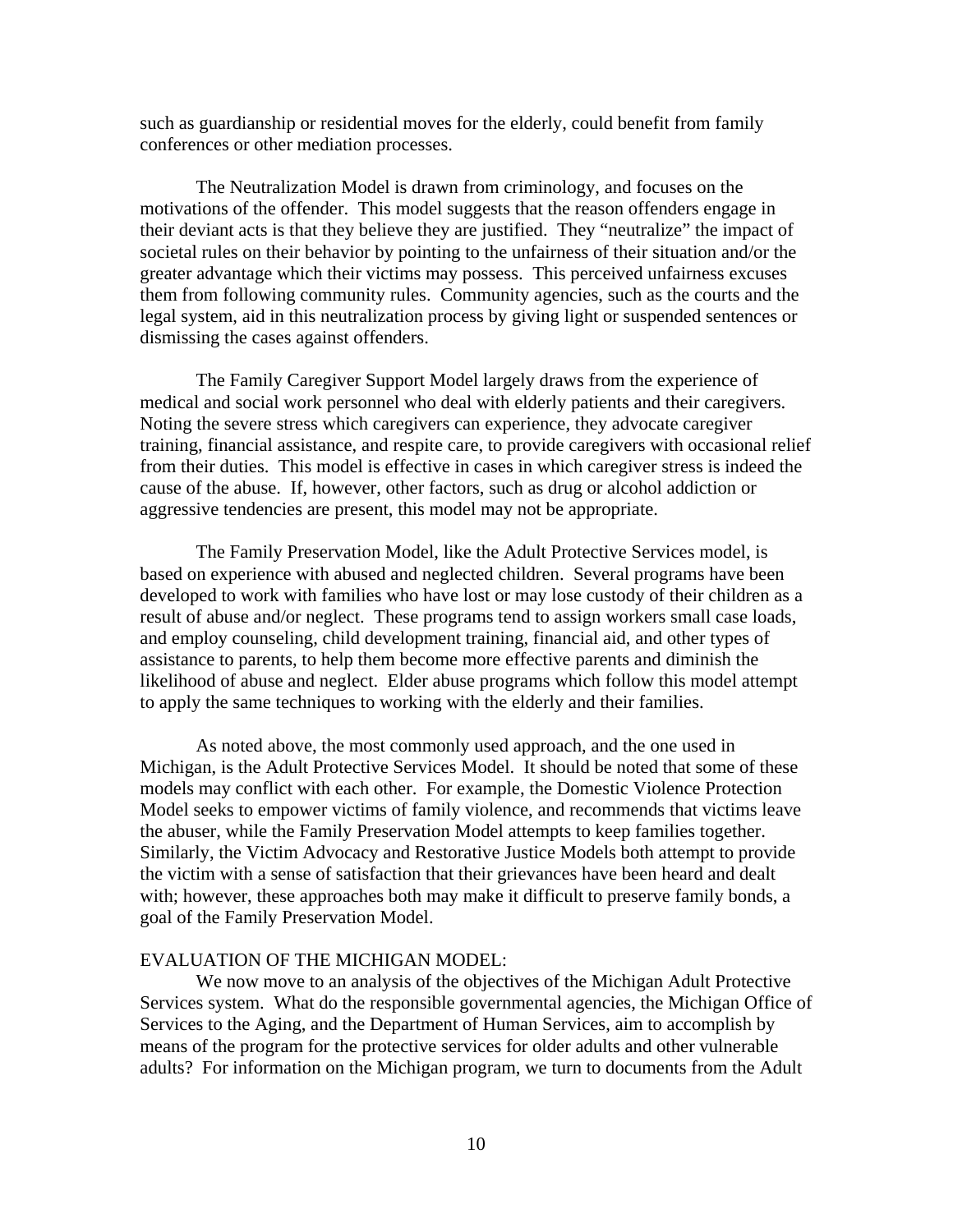Protective Services Department, as well as the *Final Report of the Governor's Task Force on Elder Abuse* (2006).

The model which the State of Michigan uses for identifying and providing services to abused adults is primarily the Adult Protective Services model, as described above. Professionals who work with the elderly or other vulnerable adults are mandated to report to the official state agency, the Adult Protective Services Department of the Michigan Department of Human Services. Mandated reporters are provided with immunity from prosecution if they report in good faith (Richards, 2006).

Michigan also includes elements of some other models as well. For example, the Public Health Model, as described above, is often used in training programs to instruct mandated reporters in the methods for recognizing risk factors which may be useful in identifying victims of abuse or neglect. The Family Caregiver Support Model is used for suggesting approaches to caregivers to help them decrease the stress of caring for dependent elders. The Family Preservation Model may also be used in some instances, to provide services to victims and their families; however, it is rarely with the depth and breadth of services provided to children and their families. The Domestic Violence Protection Model, Victim Advocacy Model, Restorative Justice Model, and Neutralization Model are rarely used in Michigan, as well as in most states. Indeed, the absence of some of these models was noted in the *Task Force Report* (2006).

In our analysis of the effectiveness of the Michigan model, we will begin with an analysis of the *Task Force Report* (2006) mentioned above. This will be followed by an analysis of the quantitative data, and finally, a description of the findings from the qualitative interviews with professionals in the agencies interviewed.

#### *Final Report of the Governor's Task Force on Elder Abuse (2006):*

In its overall analysis of the management of elder abuse in Michigan, the Task Force found that there was a need for a "…more cohesive, coordinated, and proactive response…" to the problem. Particularly important was the observation that self-neglect was the type of harm which was most frequently substantiated; this was followed by neglect and financial abuse. The Task Force recommended special attention to these areas (*Task Force Report*, Section 5-2).

To deal with the challenges they observed, the Task Force recommended several policy changes. These included: creating a single agency to serve as a "focal point" for coordinating efforts at preventing, treating, investigating, and prosecuting elder abuse, as well as raising public awareness of the problem; promoting assistance to families and caregivers to prevent abuse; making it more difficult for financial documents to be used to commit abuse; removing barriers to reporting abuse in health care settings as well as financial institutions; enhancing investigation through the development of teams of key players; and changing laws to prosecute abuser more effectively. The Task Force made special mention of the need to integrate reporting systems, as well as provide special training to law enforcement officials and prosecutors. It also recommended changes in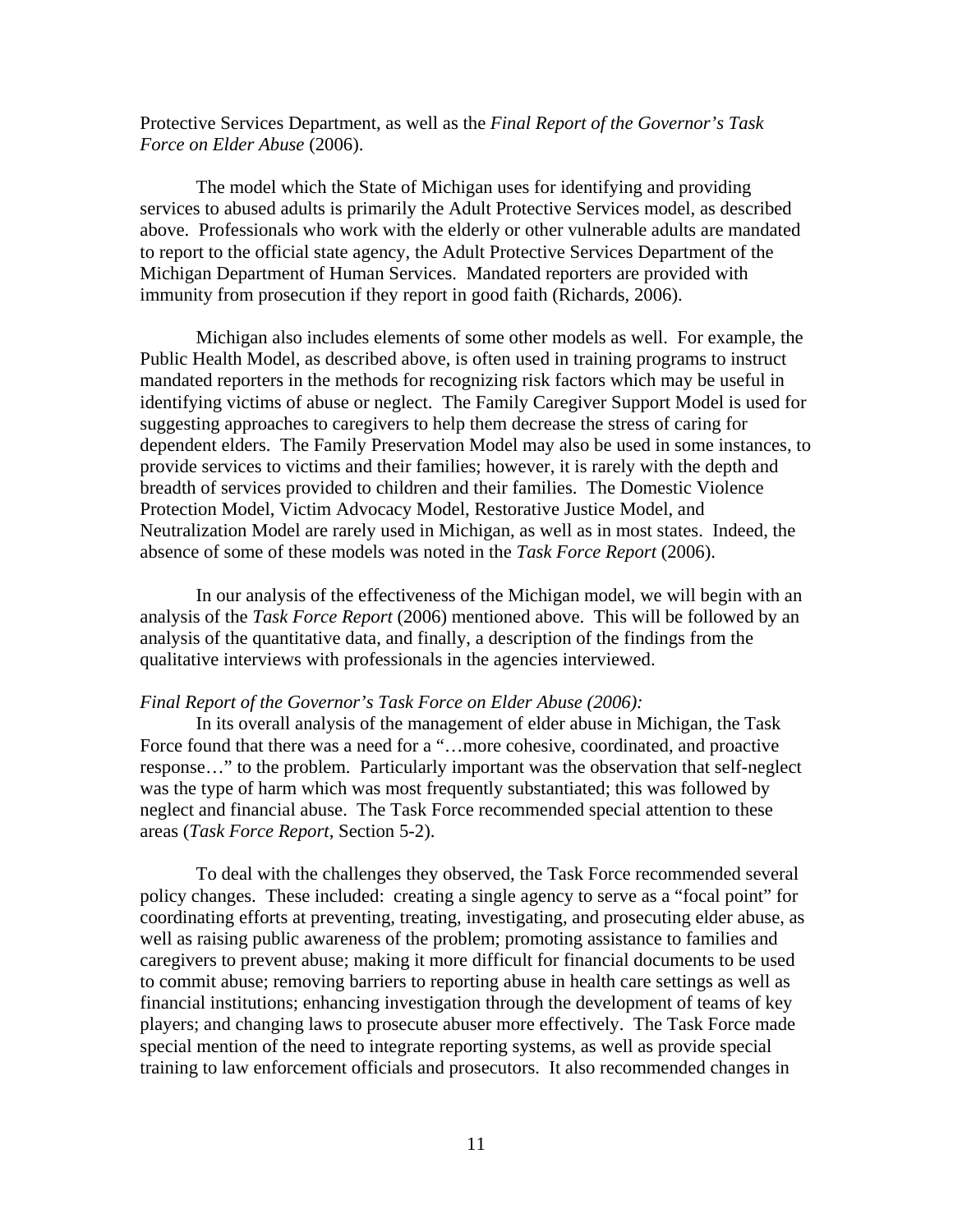the law to improve the prosecution of abusers and make the sentencing more appropriate to the crime (*Task Force Report*, 2006: 2-4; quote at pg. 4).

The Task Force focused on six special categories of problems faced by the State. Public awareness of the fact that adult abuse is a crime was a particular problem which they found needed attention; they recommended an extensive campaign to increase awareness, with a specific agency responsible (*Task Force Report*, 2006: Section 1).

Preventing physical abuse, psychological abuse, and neglect were also targeted. In particular, they stressed the need for special protection for incapacitated persons, caregiver support, respite services, improvement of home health services, and improvement of guardianship and conservatorship regulations, which had already been recommended by the Michigan Supreme Court in 1998. It also urged improving the participation of health professionals in the identification of abuse (*Task Force Report*, 2006: Section 2).

Financial Exploitation was described as an area in need of major attention. Preventing false claims and fraud against the elderly, and preventing abusers from inheriting from their victims, were examples of serious needs. Obtaining the assistance of financial institutions, and using licensing laws to enforce conformity to professional regulations were seen as a major mechanism for achieving improvement in this area. The Task Force considered this area so important that 16 separate recommendations were made in this area, the largest number for any category (*Task Force Report*, 2006: Section 3).

The Task Force also noted some problems with the reporting process. In particular, they urged requiring nursing home employees to report directly to the State, rather than reporting through their supervisors, as well as making financial institution employees mandated reporters. Improved training for persons who work with vulnerable adults was also recommended (*Task Force Report*, 2006: Section 4).

 Investigation also came in for more serious attention. The Task Force recommended the creation of a Special Prosecutor Program for abuse of the elderly, with specially trained multi-disciplinary investigation teams and expert witnesses. They also recommended more training for criminal justice and public safety officers, and mandatory reporting of deaths in facilities which care for vulnerable adults. An important recommendation in this area was an increase in the number of Adult Protective Services caseworkers (*Task Force Report*, 2006: Section 5).

The prosecution of abusers was the final area which the Task Force believed required special attention. They believed that sentencing guidelines should allow for increased maximum penalties in elder abuse crimes, and urge that judges be allowed to order consecutive, as opposed to concurrent sentences, on offenders who prey on multiple victims. Increased penalties were also urged for wrongful death in certain types of care facilities, for obstructing the investigation of adult care facilities, and for other crimes which prey on the elderly. Altering court proceedings so as to make them more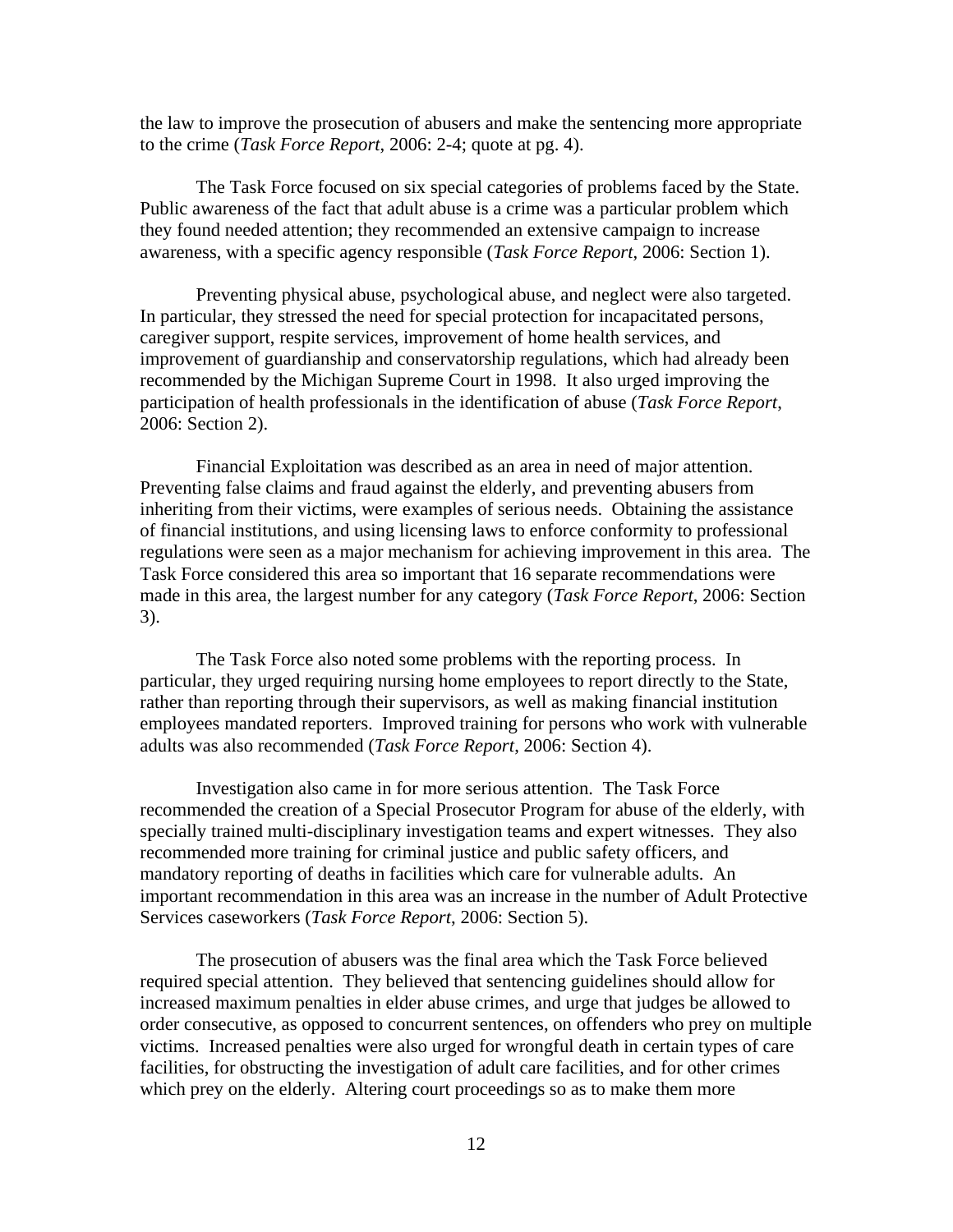hospitable to elderly victims was also recommended. All of these recommendations, as well as some in other sections, would require action by the legislature and State administrators (*Task Force Report*, 2006: Section 6).

 To summarize, major elements of the Task Force recommendations were the need for more coordination of efforts to deal with elder abuse, or what the Task Force called a "focal point" to coordinate elder abuse prevention activities in the State. They also called for more emphasis on the most frequent types of abuse (neglect, self-neglect, and financial maltreatment), including the necessity of changes in law and policy in these areas. They also recommended that more case workers be hired by the Adult Protective Services Department to handle these important cases.

#### *Quantitative Data Analysis:*

 Data on the cases of abuse, neglect, or maltreatment of elderly or other vulnerable adults to the Michigan State Department of Human Services Adult Protective Services Department (APS) were obtained for two points in time during the period of the project. Since there have been suggestions that different times of the year produce more cases of violence in the family, it was thought that obtaining data at two different points in time might be preferable to a examining a single reporting point.

 The two points provided were Summer, 2006, which included the months of June and July, and Winter, 2007, which included the months of February and March. As indicated earlier, only data for Macomb, Oakland, and Wayne counties were included in the analysis. The reader should be aware that this project counted reports in a different manner from the State of Michigan. The State records a "case" when a report of any type of abuse is submitted. Using this method of counting cases, several reports will be recorded for a single individual if more than one type of abuse is observed. For the purposes of this study, we wished to analyze individual persons who were victims. Consequently, we converted all reports to individual cases, and added a separate category for those cases which involved "Multiple Abuse." Hence the numbers of cases recorded will be different from those which appear in the Michigan records.

Table 1 provides a summary of the reports which were presented during these two time periods. As indicated in the table, the largest percentage of cases (57.1%) were reported in Wayne County; Oakland County was second, with 28.6% of the cases; and Macomb County was third, with 14.3% of the cases reported. This case differential is to be expected, given the relative size of the three counties. The data indicate that the number of reports for the two periods was approximately equal (102 during the summer period, 108 in the winter period). In four-fifth of the cases, APS workers were able to substantiate that abuse had indeed occurred. Slightly more cases reported in Summer, 2006, were substantiated (84.3%), as opposed to those reported during the Winter, 2007, period (75.9%). However, the differences are small.

 A major concern of the project was to determine whether the APS model works well with the various types of professionals who may encounter elderly victims of abuse or neglect. Hence an analysis of the types of workers who reported cases to APS during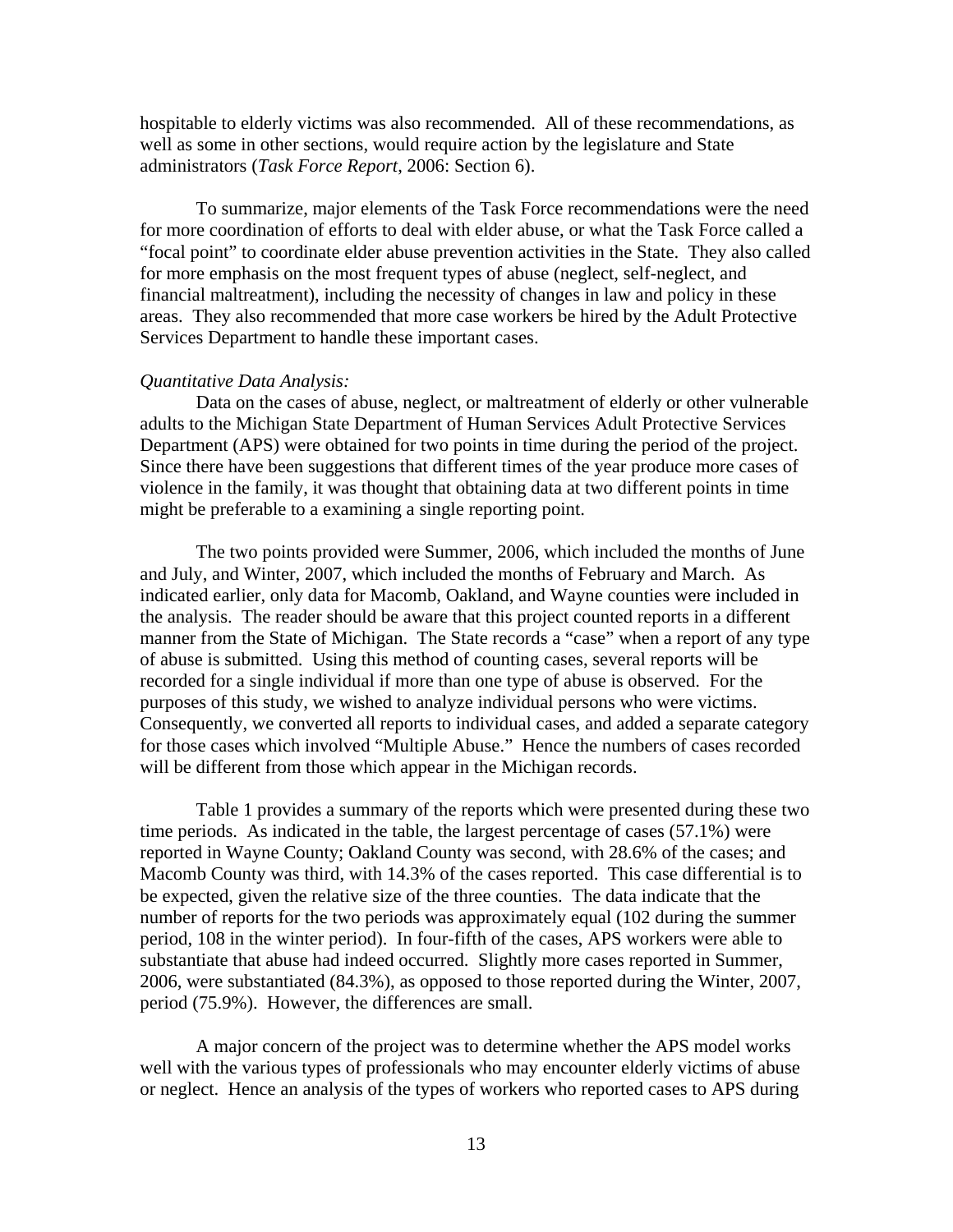the periods in question is in order. Since there appeared to be little difference between the two periods or the different counties involved, aggregate data have been used for the remaining analysis.

 As Table 2 shows, health care providers make the greatest number of reports of abuse by a considerable margin. Eighty-two of the 210 reported cases (39.0%) came from health care agencies. Mental health agencies and social service agencies were tied for second place, reporting 50 cases each (23.8%). Other government agencies were fourth, with 23 cases (11.4%) of cases reported. Physicians reported relatively few cases (3), which probably reflects the way in which health care agencies are structured, with social workers and nurses serving in the capacity of reporting abuse cases, and the physician him or herself reporting relatively infrequently. The State of Michigan coding system allows for "educators" and "self" as reporters. Only 1 educator reported, and there were no self-reports during the periods studied.

 The reporting agencies are relatively similar in the accuracy of their reports. In each major category, approximately 80% of the reports were able to be substantiated by the APS investigators, with about 20% not being substantiated. Clearly, the health care, mental health, and social service agencies in the tri-county Detroit Metropolitan Area have familiarity with the model for dealing with adult abuse in the State of Michigan, and members of these professions make regular reports to APS concerning abuse, neglect, or maltreatment cases they suspect. However, whether these cases represent all of the cases they observe is another question. Studies have suggested that reported cases represent less than one-fifth of the cases which actually occur, and only the most obvious cases are usually reported (*NCAIS*, 1998).

Other mandated reporters appear less likely to report cases, however. There were no self reports. Only one educator reported, which is not surprising in view of the fact that it is only the rare educator who is likely to see many vulnerable adults. However, the relatively few reports from "other government" agencies are surprising. It is likely that a number of government agents, such as police and fire officials, would encounter "vulnerable adults" at risk of abuse. One wonders whether some of these cases may not be reported. The absence of reporters in the financial industries also suggests that this model may not include reporters most likely to be aware of this type of abuse. Indeed, this point was made clearly in the *Task Force Report* (2006: 2), which recommended greater attention to the identification of financial abuse.

 Which types of abuse are reported most often? As the *Task Force Report* (2006) suggested, Neglect and Self-Neglect were the two most frequently reported types. Each of these types represented about 27% of the reported cases (See Table 3). Cases in which Multiple types were observed accounted for the next largest category, at about 25% of reported cases. Hence these three categories together (Neglect, Self-Neglect, and Multiple) account for more than three-fourths of the cases. Physical abuse reports constituted about 12% of the reports. This small percentage of direct physical abuse cases is interesting in view of the fact that the greatest amount of attention is usually placed on this category, largely due to the extreme character of this type of abuse.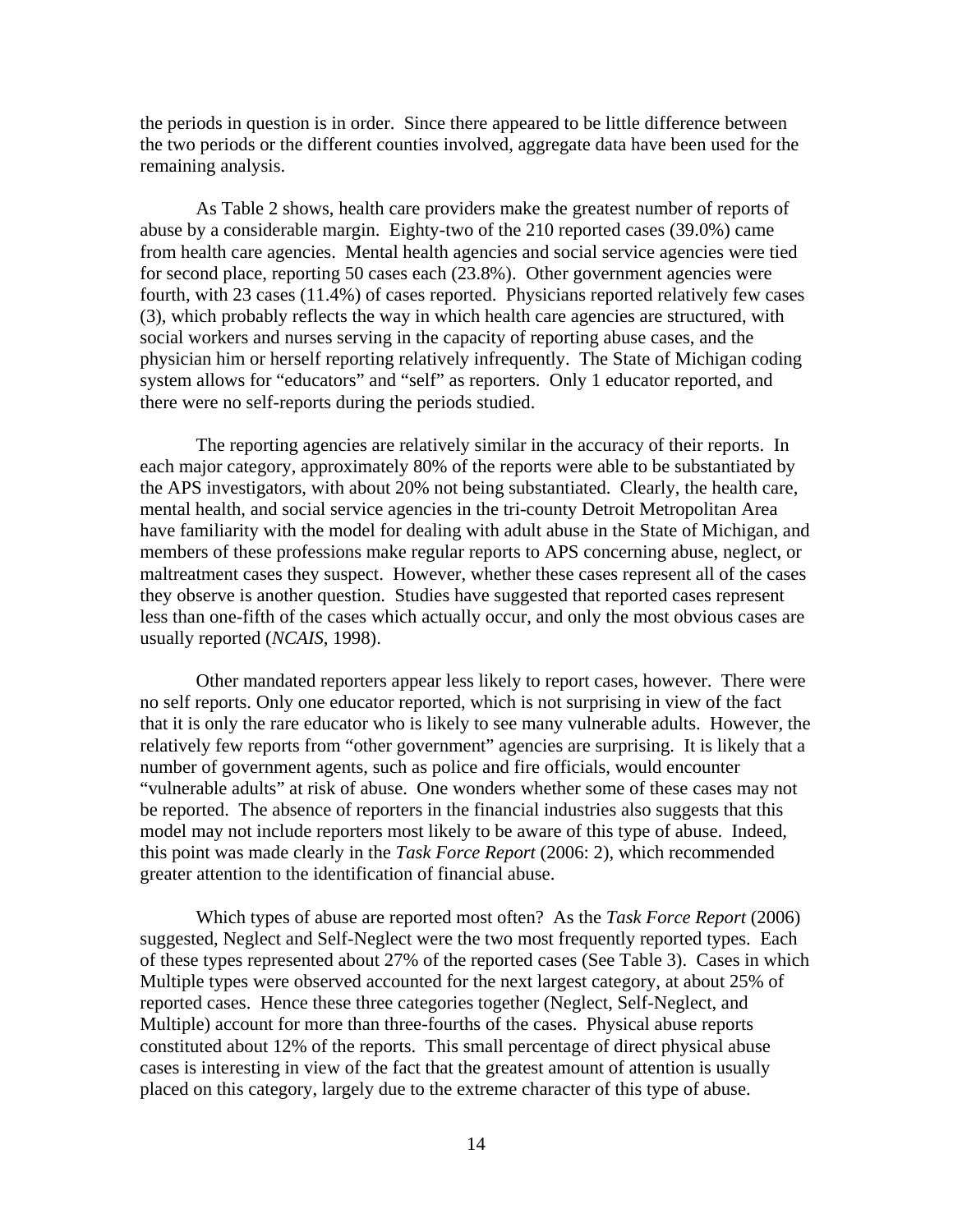The Task Force suggested that Financial abuse was one of the most frequent types; this was not the case in the data examined here; this type only represents about 5% of the reported cases. However, it is possible, even probable, that Financial abuse constitutes a component of a substantial number of the Multiple abuse cases. It is also likely that Financial abuse often goes unreported, as other studies have suggested (*NCAIS*, 1998). This would provide support for the Task Force's strong recommendation that Financial abuse be targeted for special attention in the State elder abuse prevention program (*Task Force Report,* 2000).

#### *Qualitative Data Analysis – The Focus Groups:*

 The major evaluation of the effectiveness of the Michigan Adult Protective Services system will be based on the focus group interviews. Two types of focus groups were conducted. The private agency focus groups were conducted with professionals working in private agencies, who are mandated reporters of abuse, under the Michigan mandatory reporting law. The public agency focus groups were held with personnel working in Adult Protective Services offices in the Detroit Area, as well as with other State offices focusing on the protection of elderly abuse victims. Consultation with officials from the State offices also occurred.

As planned, focus group interviews were held in two waves. The first wave occurred between January and May, 2007. Six focus groups were in this wave, with a total of 25 participants. The second set of focus groups were held between January and April, 2008. Eight focus groups, with a total of 28 participants were held in the second wave. In total, 14 focus groups were held in eight different agencies. In some cases, the respondents in the second focus group with an agency were the same individuals as those interviewed in the first interview.

Table 4 provides a summary of the agencies with which focus groups were held, together with the number of respondents in each type of agency. In each instance, data have been summarized so as to insure the required confidentiality to the agencies and respondents. The agencies have been summarized into four types. "State agency" refers to divisions of the state government, and directly related to the agency which receives the mandated reports (APS). Five focus groups; with a total of 16 respondents, were held with State Agency workers. "Health Care" refers both to agencies which provide direct health care, such as hospitals or home nursing services, as well as to agencies which provide case managers or health care oversight. This category included the most numerous participants, with 30 respondents in 6 focus groups. "Senior centers" refers to community agencies which bring seniors together in a community setting for a variety of services. There were 3 groups with 7 individuals in this category. Senior centers also tend to bring together a broader variety of workers. Senior center respondents were more likely to include participants who were not trained social workers; some were in other fields, such as religious leaders, public safety, or other community workers.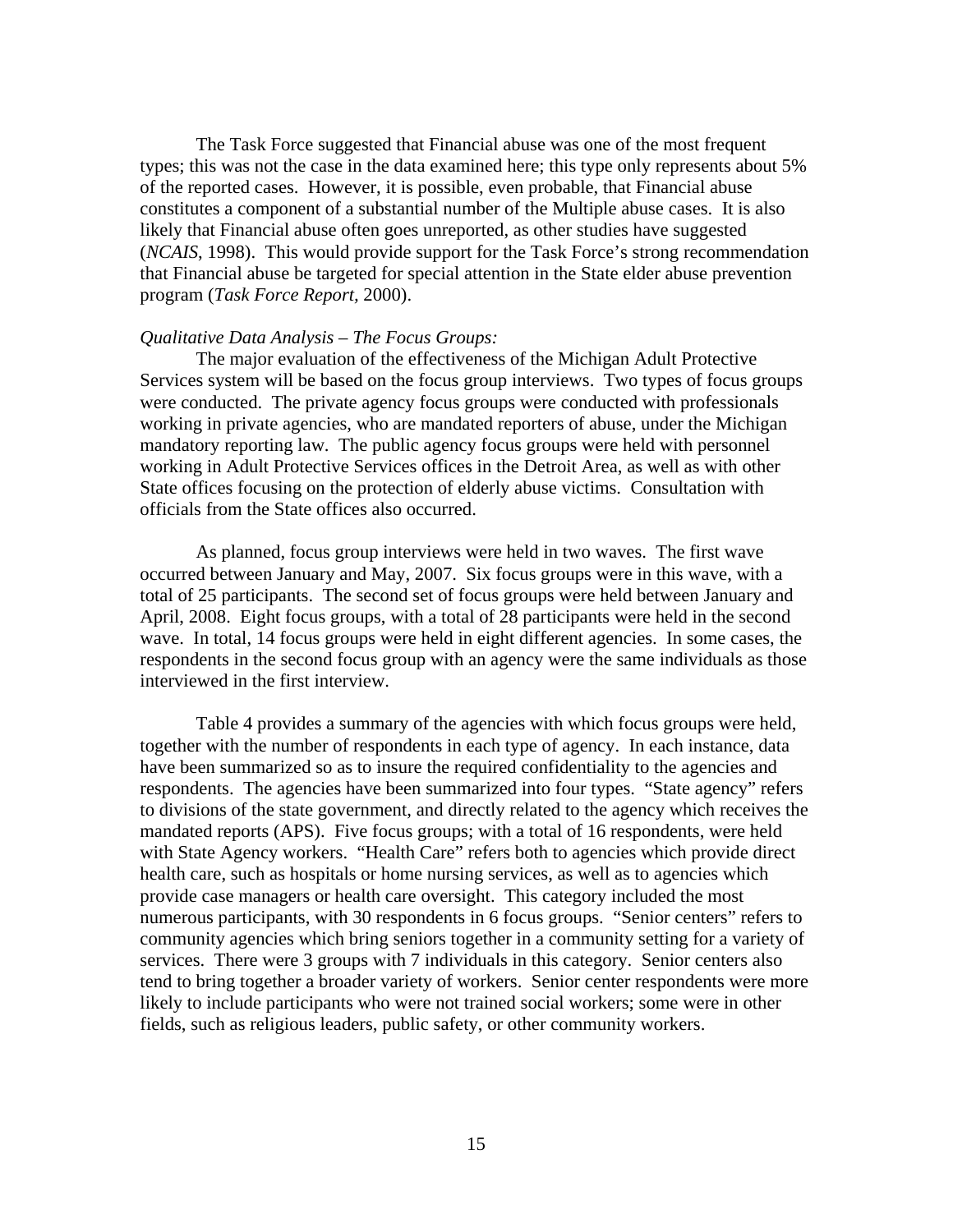#### *Concerns of the Respondents Regarding the Management of Elder Abuse:*

 Interviews clearly indicated that the service providers had numerous concerns about the manner in which elder abuse is handled in Michigan. This is true whether the respondents were employed by the State agencies or in the private agencies which were making the reports. In the following section, we will begin by analyzing the concerns of the Adult Protective Services officials and workers in the State of Michigan. This will be followed by an analysis of the perspective of the workers in the other agencies, which are largely private. They represent the mandated reporters whose input is necessary for the mandatory reporting system to be effective. Following these two analyses, we will conclude with a comparison of the similarities and differences between their two perspectives, and attempt to reach some conclusions concerning possible barriers which may limit the effectiveness of the program.

#### *Perspective of the Adult Protective Services Department:*

 The Adult Protective Services Department appears to have undergone several changes in structure over the years, both at the state and local levels. At times it has been managed at the city level; at other times it has been centralized at the county level, which is the current pattern. Although workers did not specifically mention this as a problem, it was clear that workers felt these changes create confusion, if not within APS, at least with some of the reporting agencies.

Mandated reports are made by telephone, and received by an intake worker, who screens the case to determine whether the client is eligible under APS regulations. As noted earlier, there are four criteria which must be met: the person is over 18 years of age; is "vulnerable" to abuse as a result of age or a physical or mental condition; is "at risk" of harm; and there is a "reasonable belief" that this person is "in need of protection." Included in the Michigan law regarding adult abuse are some categories of younger persons, such as the developmentally disabled, who are also vulnerable, at risk of harm, and in need of protection.

The intake worker makes a decision as to whether the case fits the criteria. If it does, an investigation is initiated. In such cases, a contact must be initiated, at least by telephone, within 24 hours. This contact must be with the alleged victim or a collateral information source. It may not be with the referral source. Direct, face-to-face contact with the client must occur within 72 hours, unless the reported information suggests that a more immediate contact is necessary. A decision related to the issue of urgency is made by the APS supervisor (State A). $^{2}$  $^{2}$  $^{2}$ 

With adult abuse cases, the information critical to initiating an investigation is greater than that for children. With children, the fact that the victim is a child provides automatic justification for State intervention. With adults, however, the State cannot intervene unless the adult is "vulnerable," as described above. That is, the adult must be incapable of defending him/herself against harm due to age or disability. Often a physician's opinion is necessary to determine whether the individual is mentally competent and capable of caring for him/herself. Criteria apparently exist for all of these

 $\overline{a}$ 

<span id="page-17-0"></span> $2<sup>2</sup>$  The pseudonym of the agency making the statement is indicated in parenthesis following the information.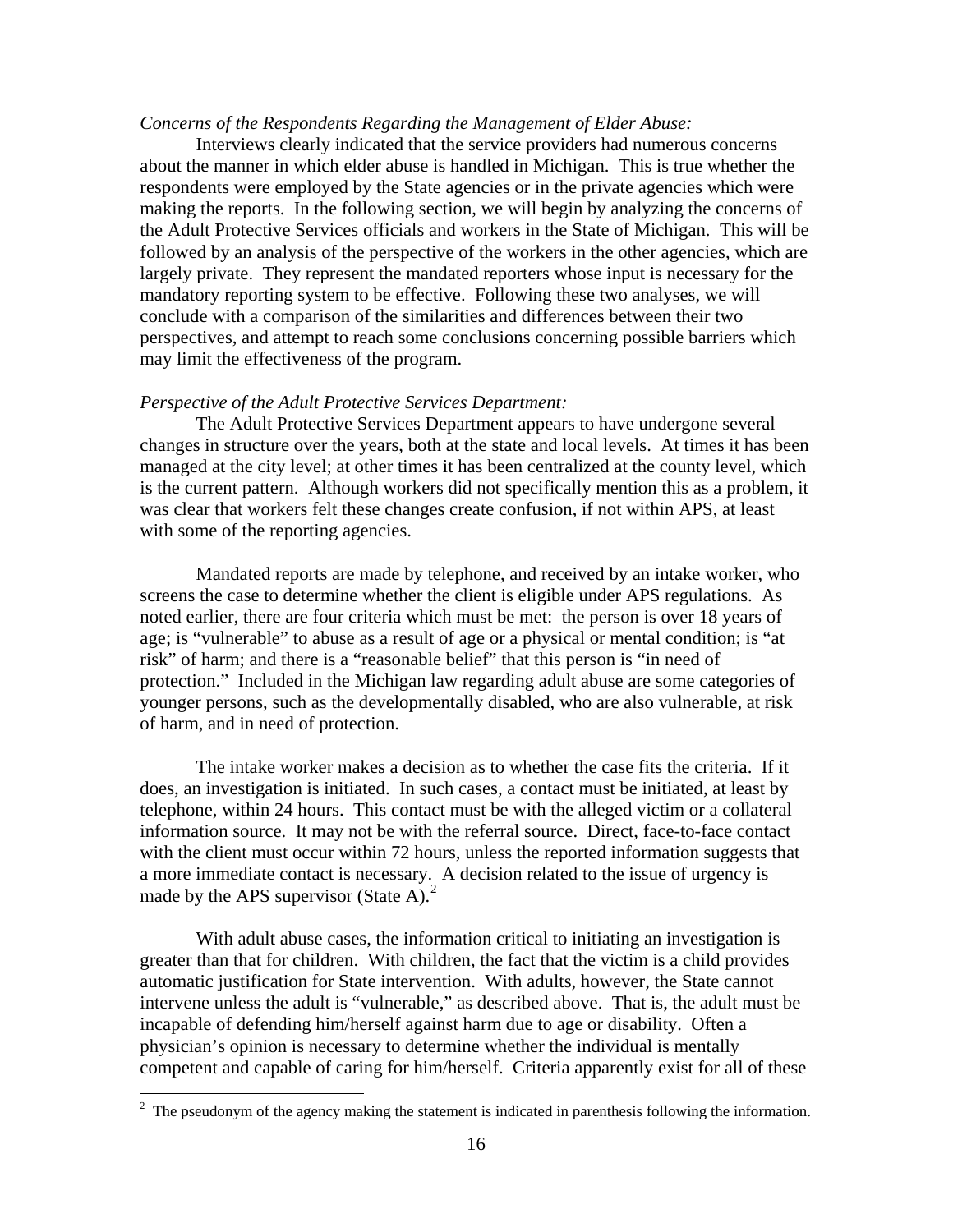procedures; however, APS policies are more ambiguous than CPS policies, due to the fact that these other factors, such as competence and vulnerability, must be determined. Adults also have the right to refuse services if they choose to do so. APS workers are very protective of these client rights (State E).

State workers report that the information provided by reporters usually includes "medical information, hospitals, police reports … other support services…" the alleged victim receives. Hopefully they also receive names and telephone numbers of relatives, or emergency contact information (State B). They would like to receive any "… information they [agencies] could share" (State B). Particularly helpful would be information on whether someone in the family had a criminal background, but this is rarely provided (State B). They also expressed frustration that many workers are confused about their legal responsibility to report (State A). Even such vital information as the address where they can reach the client is often missing.

However, the need to obtain such information raises another issue which is critical to the reporting process: the confidentiality requirements of all the agencies involved (State D). This issue involves all agencies, but is particularly troublesome in medical institutions, which are covered by the Health Insurance Portability and Accountability Act (HIPAA), passed by Congress in 1996 (Health and Human Services, 2008). This act has made the medical professions even more wary about the appropriateness of sharing information with any other agency. This concern on the part of mandated reporters has made the reporting process more difficult. Several reporting agencies mentioned their hesitancy to share internal client information with other agencies, and APS workers noted that they had often been told this was a problem. This was the case even though the law mandates that reporting occur, and includes protections for the reporters who provide the information. In return, APS workers were also reluctant to share the results of their investigation with the reporting agencies. This confidentiality problem complicates the sharing of knowledge which could be of assistance to the abused elder. While confidentiality is clearly important, a resolution of this dilemma could improve the effectiveness of the APS process.

If the criteria are not met, the case must be rejected without an investigation. APS workers expressed frustration concerning the degree of information they receive. Often cases had to be rejected due to the fact that the reporter simply did not provide sufficient information (State D). Approximately 20 to 25 cases are rejected each month, based on the absence of adequate evidence (State A). Workers report they spend considerable effort to investigate the cases. But "… we don't always have that [information], as one worker reported" (State B). APS workers also recognize that "... a lot of people [i.e., mandated reporters] don't have the information either. … [or] that they are mandated … I really don't think these agencies really know" (State A).

Hence APS workers were frustrated that professionals in other agencies lacked information about their responsibilities as mandated reporters or the types of information they needed to provide. Most were unaware of updates in APS rules. An even greater problem occurred when agencies developed internal polices which were in conflict with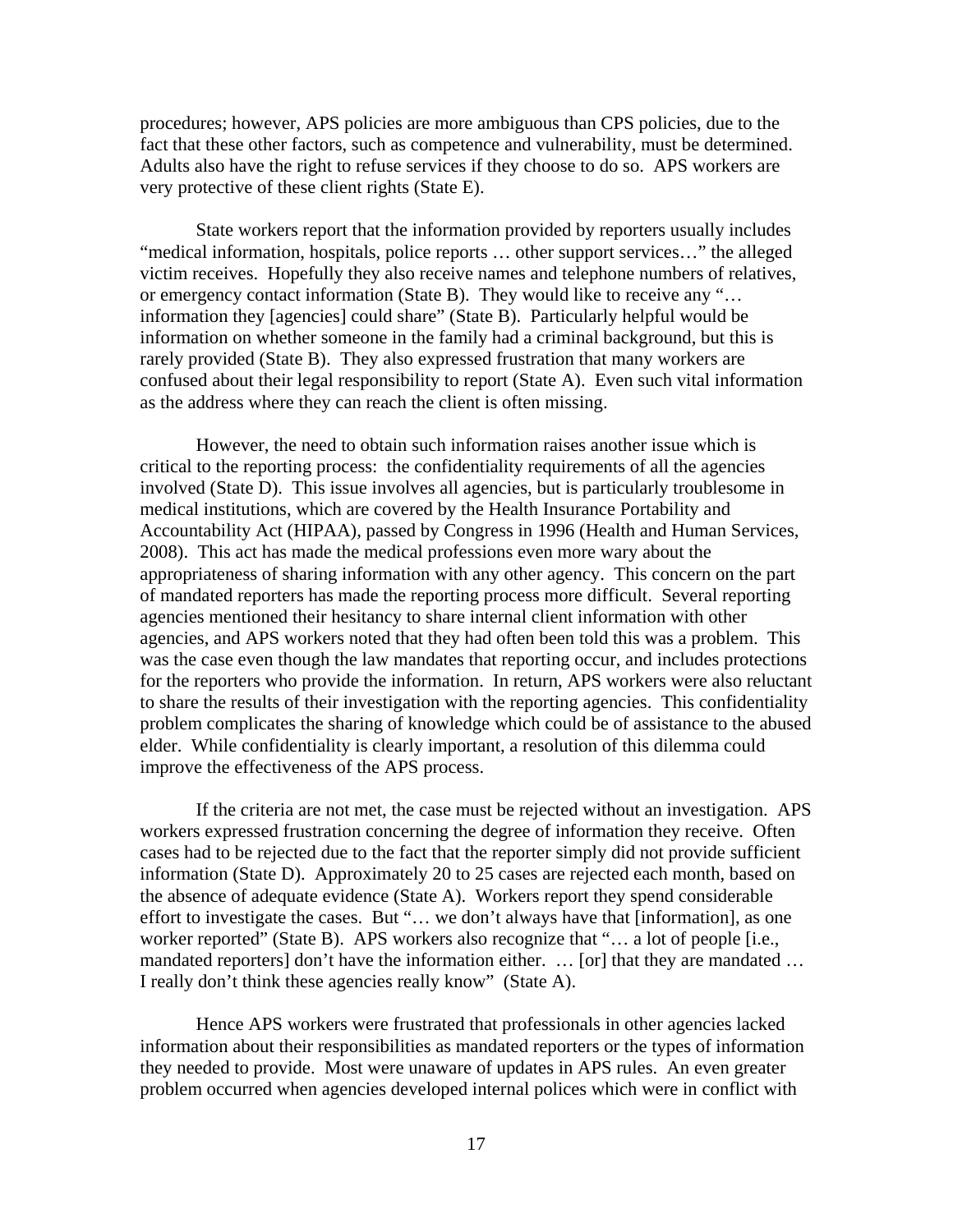APS regulations. For example, some agencies have developed policies which require professionals to report suspected abuse to an internal screening agent, rather than reporting directly to APS. As APS workers at all levels understand the law, mandated reporters are required to report suspected abuse directly to APS. Being required to screen their suspicions with a supervisor does not conform to the law. However, some agencies have reportedly obtained legal counsel which advises them that they may do this and still be in conformity with professional requirements. APS workers see this approach as a major stumbling block to their performance of their responsibilities (State E).

 It is relevant to note that state regulations do not require the use of any particular scales in the identification of elder abuse. As we noted earlier, some experts believe that identification of abuse is more effective if specific scales are employed (Cohen, et al., 2006; 2007). According to the information provided by respondents in both types of focus groups, the Michigan Child Protective Services Department (CPS) does employ a form (called a "3200" form) for use by mandated reporters of child abuse. APS workers report that reporters sometimes request such a form for adult abuse victims, and some workers thought this would be useful (State B; State D). As one worker said, "I think a more focused protocol like CPS would definitely help" (State A). However, since different information is required for adults, the same form used for CPS would not be appropriate.

 Administration of Michigan's protective services makes use of different procedures, depending on where the abuse occurs. Each county has jurisdiction over abuse cases which occur within its boundaries. It also provides for a different agency to receive reports regarding cases which involve abuse occurring in state licensed institutions, such as nursing homes; in such cases, reports are to be made to the Department of Community Health (DCH) rather than APS (State B).

These differing procedures complicate the reporting process for all reporters. Reporters have to be aware of the varying procedures for each case. Different counties and divisions have different administrative procedures for reporting abuse. The three counties covered in our project all have central intake of cases, and all use a single intake telephone process for both children and adults. However, other counties may not have central intake, or may use different intake procedures for children and adults (State B). Hence reporting agencies have to be aware which county has jurisdiction in a particular client's case. Hospitals, for example, may have patients from several counties with several different reporting processes. And incidents in nursing homes will require different procedures, depending on whether the alleged abuser is an employee or a visitor. Seasoned professionals who observe adult abuse on a regular basis are probably aware of these varying requirements. However, this variation could make reporting difficult for workers who observe only an occasional instance of adult abuse.

APS workers also complained that many other agencies do not understand what APS can and cannot do. They expect a great more than APS is has authority to do. "We are not a placement agency. We are not discharge planners. … there's a lot of things … that people look to us for. … we [must] come to court to get guardianship, to get the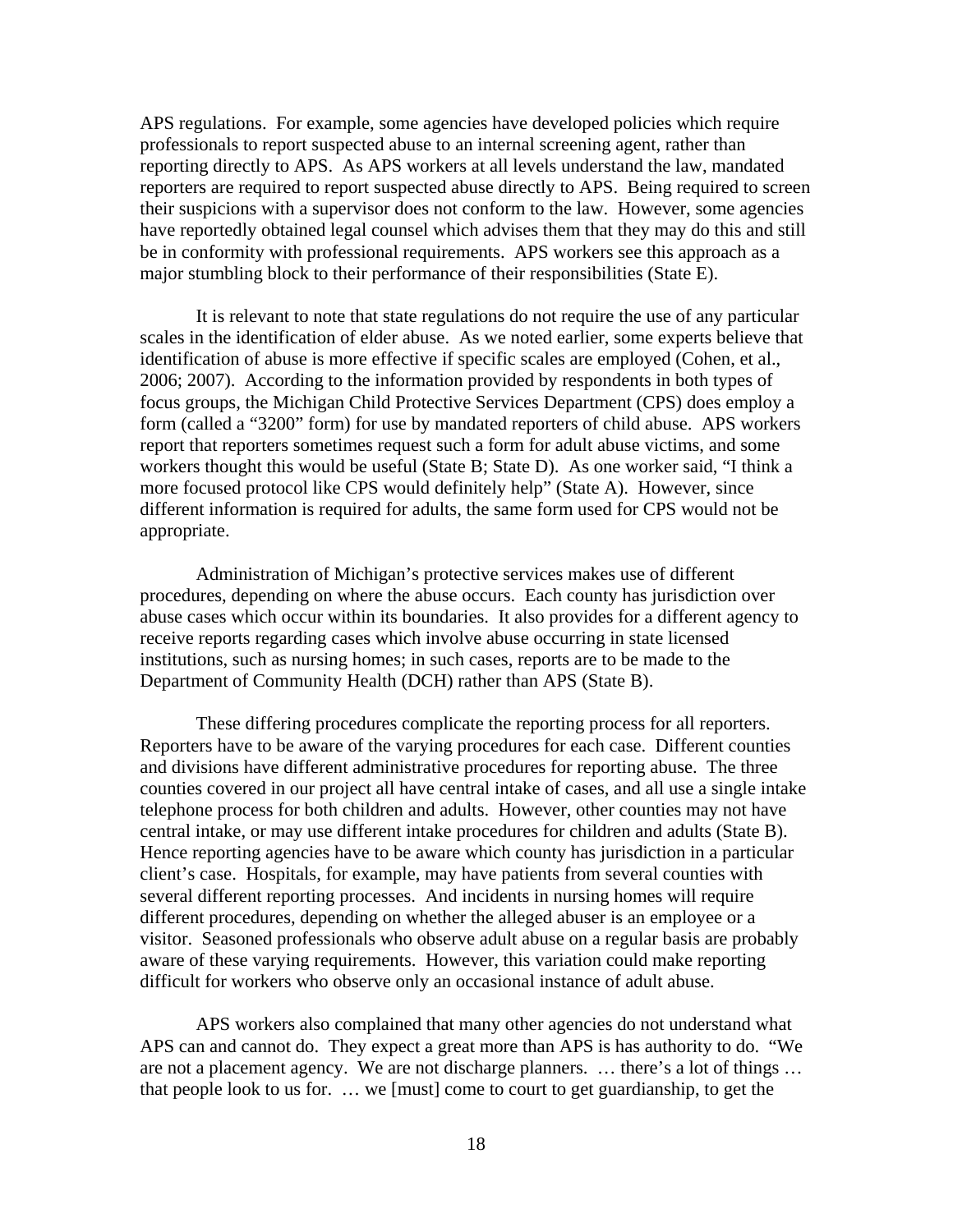authority to go into the home to protect [the clients] (State A). When their performance does not meet with the other agencies' expectations, the other agencies complain: "… [the other worker] looked right at me and said, 'Well what good is APS then?'" (State A). Clearly, the role of APS, together with the limitations of its authority, is not understood by many other agencies.

This lack of knowledge about the APS role is shared by other government agencies as well, including such agencies as the Michigan Department of Community Health, police, and courts. Several APS workers reported having difficulty with other government agencies with which they must interact in order to serve their clients effectively. Guardianships appear to be a particularly vexing problem. These are critical because often they are needed for dependent older adults, and only a court can make the decisions related to the guardian. However, APS workers report that court officials often make their lives difficult by not performing the simplest of tasks, such as reminding a guardian about their regular reports, and referring all problematic issues to APS.

APS workers also complained about state appointed guardians or conservators who do not do their jobs or do them inadequately, leaving dependent elders at risk. Efforts to exhort court officials to replace noncompliant guardians were largely unproductive (State A). Constant delays in assigning a date for court appearances also cause time-consuming delays in APS work. One APS agency reported having had extensive negotiations with the chief judge in the local court to establish a more efficient procedure for assignment of cases. However, when workers tried to implement these procedures, lower level court personnel informed them they knew of no such agreement. Either the altered procedures had not been communicated to line personnel, or line workers had not bothered to implement them. In general, APS workers perceived "…a sort of, a lack of respect for the workers sometimes, and their ability and knowledge, from the court" (State A). Hence APS work is less effective than it could be, due to actions of agencies outside of APS workers' control.

 A serious concern for personnel who deal with elder abuse is the need to identify persons who have abused or neglected older adults in the past, so as to prevent their continuing in positions with access to vulnerable adults. An obvious answer to this problem is the existence of a central registry of previous offenders, similar to that which exists for persons who have abused children. Some APS workers indicated that such a registry is one of their long standing objectives. One worker said, "… there'd better be some sort of central registry, too. That would be a huge thing." However, a colleague immediate commented: "Well, there won't be, because it is very expensive to maintain" (State A). In general, APS workers at every level complained that their input regarding the needs of elderly victims or possible improvements in agency policy or procedures were rarely considered, or even requested.

The differential manner in which adult and child cases are handled was also frustrating to APS workers (State E). Indeed, this issue was mentioned by nearly every agency interviewed, both public and private. All perceived the needs of adults to be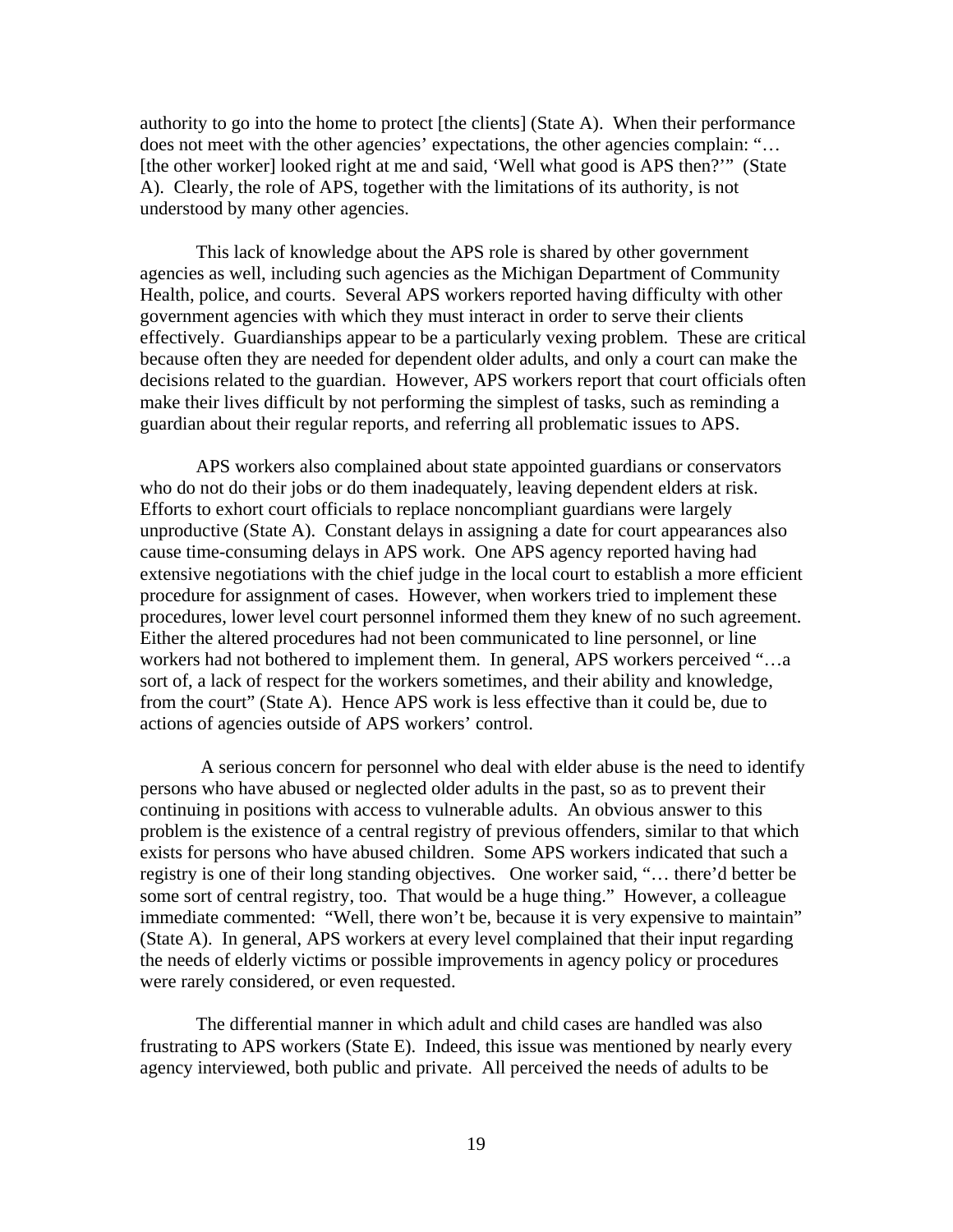considered of lesser importance than those of children by representatives at nearly every level of government. One worker said:

It's sort of like children's things get in the newspaper more, and there's more ombudsmen, and child advocates, and there's more oversight and we're always answering to people about those cases. But I noticed with APS, it just kind of, is off in the background. Even the person at central, who the [APS] program is under … she'll say to me, "I don't have any time for APS. I never do" (State A).

Workers viewed the absence of a state registry as another symptom of the lower priority assigned to adult cases. Such patterns appeared at every turn, even when they believed they had achieved an objective. One worker described an extended effort of their agency to obtain assistance from a legal agency for APS cases. The agency finally assigned an attorney to work with APS. The worker describes the attorney's first meeting with the staff:

I guess we have like a gentlemen's agreement that they are going to be backing us up, but when he came in to talk with us, he told us and I believed him, "My first love is children. Adults is way down here." So, they don't have the knowledge base. They don't really know the population. They don't know about vulnerability, risk, what's going on out there. And basically, said, "Children come before adults. We are going to deal with the children. That's where the love is (State A).

APS relations with hospitals were viewed as particularly troublesome. APS workers viewed some hospitals as using APS as a mechanism for avoiding some annoying dimensions of case management. Guardianship was one such issue. Some hospitals were thought to be referring patients who needed guardians to APS, allowing the hospital to avoid the time involved in going to court, as well as transferring the court application fee to APS. They also complained that discharge planners sometimes called APS late in the patient's stay in order to avoid the problem of returning a patient to an unsafe environment. However, many of these cases were not appropriate APS referrals, and those which were appropriate were referred too late. Even more annoying was the fact that the hospitals had extensive patient information, but the referrals often lacked the information necessary to determine whether it was an appropriate APS case. When APS rejected such cases, the referring agency would complain that APS was not doing its job (State A). APS workers viewed such agencies as "dumping" their difficult cases on APS.

Training for their jobs was another issue which APS workers found problematic. Training was described as "very minimal" (State A). Cases which involve determinations of mental competency are particularly vexing, but APS training provides no background in this issue. APS workers depend upon mental health personnel or physicians to provide this input. However, many physicians are reluctant to testify in court regarding mental competency cases, and collaboration with mental health workers has apparently been problematic as well (State A). Workers also felt they needed more training on financial exploitation and various legal questions. They foresaw even more serious problems as the older adult population increases. In particular, they are beginning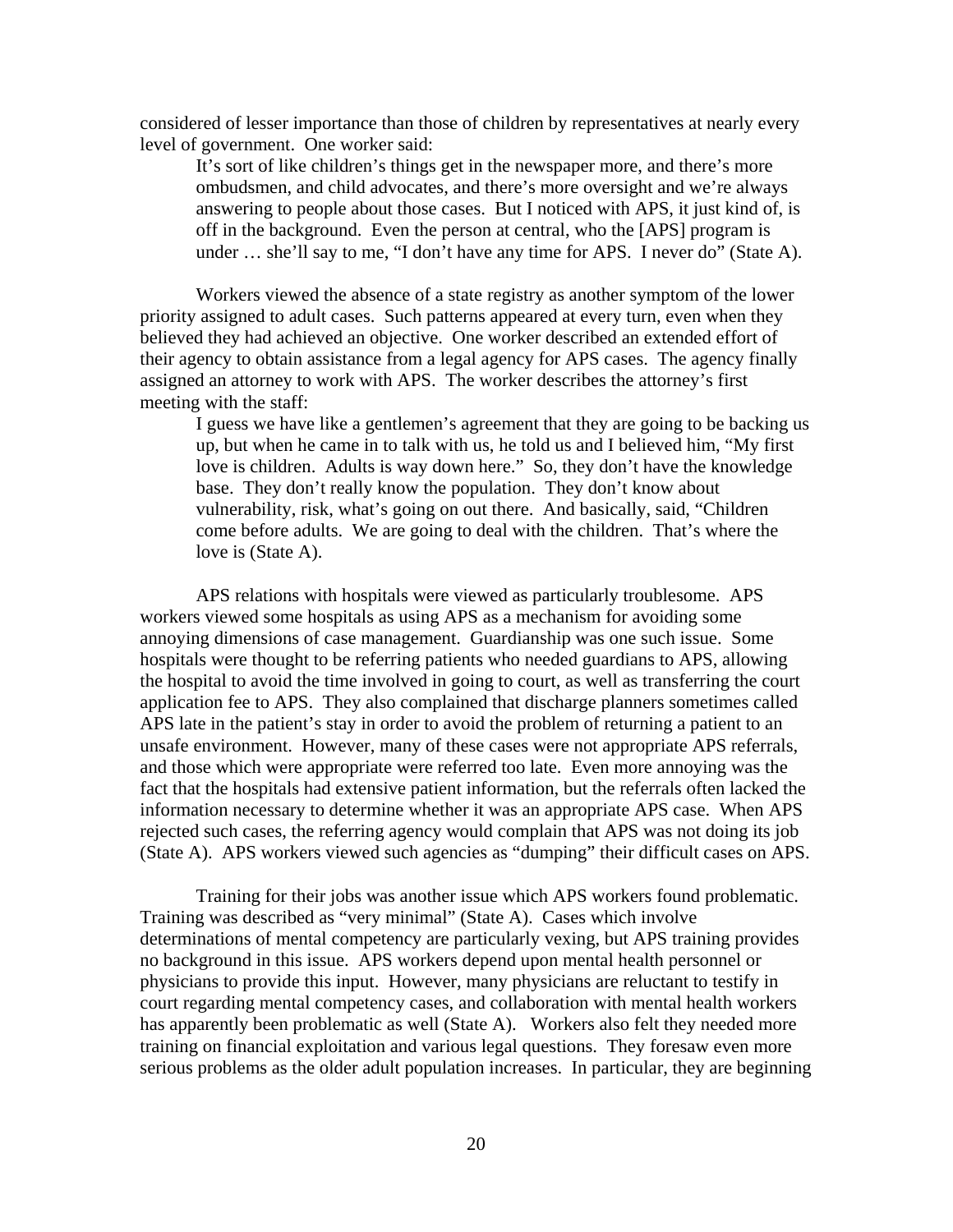to see a different type of aged population appearing. One worker described the problem well:

[Before it was] cute, little, old ladies. Now, I'm like, "God!" You're getting drug addicts. You're getting the chronic intoxication. You're getting mental illness … again, we don't have training in those areas. … many more legal areas. … who do we call if we have legal questions? … it is going to get worse as the baby boomers start aging out more. It is gonna get worse and we do not have the support. It is going to be a mess out there! (State A).

Clearly, APS workers on the line see many flaws in the process. Increased standardization of the process through a standardized form specifically geared to adults would be beneficial. Also helpful would be more APS workers to handle the workload, and additional training, both for agencies concerning the mandated reporting process, and for APS workers to provide them with skills in specialized areas, such as mental competency criteria.

Unfortunately, decisions to standardize or alter the process in any manner are policy decisions, as are any decisions concerning additional training programs. This is true both for APS workers and for personnel in mandated reporting agencies. All policy decisions are made "… through legislation really in Lansing. Our job really is dictated by law and so we really have no discretion to change policy. It's the legislators" (State B). Furthermore, APS workers made it clear that workers at the local level are not involved in the development of policy, which is "… all done through the central office in Lansing" (State B). Furthermore, all policies and procedures are implemented on the local level. Hence there will be considerable variation in the amount and types of training provided, the degree of collaboration achieved, and so on, for the various county APS units. This will also affect the degree of cooperation they are able to develop with local private and public agencies (State D).

Finally, staffing is a critical issue to consider regarding the effective conduct of protective services for vulnerable adults. APS work is an extremely work-intensive process. As one agency worker commented: "Nothing makes up for staff, nothing like machines, [for] combing your [i.e., a patient's] hair and wiping your butt" (Health D). All APS work involves a considerable amount of time on the part of highly skilled workers in variety of agencies and at several levels. Reporting agencies invest considerable time and effort into observing symptoms and making reports. Once a report is received, APS workers must invest a great deal of time in examining the reports presented, evaluating the information presented, and determining whether abuse has occurred, and recommending further action.

However, staffing levels for adult services in Michigan have been diminished by nearly half in the past eleven years, from a total of 649 adult services workers in 1998, to 328 in 2006. It remains at that level in 2008, with little indication this will change in the near future (See Table 5). Note that these numbers include *all* adult services workers, not just those dedicated to APS work. As a result, all adult services workers are extremely overburdened. And APS workers represent only a portion of those 328 adult workers.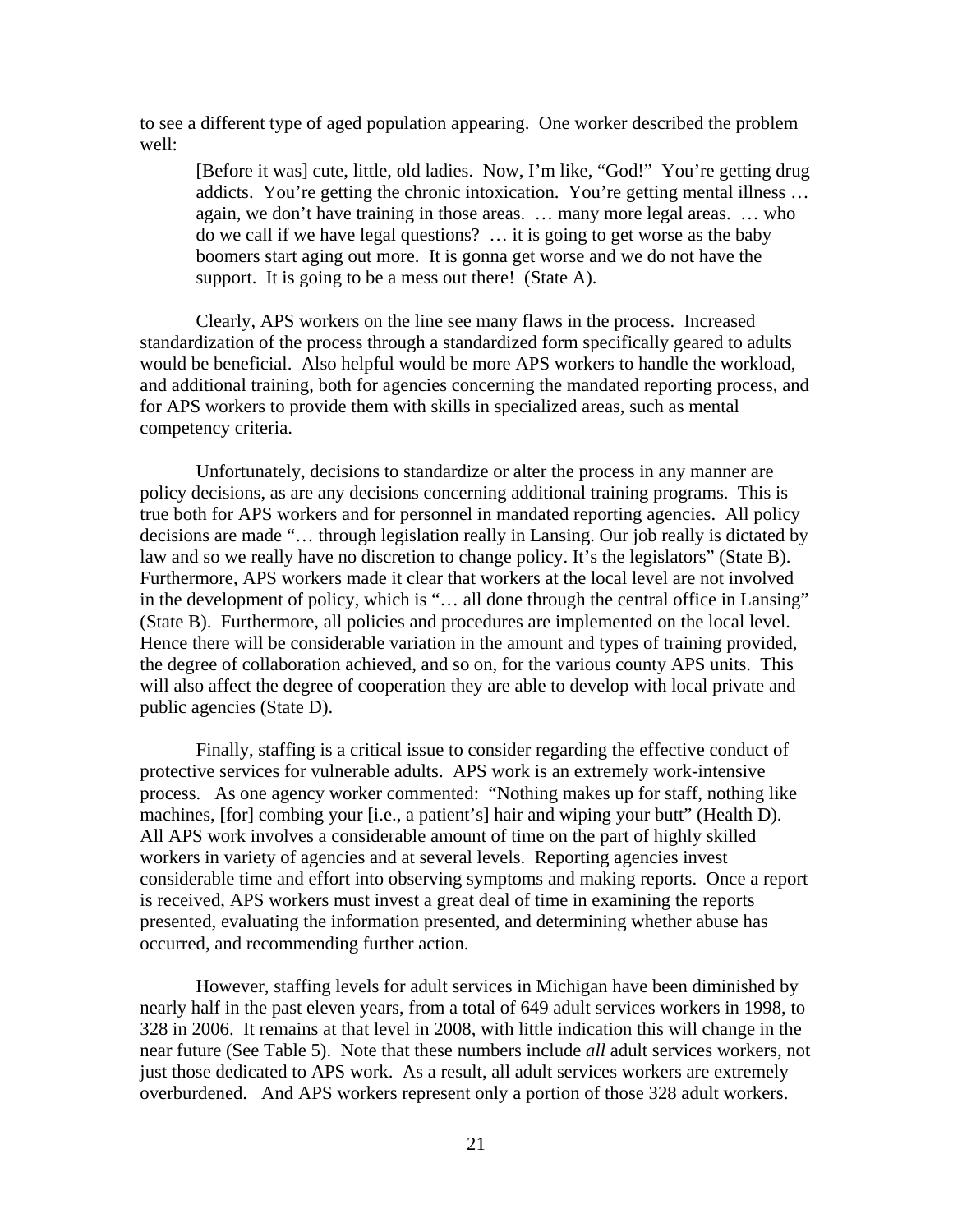One county APS director estimated investigating approximately 50-60 cases per month or 800-900 incidents each year (State A). Another county APS unit estimated that its workers each handled approximately 25 active cases at any given time, quite a high case load for demanding cases such as these (State D). Commenting on the amount of funding APS has received, one State worker commented:

you say you want to keep 100 workers doing APS … statewide, that's statewide. So that's 100 workers for those 16,000 referrals we're getting in a year. That's not enough staff to cover those referrals (State E).

When presenting these data in a pubic setting, I was confronted by a questioner who believed that computerization was the answer to this problem. As indicated above, the view that the identification and assistance to aged abuse victims can be reduced to a computerized process makes as much sense as allowing an unguided robot to perform brain surgery. Management of APS cases is a labor intensive process requiring sophisticated professional judgment. It cannot be computerized or relegated to unskilled workers. Nor can the amount of time devoted to a case be diminished by much.

 To summarize, APS workers noted a number of problems with implementation of the State's program for the management of adult abuse. These difficulties made an already difficult task of assisting elderly victims even more trying. These problems involved the responses of mandated reporting agencies, other government agencies, APS's own policies and procedures, and the changing characteristics of the aging population as a whole.

 With regard to the reports they receive, reporting agencies did not provide APS with sufficient information to determine whether some cases could be accepted. In others, the information provided was insufficient to conduct an effective investigation. APS workers complained that many mandated reporters were not aware of updates in APS regulations, and many agencies developed their own reporting procedures, some of them in conflict with State legal requirements. APS workers also perceived some agencies as using APS as a "dumping ground" for cases which the agencies themselves did not want to handle.

 Workers were also frustrated by problems within APS itself, as well as with other unit of State and local government which failed to provide the resources they felt they needed to do their jobs effectively. Local courts and legal authorities did not respond to the needs of vulnerable adults in a timely manner. Court appointed guardians continued to be paid for their work while doing little or nothing for their wards, and the court did nothing. They believed that certain procedural changes, such as the development of a standardized form and a registry of persons with a record of abuse, might improve APS effectiveness. They were aware that there were areas in which they needed additional training, particularly in the areas of mental diagnoses, financial abuse, or legal issues. They knew their case loads were exceptionally high, and were likely to get worse, with the predicted increase in size and character of the elderly population.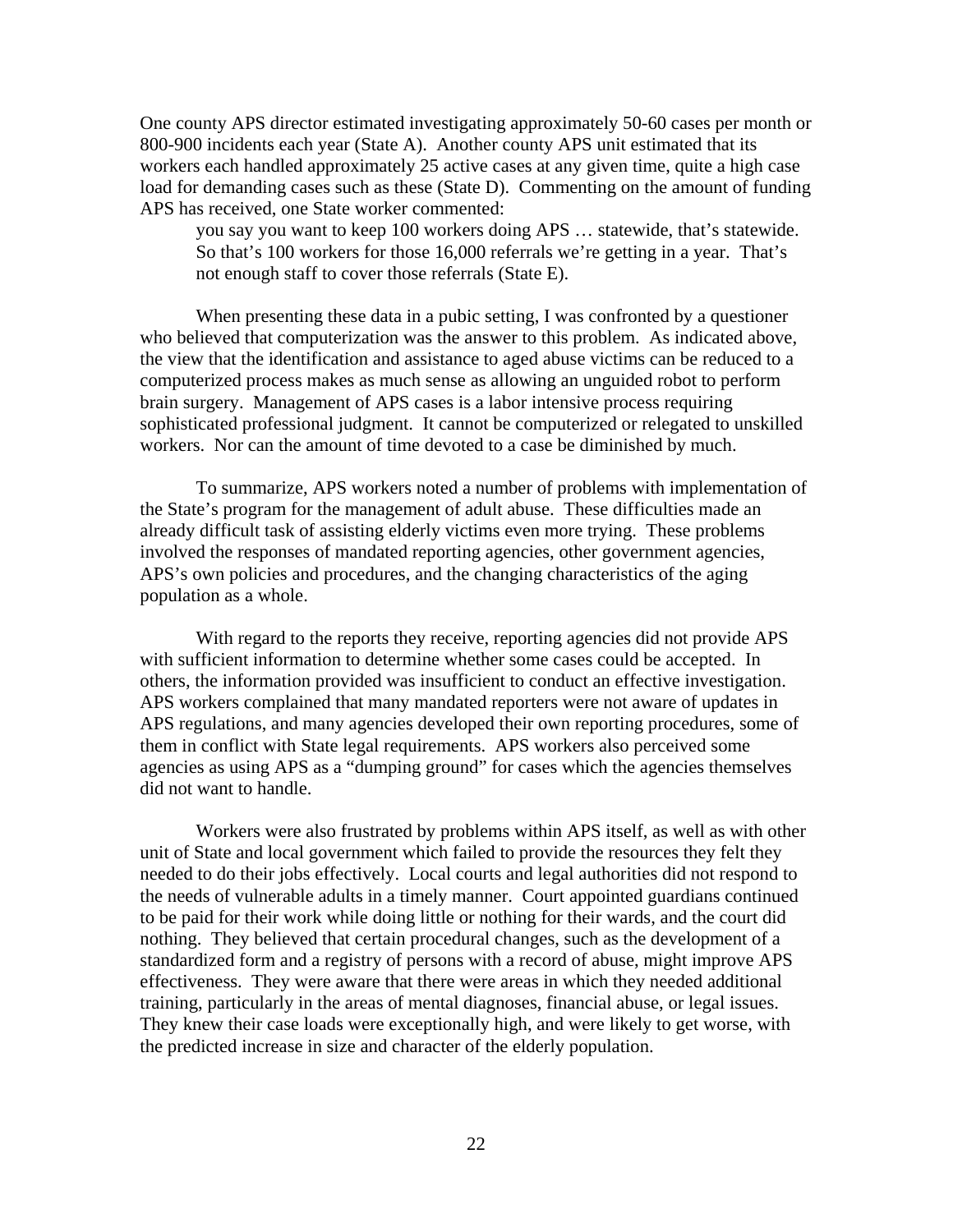Finally, APS workers perceived officials at the State level to be unresponsive to their concerns. They felt that many changes were needed in the system, but were aware that these could only be accomplished through legislative action. Finally, they had no hope that these concerns would even be recognized, much less enacted, particularly as many officials had made it clear that the needs of older adults fell far below those of children in the priority list. What was striking, however, was the high degree of commitment which characterized all workers interviewed in the State agencies. As one worker said, "Yeah we get cynical, but … I think every single one of your APS workers, we love what we do" (State A).

#### *Reporting Agency Point of View:*

 We turn now to an analysis of the perspective of workers whose professional status obliges them to report suspected cases of adult abuse to the APS agency. What is their view of the process? Are the policies and procedures clear and understandable? Is the reporting process easy to use? What is their relationship with the APS units with which they must interact in order to comply with the mandatory reporting requirements? How are the reporting requirements viewed within their agencies? Are there any changes they would suggest in either setting to improve assistance to abuse victims?

 As noted earlier, focus groups were conducted in several different types of reporting agencies. We have divided these agencies into two categories. One category included agencies which provided "health services." For the purpose of this study, "health services" included any agency which provided a service in which medical care, either curative or palliative, was a major part of the agency's work. This could include hospitals, physician's offices, home nursing services, case management or oversight services, and the like. Six focus groups were conducted in agencies of this type. The other three focus groups were held in senior centers. While these agencies occasionally provided health services, such as assisting seniors who were hospitalized or taking them to doctors' offices, these were a minor part of their service, which was much more focused on other aspects of seniors' lives. As we will see, the two types of agencies took a very different perspective in their approach to APS reporting.

 As we noted earlier, reports of suspected abuse to APS must include a considerable amount of information in order for APS to make a determination of eligibility. Absent such information, an investigation will not even begin. This requirement posed a dilemma for some reporting agencies, who might find it difficult to obtain the required information. There is a major difference in the points of view of these agencies, with APS, the health agencies, and the senior centers, each taking quite a different approach. Four major categories of concerns were raised. These were problems of the setting, inadequate access to information, time limitations for adequate investigation, and internal agency problems of various kinds. We will discuss each of these problems in turn.

 The critical nature of the setting was an important factor in determining whether sufficient information could be provided to the APS. Agency respondents took care to distinguish between the types of settings in which possible victims of adult abuse were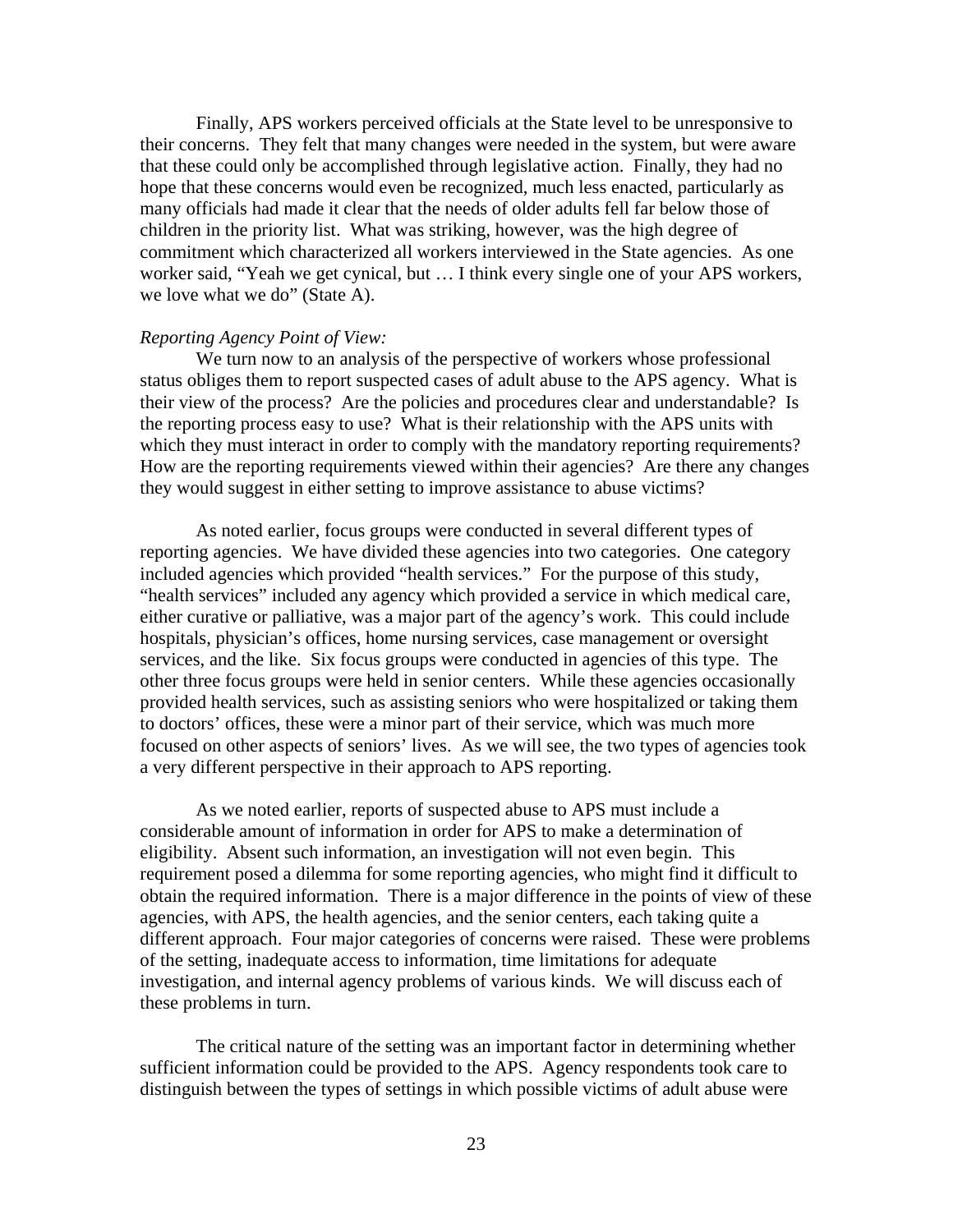observed. Where agency personnel had long-term, ongoing relations with clients or patients, more information was available. If persons were seen as inpatients in a hospital, a considerable amount of information could be accumulated (Health C). Workers could visit several times, if necessary, and learn the various dimensions of the problem. Similarly, agencies which conducted home visits could often obtain a considerable amount of information about the alleged victim, as well as family characteristics which might impact on the situation.

 Transitory settings were much more problematic. If a patient was seen only briefly in the emergency room and then released, this would provide little opportunity for workers to obtain all the information APS regulations required (Health C). Community settings, such as a senior center, offered even less opportunity to observe all relevant information about suspected elder abuse (Health C; Center A, B, C). If elders are seen only briefly at a senior center "Food and Friendship" luncheon, this offers little opportunity for workers to notice if they exhibit symptoms of abuse or neglect.

 Even when the time available offers considerable opportunity to observe an elder, workers responsible for reporting often see only a fraction of suspicious cases. In many health settings, there is a fairly clear division of labor among staff in the area of adult abuse. Hospitals, for example, tend to assume that hospital social workers are responsible for responding to cases of elder abuse (Health C). Indeed, there is often a two-tier approach to training in adult abuse, with the staff as a whole receiving a very general introduction to the problem. Direct contact with abuse cases, and training in their management, is limited to certain specified staff, usually social workers or nurses. Only they become expert knowledge in dealing with suspicious cases.

 As a result, the most knowledgeable workers often saw only a fraction of possible abuse cases. Some suspected that many other cases were never brought to their attention because the physicians and nurses who observed the patients missed the critical signs, particularly in more subtle cases such as self-neglect or exploitation. They feared that many cases are "… just missed by the physicians…, [who are] just looking at the more blatant and not more subtle cases…" (Health C). In particular, workers worried that symptoms of the abuse types which medical personnel are not used to seeing would be very likely to be missed. Emotional abuse, neglect, and financial abuse were those they considered to be most frequent, followed by physical abuse (Health C). But symptoms of financial or emotional abuse were less likely to be recognized, and would not be seen by the social workers who knew the reporting process. Again, they were confirming the concerns of the *Task Force Report* (2006) that cases such as financial abuse or neglect were commonly missed in the mandatory reporting process.

Workers also noted that they often needed information on the family situation in order to determine whether a client was at risk. Again, the most knowledgeable workers often did not receive this information (Health C). Even when a case was referred for possible reporting, some evidence which might have been useful to APS workers was not provided to the person who would eventually make the report. Consequently, two problems resulted. First, a number of cases which should have been reported are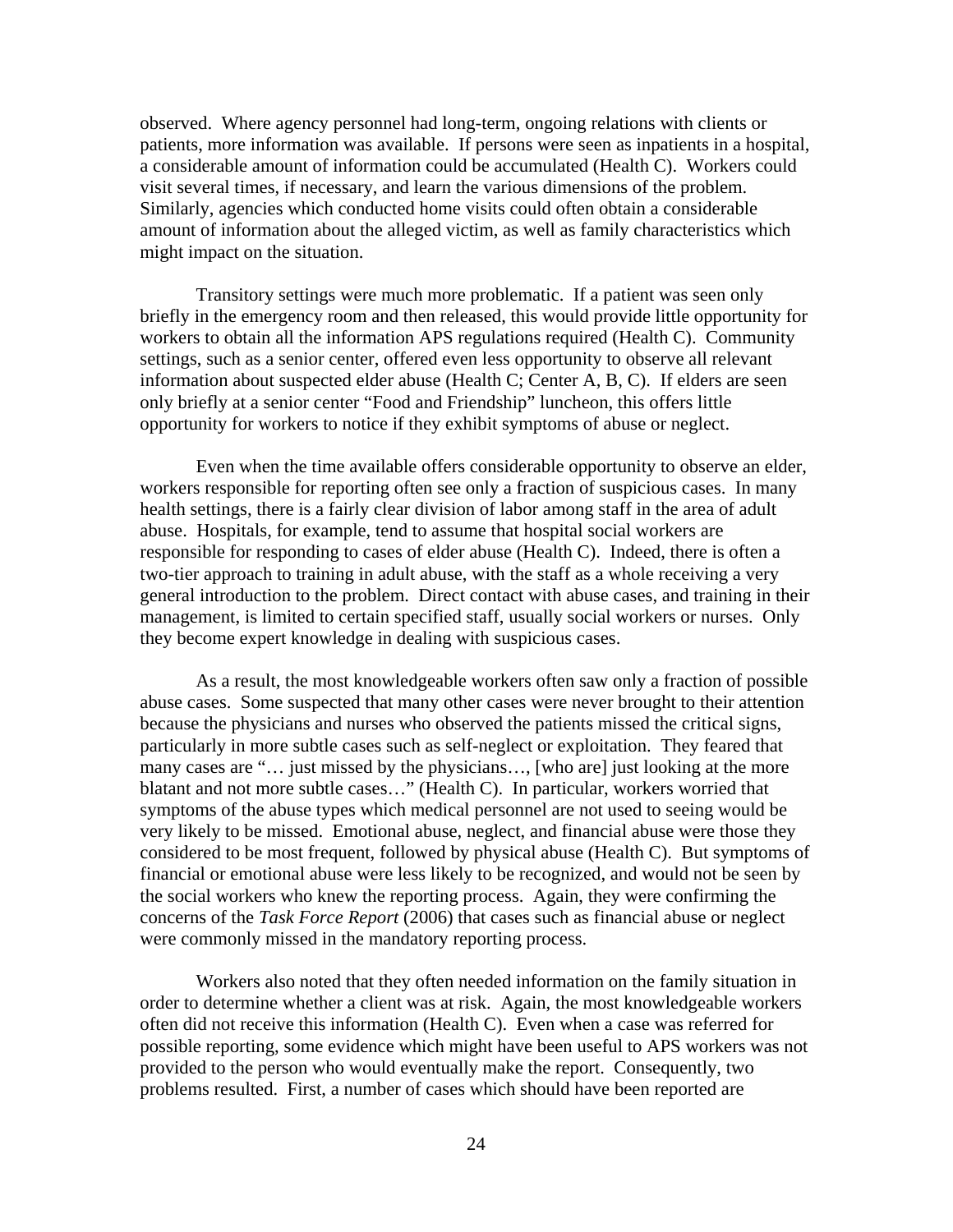probably missed. Second, even in cases which are reported in APS, some critical information was not available to be passed on to APS.

 Some workers also mentioned issues related to internal agency policies which conflicted with the requirements of reporting abuse. In some agencies, workers were urged, or implicitly required, to screen their reports of suspected abuse with a supervisor or other official, rather than reporting directly to the mandated reporting agency. Most agencies interviewed felt that their own administrators were supportive of their work and allowed them the discretion to do their jobs:

The … administration lets the department for the most part, do their jobs and their employees do their jobs because they trust them. I'm allowed to do my stuff with the seniors. I'm allowed to call [others] without calling [their bosses] (Center B). A social worker in another agency commented: "…they [agency administrators] are quite supportive, administration-wise, and even staff on the floors (Health C).

However, this same worker noted that "… there are some doctors and nurses, who for whatever reason make their own judgments and … don't really want us involved..." (Health C). Reporters were aware that this meant that other personnel were screening reports, resulting in some cases not being reported. This was particularly likely to occur in agencies which were licensed by the State, and for which a report might result in loss of the license. One worker said, "… for us to have pressure – we don't really see that because our job is to report it. ... But I never felt the pressure to not make a report" (Health D).

However, respondents in the focus groups were all fairly experienced professionals who had attained a degree of stability in their positions. They would be aware of the seriousness of the issues, and have sufficient seniority to withstand outside pressure. One can imagine, however, that relatively young, inexperienced workers could easily be intimidated into allowing a superior to handle these reports for them. Respondents were aware of these problems (Health C, E). A somewhat more subtle dimension of this pressure was the urging on the part of superiors or other officials to evaluate the seriousness of a case prior to making a report. Some workers had suggested ways workers could provide input to their supervisors concerning troublesome situations prior to the need to make a report. As one State worker noted, some workers might think: … if I go outside … and report directly, … am I now jeopardizing my job because I haven't followed company protocol? … And they probably know people at their workplace that are labeled as trouble makers or something else and maybe up to being fired because they didn't follow their protocol … (State E)

Mandatory reporting requires that suspected cases of abuse be reported to the appropriate agency. It is not a matter of discretion on their part as to whether the case is "serious" enough to bring to the attention of the mandated agency. That decision should be left to workers in APS or DCH, who are particularly knowledgeable in the law and are trained to conduct these investigations. However, some agencies, particularly hospitals, have sought legal advice from their institutional attorneys in this regard, and claim that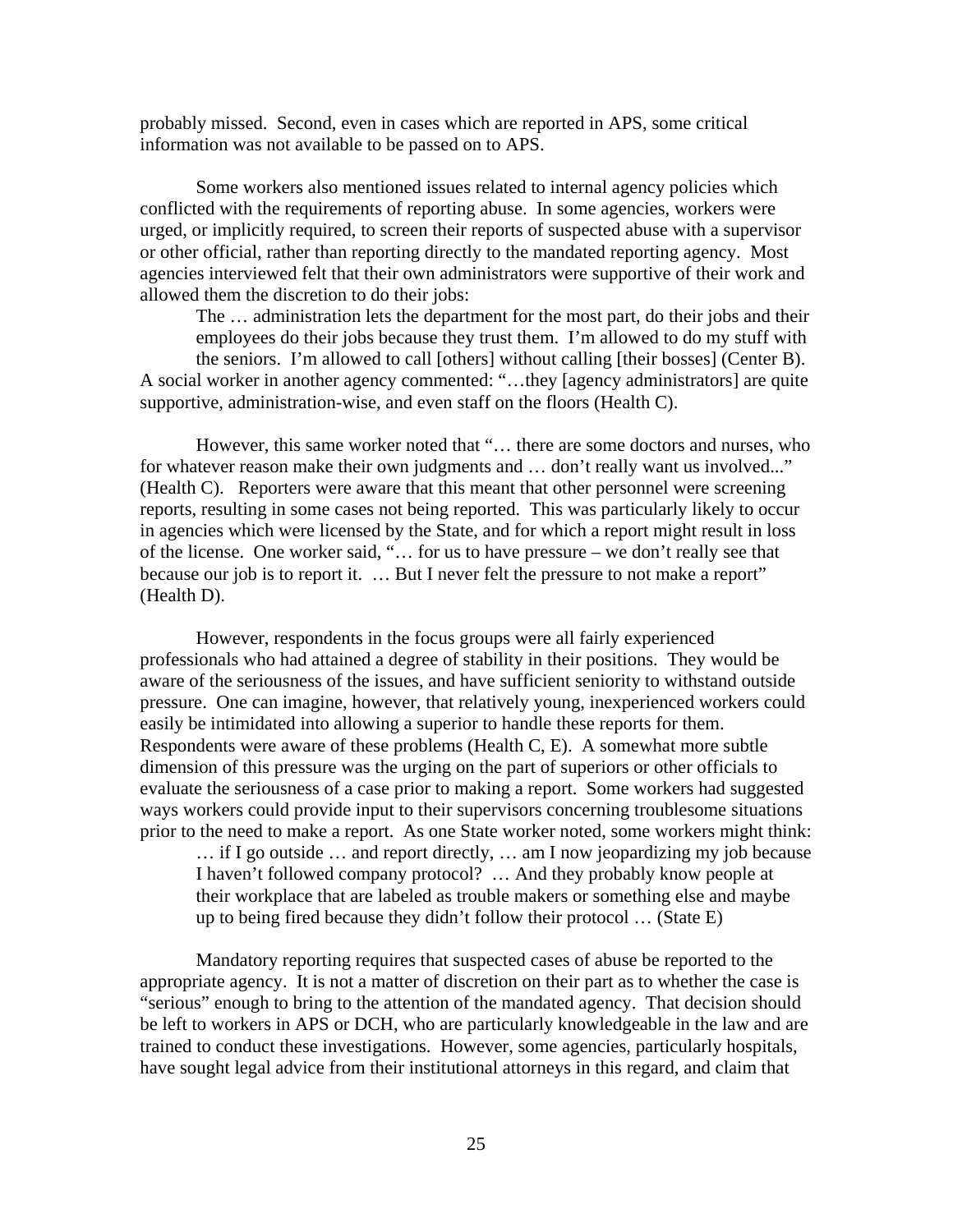they have been assured that reporting to a supervisor is sufficient to conform to the law. APS workers insist that this is not the case (State C, D, E).

 Even workers who knew the requirements well and were aware of the mandate to report sometimes did not do so. They did this for a variety of reasons. One reason was the often cumbersome nature of the reporting process. One worker explained:

… if we can resolve it without reporting it – because by the time we report it and the State comes out to do an investigation the time elapse is so long that it's a detrimental effect to the resident. So that's why we try to mediate the circumstances to the best of our ability (Health D).

Hence workers sometimes felt that the situation could be resolved more quickly if they "negotiated" a settlement rather than moving to the official reporting process. Again, however, this also results in an undercount of the total number of cases, an issue which we raised in our analysis of the State case reports.

Some workers also reported that they did not report cases they observed at the request of the clients, many of whom were fearful of retaliation by the abuser if a report were made. This was particularly true of patients in nursing homes. Workers were aware of all types of nursing home abuse, from financial mismanagement to physical abuse or threats of abuse. Workers reported that some nursing homes required families to purchase items, such as wheelchairs and diapers, for which they are already being paid by Medicaid (Health D). Families were even afraid to have threats of direct physical abuse reported. While the mandatory reporting law protects both victim and reporter from being identified as the person who filed a complaint, workers were aware that abusers and institutions could easily determine, by a process of elimination, who was the likely complainant, and retaliate against them. If nursing home workers could not determine who had complained, they would often retaliate against other patients. Hence making a report often puts patients at risk. One worker explains:

… a lot of families don't want to make any waves because a lot of families are afraid of retaliation. We hear that a lot of time, "don't say anything because you make it worse." So it makes our job more difficult when you have to go to an administrator and generalize the problem and not specify where the problem really is. … [Patients say] "Keep quiet don't say anything because they'll take it out on me." ... I had one resident today that told me that the CENA [Certified Nurse Assistant] told him ... "If you ring that call button one more time I will come in and beat your \_\_\_" (Health D).

Hence workers have a dilemma. They are required to report, but they are aware that their reports may put patients at risk of retaliation. Like the APS workers, agency workers would like to see a roster of persons who had abused patients, so that they could not be hired to work with vulnerable elders in other settings; however, workers had little hope this would occur (Health D).

 Even in the best of circumstances, the time required for the reporting process was a problem for agencies. Hospital staff reported that insurance requirements limit patient stays to such an extent that a thorough examination of possible abuse or neglect cases is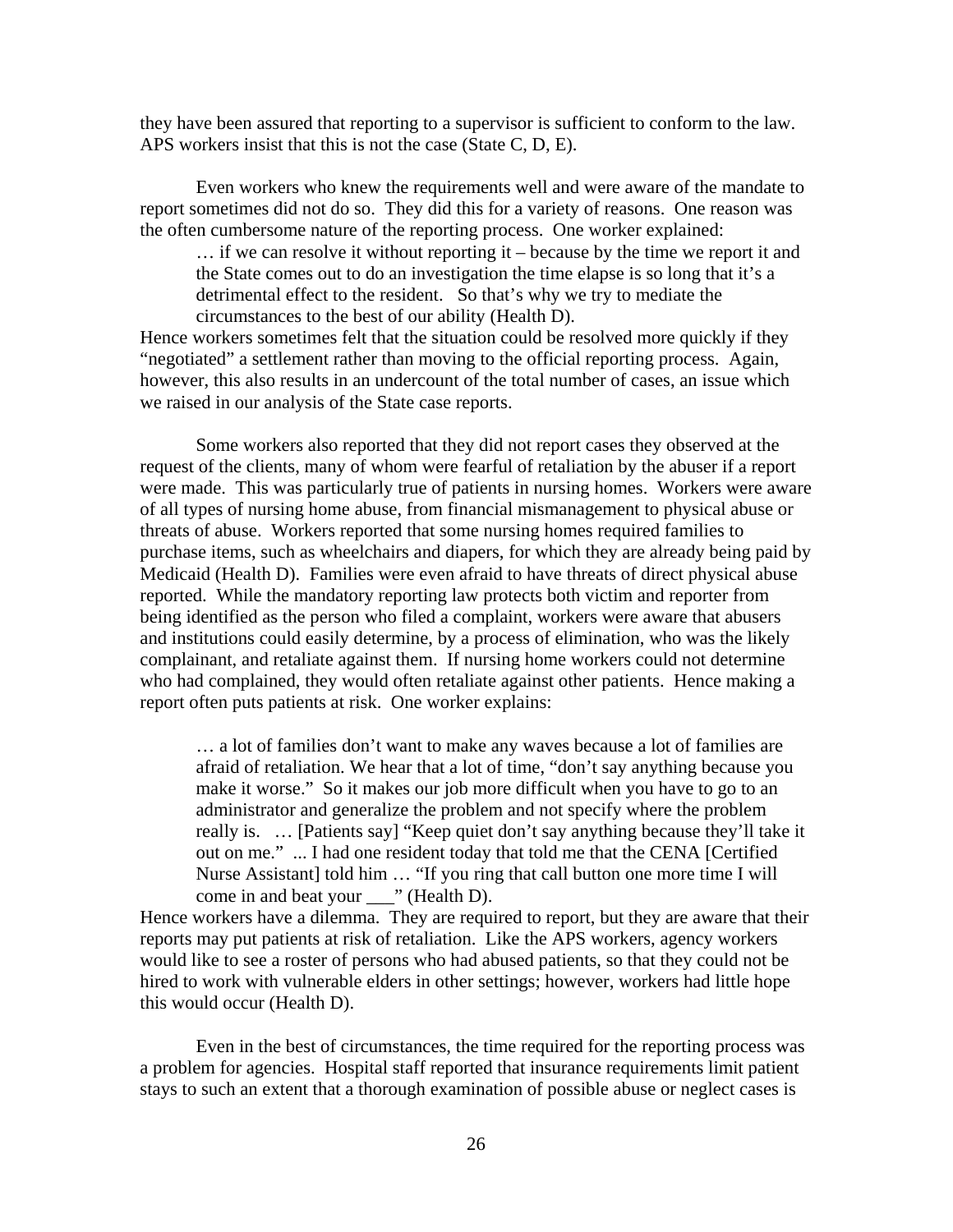impossible. They often cannot obtain all the needed information during the few days the patient's insurance allows him/her to stay in the hospital. The cost of holding too many elder abuse or neglect cases in the hospital was a constant concern. For example, a patient exhibiting symptoms of neglect might be in the hospital. The patient could not be returned home, and could not be released to a nursing home until a guardian was appointed. Hospital representatives complained that this process was largely left up to the hospitals, and felt that APS workers could be more helpful in this regard. One agency commented on the cost in time and money:

… It is three weeks from the time we go to court until the [hearing]. And we [the hospital] have to pay for it, and if we ask Adult Protective Services because it's a neglect type setting, they won't do it because they are considered in a safe environment. ... The hospital pays \$150, plus room and board for three weeks. ... And an acute care bed (Health C).

Hence two concerns were the cost in time due to delays in the court and the outof-pocket expenses the hospital had to absorb. Regarding court delays, they commented that "…depending on their roster, the court could care less." They were certain that if APS took the case to court, these problems would be alleviated: "The state doesn't pay [the court costs]. ... [If] Adult Protective Services says it isn't safe, then it doesn't cost a thing." However, as indicated above, APS workers had the same complaints about cost in time and fees in their dealings with the courts.

 Courts and APS were not the only government units agencies complained about. Many were generally concerned about the lack of effectiveness of many agencies serving the elderly. They felt the agencies were more concerned about receiving their monthly fees than serving the clients. Pubic guardians came in for a great deal of criticism:

… so these public guardians with Medicaid clients are allocated \$60.00 a month as a guardianship fee. … it's kind of a legal-aid agency that does guardianships and they get their lawyers assigned as the guardians. … this lady … has her own business … she's a public guardian… she groups all of her clients in one location because … if they got everybody in one location, regardless of whether or not it's feasible for your family or friends to visit you, then they can run in once a month and sign out. …nursing home people tell me … the guardian came in and signed … (Health D).

Hence some guardians were placing all their clients in one location for their own convenience. Some locations were as much as 100 miles from clients' friends and family, who could not visit or provide stimulation. Even the guardian did not actually see the patient, stopping only to sign forms. So wards never had a visit from any individual who expressed a personal interest in them. But the guardians continued to receive their fees, and agencies reported having difficulty getting courts, APS, or any other state agency to remedy the problem.

Some agency workers were also confused regarding the varying divisions within state government to which they were expected to report. Workers in agencies which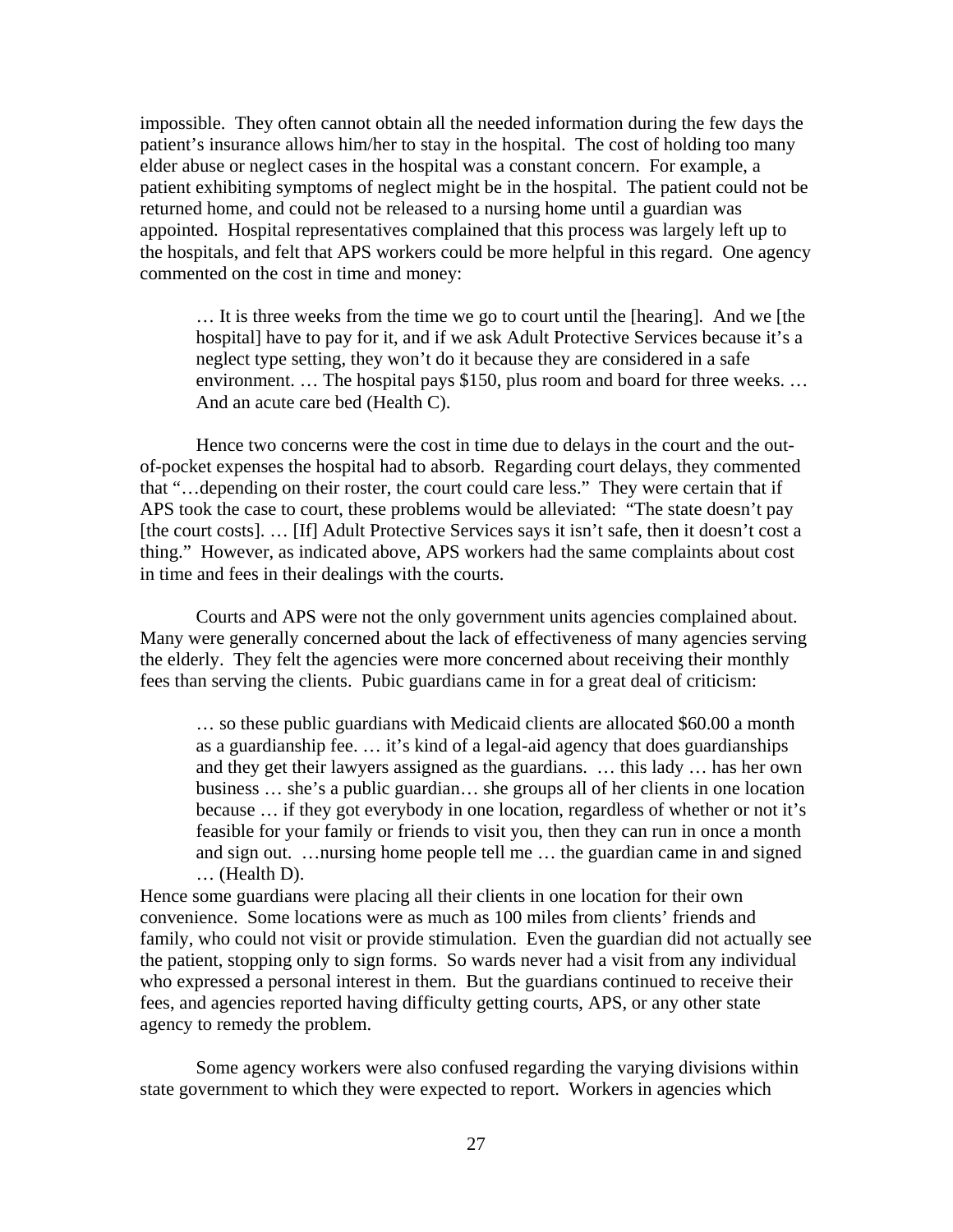make reports on a regular basis are well aware of the regulations, and know which reports should be directed to APS, which to CPS, and which to DCH (Health A,B,D,E). However, workers in agencies which make reports less frequently are often unclear concerning the process. They know they are required to report abuse of children and some adults. However, they are uncertain as to which agency receives which reports, or how the reports are to be submitted (Health C; Center A, B, C).

Asked how they learn of APS policies, representatives of one agency were uncertain as to when they received the most recent policies. They discussed at some length their complaint that APS policies require on-line reporting of abuse cases; agency personnel thought this was an inappropriate violation of client privacy (Health C). However, this in itself is evidence of confusion. As indicated earlier, APS officials insist that it is CPS, not APS, which receives abuse reports on the internet. Workers in this agency also complained that the APS law they had received "…doesn't address [procedures for] nursing home or group home" (Health C). Furthermore, the need to report abuse in different types of agencies to different state departments creates another problem, in that they often did not know the status of the institution in which a patient lived. They might be told it was licensed, or that it was a skilled care facility; only after making a report did they learn that the home was in a different category and a different procedure was required (Health C). This wastes valuable time, both for the patient and the reporting agency. Clearly there is a considerable degree of misunderstanding within reporting agencies as to the requirements.

Agencies which report a great deal of abuse have worked with these varying requirements so frequently that they are familiar with most of the variations (Health A, B, D, E). However, many agencies see only an occasional case of adult abuse. For workers in those agencies, the rules can be daunting. They have difficulty understanding which cases should be reported to which agency. They do not understand why there is a form for CPS cases but not for APS cases (Health C). Agency reporters also complained that APS workers "do nothing" for hospitalized patients, on the grounds that the patient is "safe" at that point. APS workers insist, however, that they will investigate such cases, if there is evidence that a patient will be returned to an unsafe environment.

Agencies also complained about the lack of information they received about their cases once they reported to APS. Some complained that they sometimes did not know what had happened to their clients: "I find one of the frustrations there too, is there isn't communication while this investigation is going on. And not that they have time to call every day or anything, but it's extremely disconcerting to have a patient that … I know something is wrong at home. … I know it's not really safe" (Health C). They wanted updates to know if things were safe. One agency stated that things had improved in recent years, to the point that they now receive a letter indicating whether or not a report has been substantiated.

While they were pleased with this new development, they continued to be concerned that the information was not timely, or that the information they now received might be a phase which could change in the future (Health C). Most agencies really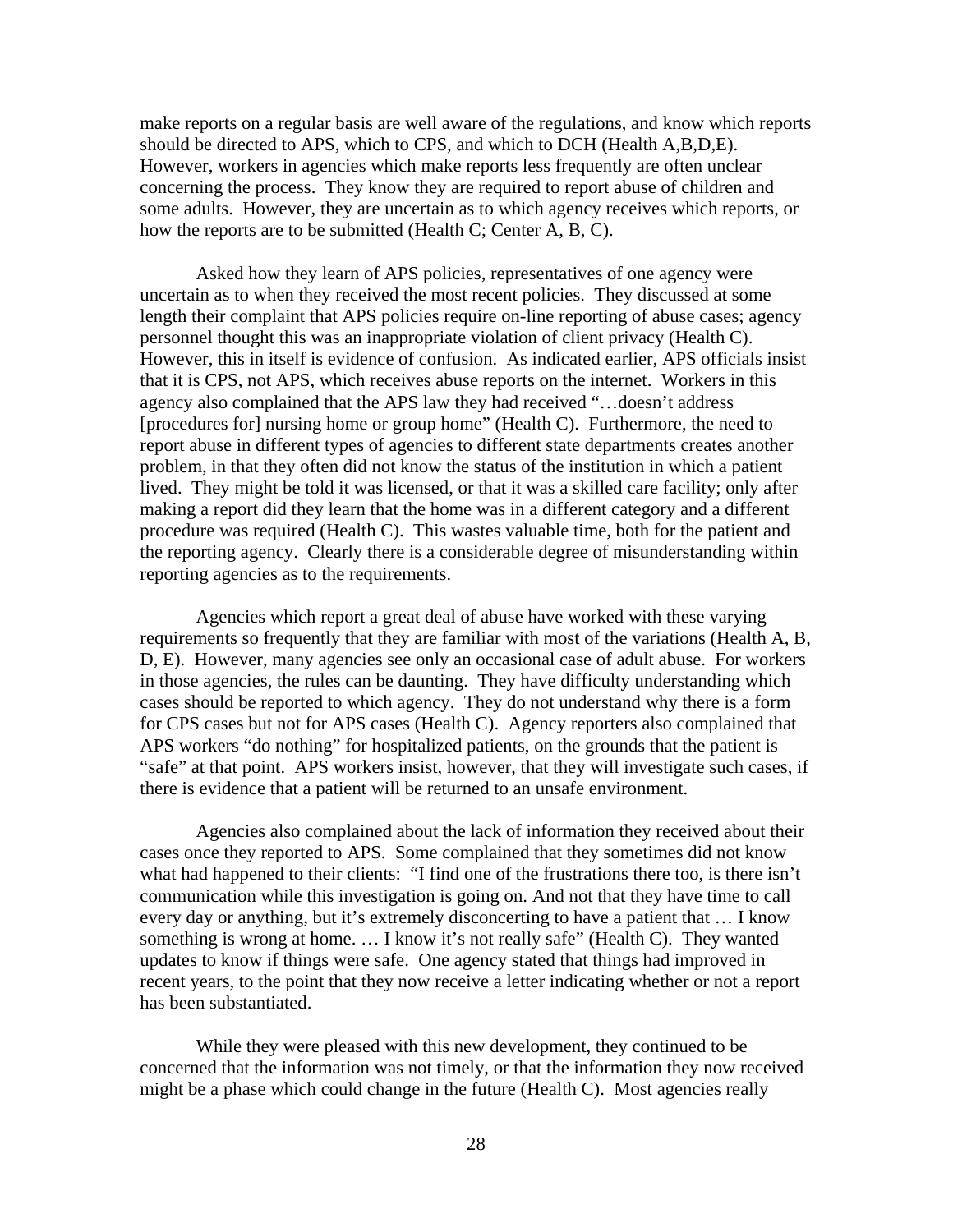wanted more detailed information (Health C; Center A, B, C). Since they often had ongoing relationships with these clients, they were anxious to know if the problem had been resolved, or if further action was required on their parts. However, the only information they received was whether or not an investigation had been undertaken and if the suspected abuse was substantiated. Many agencies considered this information insufficient.

A final concern, raised by some reporting agencies, was their perception that the manner in which a case is treated depends upon the APS worker who happens to receive the report. Workers felt there was too much variation between workers in the handling of a case. As one worker said: "… about the protective service workers, I believe that … it's also subjective. Because, I have dealt with some APS workers who do jump on it, even though they are in a hospital. And meet with me and talk, and meet with the patient. It depends on who is getting the call" (Health C).

 There were some areas in which the reporting agencies and APS workers were in agreement. Most important, the agencies shared APS workers' concern that issues related to adults were deemed to be less important than those of children. Two comments are illustrative:

…when we have a baby … that it is unsafe to return home, we board the baby, no questions asked. … If it is an adult … all you hear is "When are they going?" [With] kids … they had to find emergency housing, a foster home immediately. But when you call for an adult, they just lay there in a medical bed (Health C).

Um, lack of emphasis on adult abuse as opposed to child abuse where if they were children a lot of people would pay attention. Where if its adults a lot of people shrug and say they should be taking care of themselves (Center B).

 As with APS workers, agency workers expressed a great deal of concern for abused and neglected elders, and a high degree of commitment to their jobs. "I love what I'm doing. I love the people," said a representative of Center C. This translated itself into a great deal of work on behalf of the elderly persons in their community, to the extent of going considerably out of their way to provide assistance. In one center, the director reported noting a problem with a guardianship agency which was misusing clients' funds. She called the agency's own corporate lawyer to take the case to court and eventually had the guardianship agency closed down (Center C). Another center representative said:

… I think a lot of it is the community and we know our residents are our customers and we need to take care of them. … we all plan to call each other … so come on over and let's look at it … deal with the fire department … and they run on a medical … because again it's somebody we care about. …it's been open lines of communication…" (Center B).

Thus these center workers were highly committed to the welfare of their senior clients, and would go to considerable lengths to assist them.

However, these same workers had some doubts about the commitment of other workers, particularly in APS. For example, the worker in Center C who uncovered the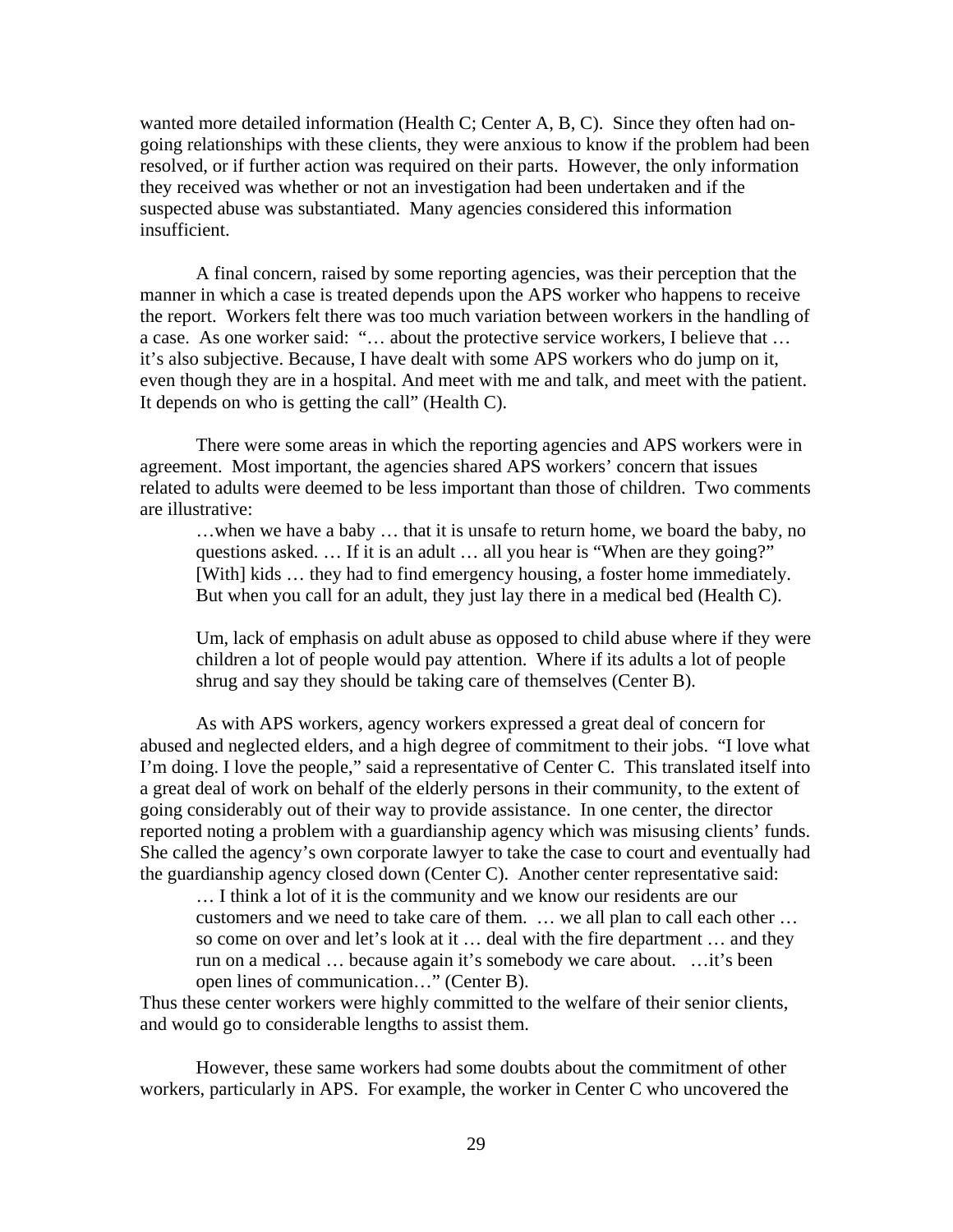guardianship problem was asked if she had called APS in that instance. She responded, "I don't remember, but I had the lawyer on it. I called APS so many times you can't even remember" (Center C). Asked to explain why she would not call APS, she continues:

You know, I had so many instances that I have reported people and stuff ... [Q: Does it usually solve that case?] No, and … the only thing I got them to do was the food situation to start to serve [meals] on holidays…. [These are] individual cases. but it doesn't change the system. … And that's the hardest thing about it. You're taking care of individuals, and really, there's no change on the whole outlook on our elderly.

Her views were echoed by others. The director of one center said:

I think it comes from the top. … I've talked to other senior directors … some other aging professionals, the frustration levels they face, the red tape. The APS workers are so understaffed and over worked. And then they have the mountains of paperwork to get someone help. We don't have mountains of paperwork. I come across somebody … and we make a phone call and worry about the paperwork later, you know. … Because I want that service (Center B).

While this director recognized the problems APS workers had, some workers were even more extreme in their criticism. This comment came from a police officer who worked with a center:

… in my years dealing with APS it was a waste of my time and I said the same thing about CPS. They are the biggest 2 wastes of time in my world. They do nothing in my opinion. They spend more time trying to figure out about how to get out of stuff than how to get into stuff. So … one of the things I figured was that we had ways to get around it, to take care of our customers the way we need to take care of them. … In the 20 years I've been in the streets, I've never seen APS do nothing. The only time I've seen them do anything good was … one case in 20-some years. And you know, I have no use for them … And CPS, same thing. To me, they are just a waste of government money (Center B).

What is the result of this lack of confidence in APS? Some agencies simply take independent action and ignore APS completely:

If … I'm comfortable enough I think we can handle it using our resources or referring the person [to] the appropriate resources, … then I don't call APS. If it's a situation I think the person is in desperate need or danger to themselves or someone else, then I'll call APS and hound them to death until I get them out there (Center B).

Asked how many cases they had not reported to APS, workers in this agency simply responded: "Tons" (Center B).

There is obviously confusion between APS and some agencies on a number of issues. These include the agency to which specific cases should be reported; the format of a report, whether written or oral, by phone or on the internet; the appropriateness of reports regarding hospitalized patients; and whether the response to a report will be independent of the worker who happens to handle the case. Clearly there is a credibility gap between APS and many of the mandated reporting agencies. Some reporting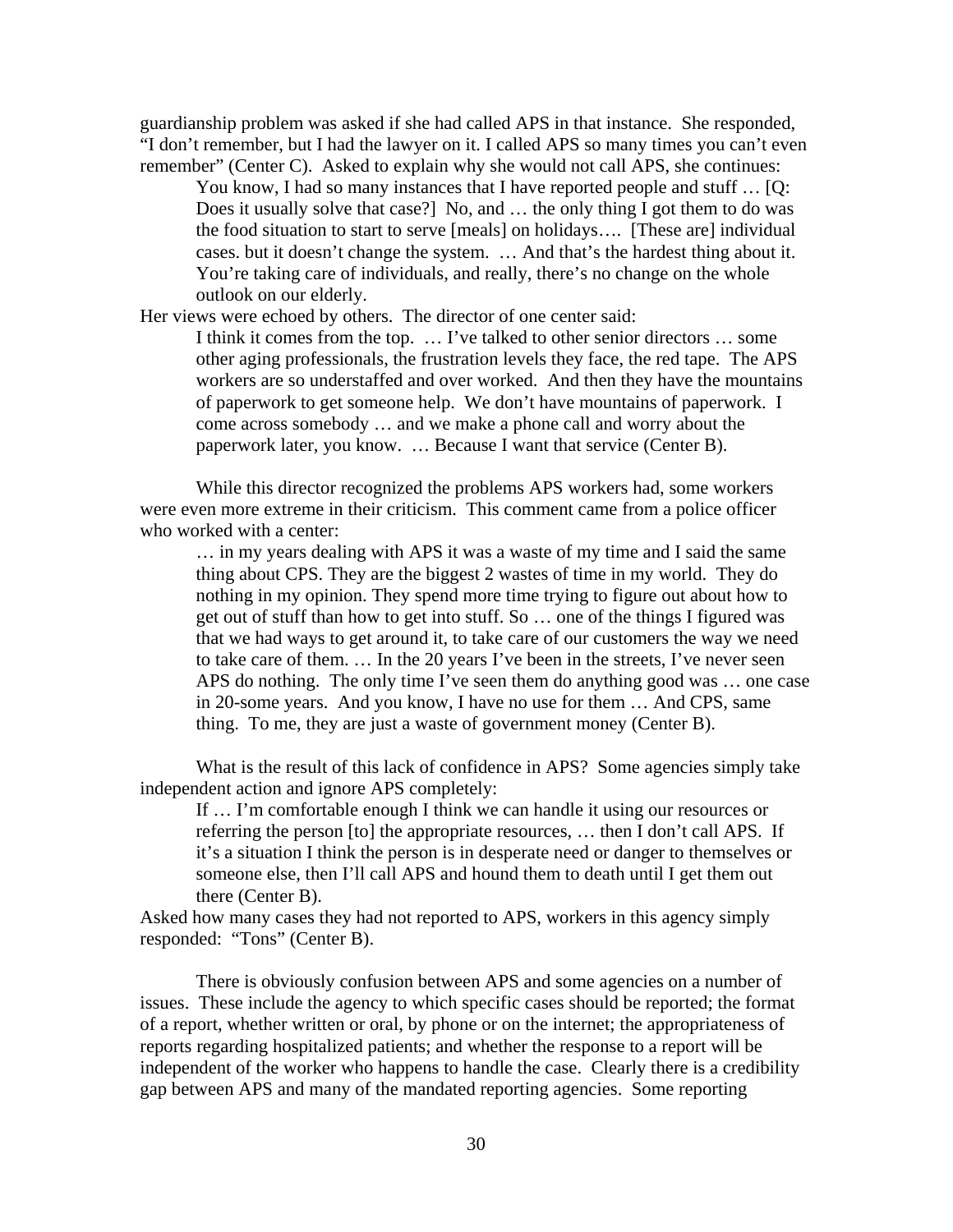agencies do not understand the process well, and lack confidence in APS ability to handle these cases correctly. These are serious problems which must be resolved if mandated reporters can be expected to report as required. If they feel a report is useless, it is difficult to motivate them to make the required reports.

As should be obvious from the preceding section, the agencies which expended considerable effort reporting cases to APS were the health agencies. Senior centers, on the other hand, tended to view APS more negatively and tended not to report cases they observed, believing they could handle them more effectively on their own. Whether or not this is true, it does result in a considerable undercount of the amount of elder abuse of various types which exists in the elderly population. Again, the concern expressed in the *Task Force Report* (2006), that abuse is underreported is confirmed.

What specific things would center workers particularly like to have the APS laws include that they felt were not there at present? Like other workers they complained about the lack of staff at APS. This resulted in delays in getting the reported cases being handled. As one center worker said, "A lot of time with APS, one call is not going to do it. Now if there's three of us calling, they're going to start listening. And it's when I start hounding them. It's not just me on the phone every 15 minutes or whatever it takes" (Center B). They also shared the APS workers' concern that they elderly population was getting larger and had different characteristics from the aged population of previous decades. Consequently, "at the same time, we're getting more elderly with more problems and fewer and fewer people to take care of them. It's kind of stupid" (Center B). Workers would also like clearer guidelines: "There's best practice for domestic violence and CPS. There's no best practices to follow for elder abuse and that's one of the issues I've seen at the local, state, and federal level. There's no mandates, there's no guidelines" (Center B).

Clearly, center workers, including the police and fire officials who worked with them, were not as aware of APS procedures, or as comfortable with them, as workers in the health-related agencies. If State officials expect workers in these agencies to be a resource in the strategy to resolve the elder abuse problem, new approaches and techniques must be employed to recruit them as active participants in the process. However, at this point, center workers are an untapped resource for identifying and assisting abused elders.

#### *Issues Mentioned by Both APS and Reporting Agencies:*

 As suggested in the above discussion, a number of issues were mentioned by both APS workers and reporting agencies as problems encountered in the provision of services to abused and neglected elders. Some of these were also mentioned in the *Task Force Report* (2006). A summary of these issues of concern could assist us in determining which areas might need improvement in order to serve these clients more effectively.

 Perhaps the most obvious issue on which all workers seemed to agree was the problem of serving adults as opposed to children. All workers complained that adult victims held a much lower degree of priority, from workers in a wide variety of fields,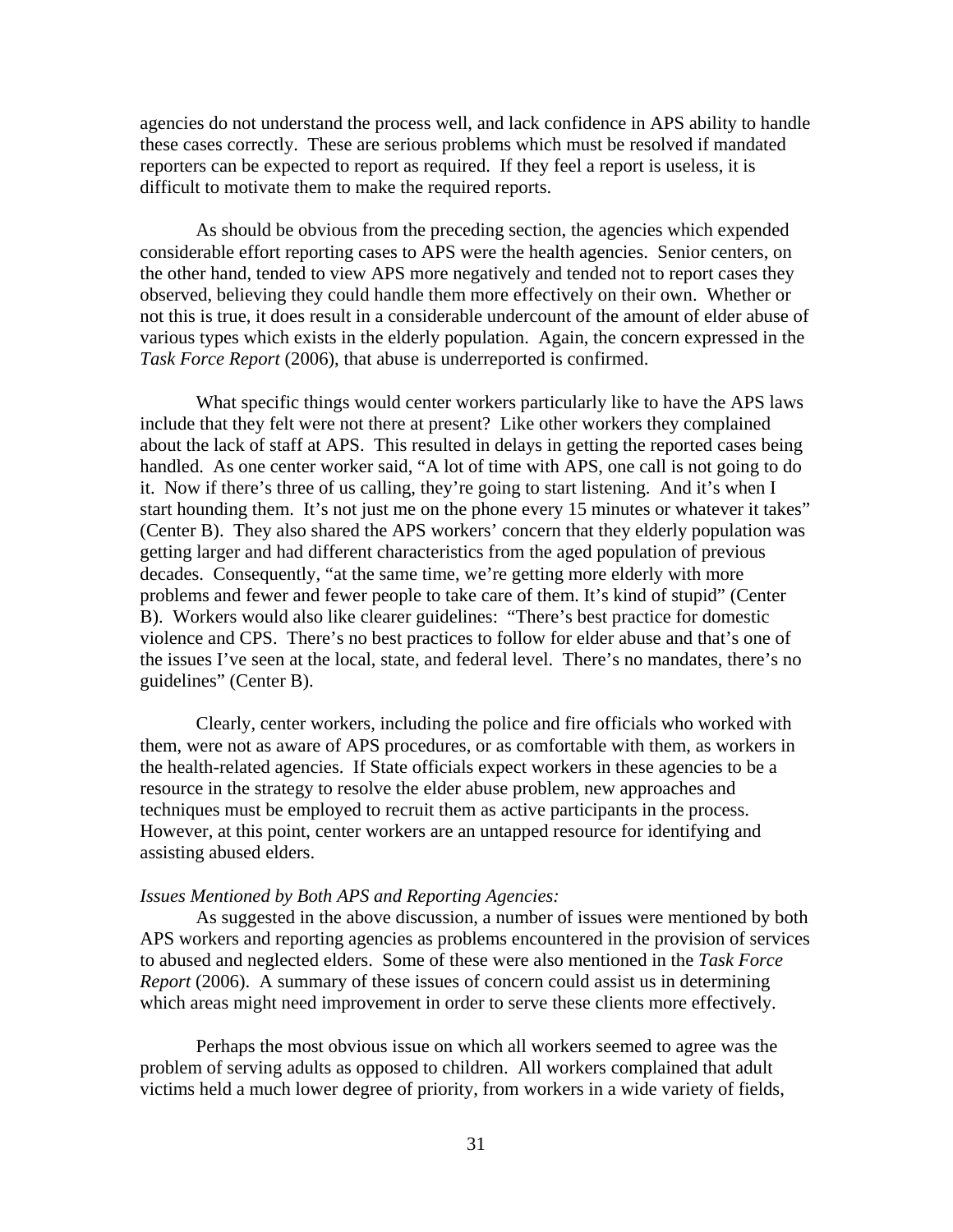and at all levels of government (Health C; Center B; State A; E). This resulted in all agencies having a great deal of difficulty obtaining assistance for their clients. Courts placed adult cases at lower priority. Protective services for children were given immediate attention by police, hospitals, attorneys, political leaders, and other agencies. Adults were placed on hold. There were standardized forms for use with children, making the process of identifying abuse more easily understood by individuals who were mandated to report. For adults, however, there was no such form, although many workers felt that such a form would be useful (State A). However, workers were also aware that there was little interest at any level of government in establishing such a form (State C, E).

 Another common area of concern was the issue of confidentiality. Workers in all types of agencies recognized that confidentiality issues were a problem. APS workers were annoyed that they did not receive sufficient information from the reporters to determine whether a report fit the criteria for investigation. But reporting agencies, particularly hospitals and other medical groups, were hesitant to provide too much information lest they be guilty of violating confidentiality requirements, particularly under the HIPAA regulations (Health and Human Services, 2008). Once a medical agency had made a report, the issue was reversed, with the health agencies wanting more information concerning the reports they had made, and APS claiming this violated their own confidentiality requirements. A more effective process could be achieved if these confidentiality problems could be resolved.

 Confidentiality was not the only communication issue which plagued the APS reporting process. Misunderstandings occurred on many issues. Many mandated reporters did not understand the reporting process. This was particularly true of agencies outside the health professions. APS has apparently been quite successful in obtaining the cooperation of the health related agencies in identifying and reporting abuse, particularly physical abuse and severe neglect. The process is not so well received by other agencies, however. The senior center agencies in our project are an example. None of the three center interviews indicated any serious effort to report elder abuse to APS, and some workers were quite skeptical that any assistance could result from APS reports.

 Even agencies which were involved in making reports expressed confusion about some aspects of mandated reporting. Since reports are made to different state agencies, depending on where or by whom the abuse allegedly occurred, some agencies were confused about where they should report. Agencies also confused the CPS reporting process with the APS process. The presence of a CPS form and the lack of an APS form also engendered confusion. Development of an APS form, even if it were voluntary rather than mandatory, could alleviate this difficulty.

 Confusion among the many agencies required to resolve elder abuse problems was another communication problem. Workers complained that conflicting information was often received in reports about a single case from different reporters, including doctors, nurses, social workers, and APS investigators. Some of these differences may simply be a result of different perspectives; however, better communication could help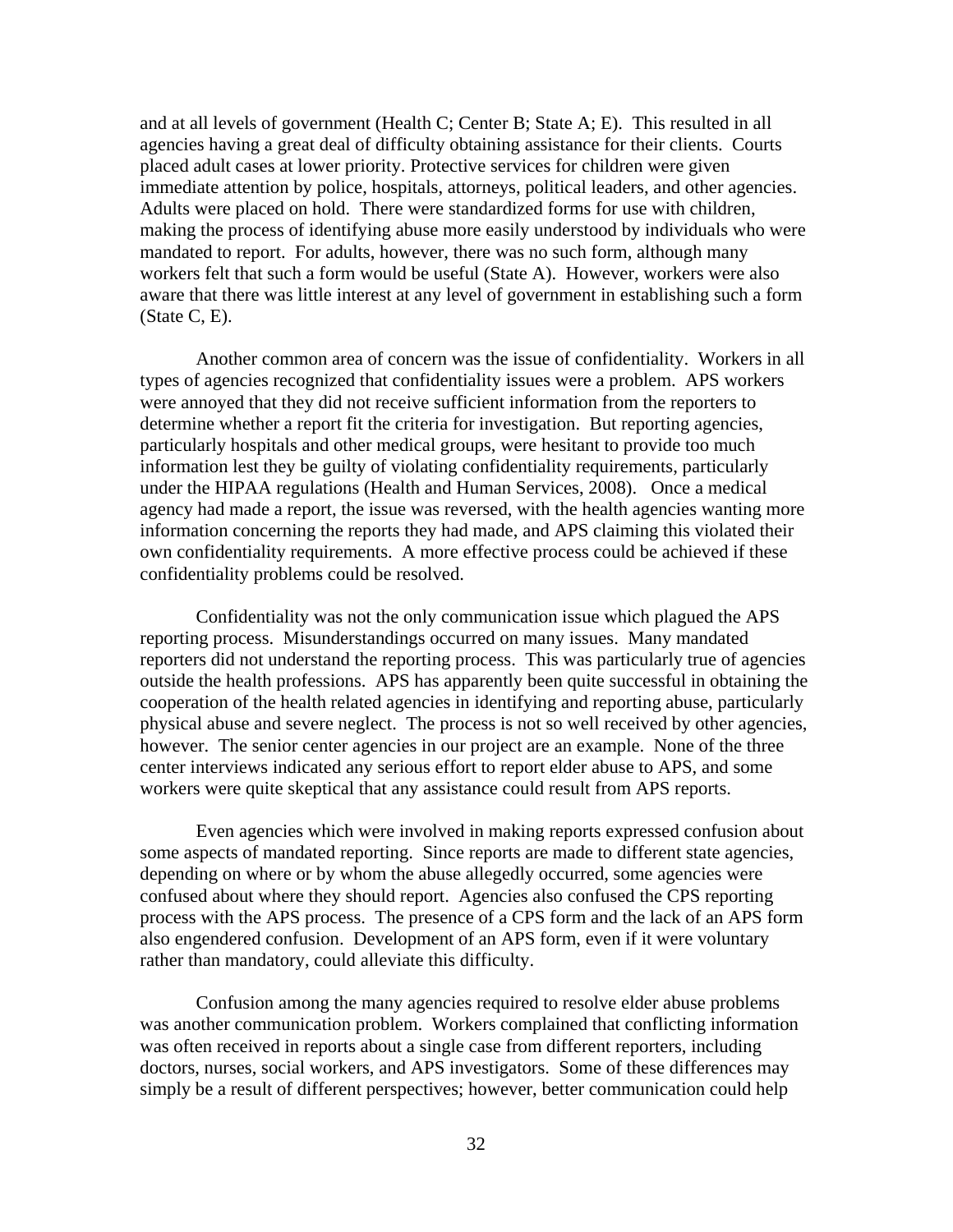resolve these misunderstandings. Communication about the proper handling of a case was also a problem. For example, both APS and health workers complained that courts were not responsive to the needs of elders needing guardians. Even when they felt they had obtained agreements with the courts, agencies often found that the nature of the agreement had not been communicated to lower level personnel responsible for carrying out the court's instructions. Similar lack of an effective response was reported with the police, guardians, or attorneys.

 There was considerable agreement among all types of agencies that certain areas of concern were not handled well within the APS mandatory reporting system. One such area is the management of cases involving mentally incompetent adults. As indicated APS is committed to maintaining the independence of competent adults to the greatest degree possible. Other agencies become annoyed at times by APS's lack of action in cases where APS considers the adult capable of making his/her own decisions, some of them bad, and the other agency is anxious to resolve problems this may generate in local communities. More critically, there is often a problem determining whether an individual is indeed competent. APS workers themselves mentioned that they lacked training in this area and were dependent upon physicians and mental health workers to provide input. However, they often had difficulty obtaining useful and timely evaluations in this regard. Furthermore, once a determination of incompetence was made, many agencies, including APS, were most dissatisfied with the manner in which the affairs of mentally incompetent adults were supervised by guardianship agencies and the courts. Clearly, the diagnosis and management of mentally incompetent elders deserves greater attention, both at the policy and the administrative levels.

#### *Conclusions:*

 All agencies seemed to agree with the recommendations of the Governor's Task Force (2006), which found that certain types of abuse and neglect were woefully neglected, and that remedies were needed to compensate for this lack. The lack of attention to financial abuse of the elderly was widely recognized. Also seen as receiving little attention were cases of neglect and self-neglect. It was also recognized that the agencies which have proven most successful, to date, in identifying elder abuse, the health agencies, are often not in a position to observe these types of abuse. Hospitals and doctors rarely see evidence of financial abuse. Even neglect and self-neglect is not likely to come to their attention unless it is extreme. As the Task Force suggested, the involvement of a wider range of reporters, such as bank officials for financial abuse, is needed. The Task Force also recommended a greater involvement on the part of legal institutions, such as courts and the police, and urged that laws be changed to make it easier to arrest and prosecute persons committing offenses against the elderly. Agency workers interviewed certainly agreed with this recommendation.

 There were a number of other areas in which the agency respondents confirmed the recommendations of the Task Force. These recommendations focused on strengthening the present structure for dealing with elder abuse, as well as developing new initiatives to deal with issues not presently being confronted. With regard to the present system, all believed that mandatory reporting would be improved by a higher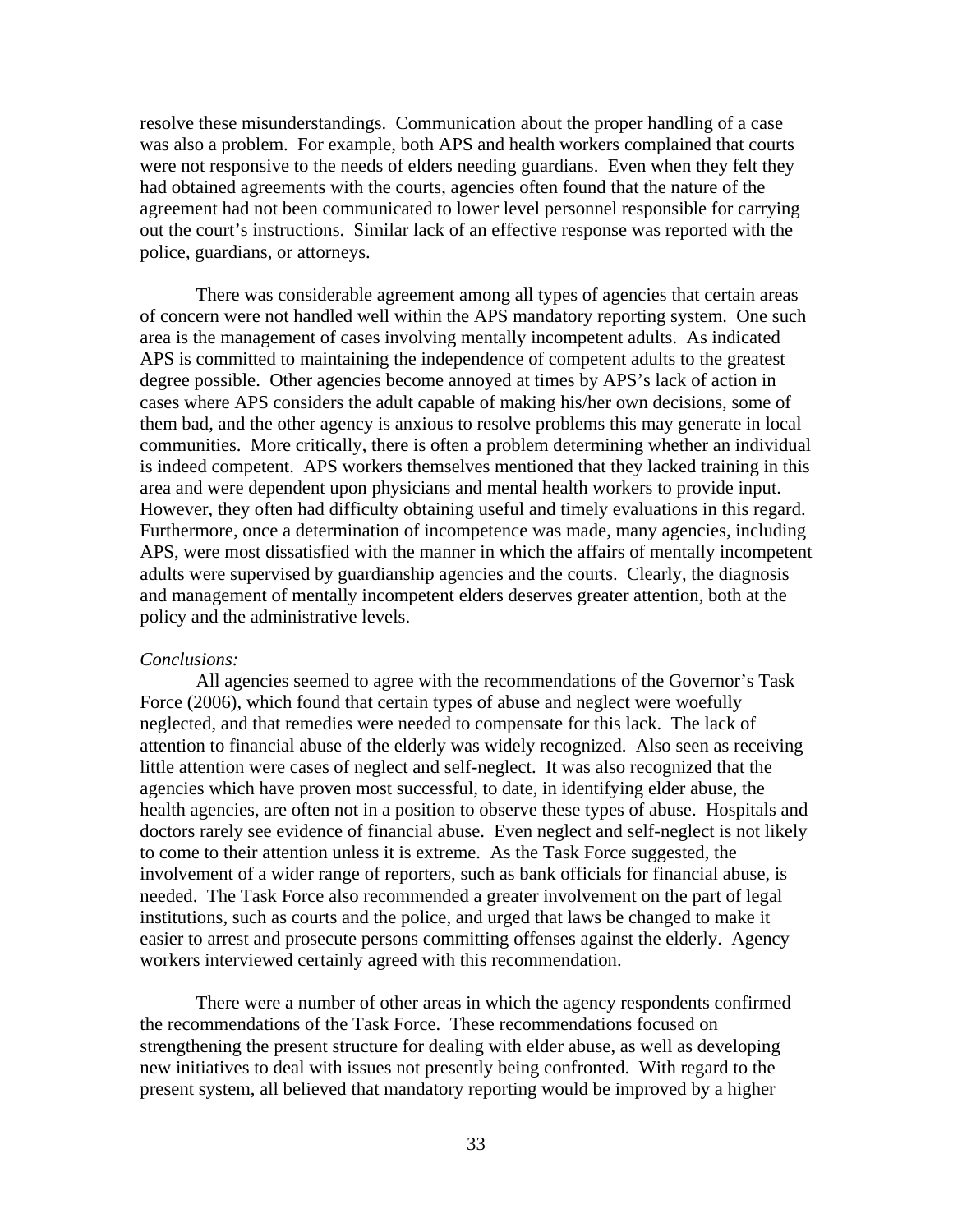degree of professional training, both of mandated reporters and of workers in the APS system. Mandated reporters often lack the most basic information concerning how to make reports and where they should be directed for various types of abuse; APS workers realized they also needed more training, particularly in mental competency issues.

 Everyone – the Task Force, APS workers, and agency workers – all recognized that the levels of staff assigned to adult protective service are woefully inadequate. These are very personnel intensive activities, requiring a high degree of skill in identification of symptoms and evaluation of needs and services. The time required to investigate a case, determine client needs, and locate services to resolve the problems is enormous. Adequate management of these cases is well nigh impossible with current staffing levels.

 Another critical issue which the Governor's Task Force (2006) mentioned was the need for more coordination among the various agencies responsible for dealing with adult abuse. The Task Force urged the establishment of a "Focal Point," to help develop this coordination. The descriptions of various problems encountered by project respondents made it clear that this greater coordination is a critical need. In numerous instances, workers in both State and private agencies reported problems in obtaining necessary cooperation from other agencies. Even agencies, such as health agencies, which were active in the mandatory reporting to APS, complained of miscommunications and difficulties in their interchanges with APS. Improving communication and coordination could help alleviate these problems and enhance effectiveness of the present system.

Special efforts would be required to establish relationships with agencies not actively working with elder abuse at present. Courts in particular were mentioned as agencies which failed to provide necessary assistance in elder abuse cases. And efforts are needed to extend the mandatory reporting system to agencies not presently involved. Clearly, the senior centers did little reporting to APS. Some were downright hostile. It is likely that special effort to work with these agencies will be necessary.

With regard to new initiatives, both groups stressed the need for greater emphasis on the more frequently observed types of abuse, namely, financial abuse, neglect, and selfneglect. Related to this was the need for involvement on the part of professionals not currently active participating in the effort to halt elder abuse. In particular, both the Task Force and the respondents targeted financial and legal institutions: banks, courts, and the police. Project respondents indicated that improved relationships with courts and the police were particularly critical. Also recommended by the Task Force was legislative action, to review the present laws and determine whether additions and changes were necessary. Workers in all aspects of effort with elder abuse victims were particularly annoyed that they were rarely consulted by State officials regarding efforts to deal with these difficult problems. Finally, there was general agreement that the problems of older adults are presently being neglected, and greater attention in this area is critical.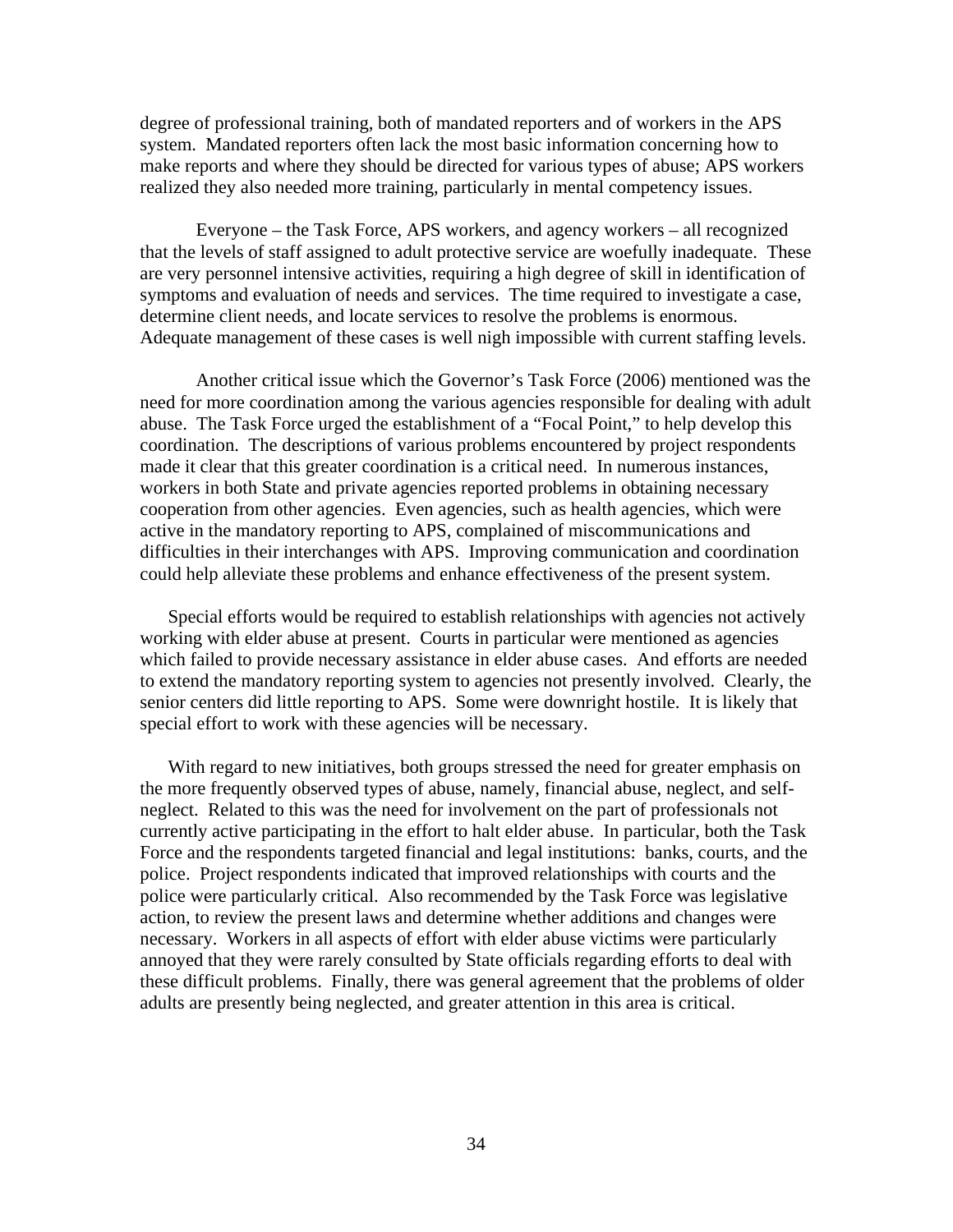#### PROJECT OBJECTIVE: EVALUATION AND DEVELOPMENT OF MODELS:

 The major objective of this project has been to evaluate the current model for identifying and providing services to abused elders, to determine whether alterations in the model are necessary, and to recommend alternatives if appropriate. The research was undertaken to learn from agency personnel the current state of services, and determine whether changes were necessary. As a result of the research summarized above, two levels of recommendations are submitted. One level focuses on the current model, the Mandatory Reporting Model, evaluates its effectiveness, and suggests changes which might be needed. The second level discusses the need for new models which might be a useful addition to the present model. (A summary of the problems and recommendations can be found in Table 6.)

#### *Need to Improve the Michigan Mandatory Reporting Model:*

 As indicated in the introduction to this Report, the model employed by the State of Michigan to reach its objectives to identify and resolve the problem of elder abuse is the Mandatory Reporting Model. This approach requires that specific categories of professionals who work with older adults learn to recognize the symptoms of elder abuse, and report suspicious cases to a State agency.

 The research showed that the Mandatory Reporting Model has been successful in encouraging some professionals to make the effort to observe characteristics of elders, to identify elders who exhibit suspicious symptoms, and report their suspicions to the State as required. However, a number of problems were encountered. In order for the State's efforts to alleviate elder abuse to be successful, a number of alterations are clearly necessary. Some of these require changes in the Mandatory Reporting Model. Others may require the adoption of additional models. Below we have listed several problems with the Mandatory Reporting Model, together with suggestions for remedying them:

PROBLEM: Workers in all service agencies perceive that the needs of vulnerable older adults are subordinated to the needs of children by government agencies at all levels. RECOMMENDATION: The needs of vulnerable adults should receive a higher priority in government services and funding.

PROBLEM: Mandated reporters are unclear on the specific dimensions of mandatory reporting.

RECOMMENDATION: Provide more opportunities for training for mandatory reporters; a standardized format for reporting might also be helpful.

PROBLEM: APS workers are unclear on some issues they confront (such as mental incompetency).

RECOMMENDATION: Provide more training for both APS workers and mandated reporters.

PROBLEM: The number of APS staff available to handle reported cases is very low. RECOMMENDATION: Increase the number of APS workers, at least to the 1998 level.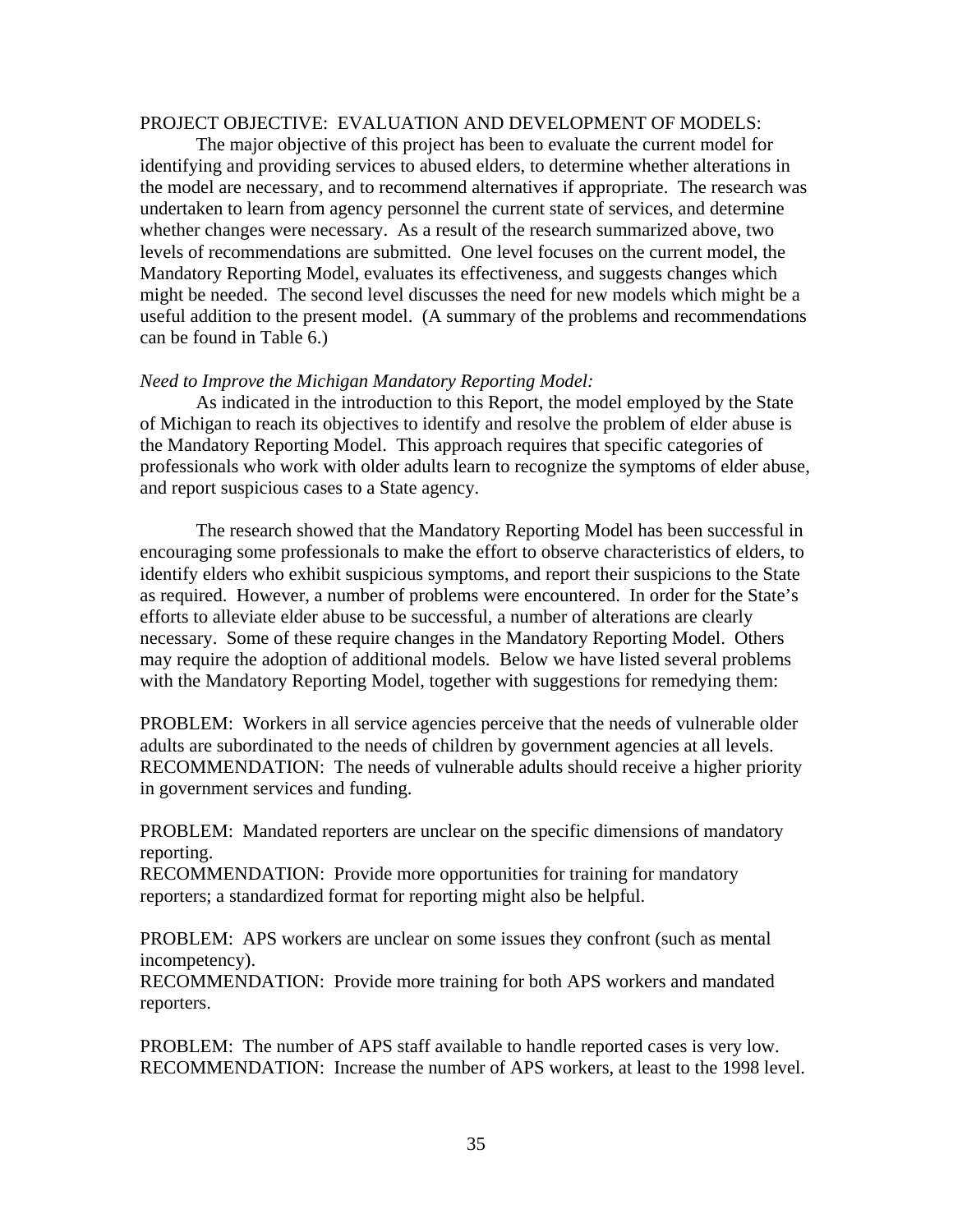PROBLEM: Some abusers of the elderly are repeaters; their past offenses are not known to elder care agencies which hire workers.

RECOMMENDATION: A registry of previous offenders is needed.

PROBLEM: There is a lack of communication and coordination among the various professionals involved in mandated reporting (APS workers, mandated reporters, and agencies whose involvement is needed to remedy the problems).

RECOMMENDATION: Develop a mechanism, such as an elder abuse task force or network of service providers (a "Focal Point"), to bring workers in various fields together to improve communication and coordinate activities on behalf of abused seniors. This network or task force should involve professionals at the highest levels of the various professions, including APS, the courts, law enforcement, guardianship agencies, social service providers, senior centers, and members of the legislature and executive branches. Some counties already have such networks; they should be expanded to all counties, as well as to the State as a whole.

PROBLEM: Workers involved in adult protective service activities, both in private agencies and in APS, often perceive that their views are not heard by officials involved in the development of State policy and procedures.

RECOMMENDATION: Program development at the State level should make great efforts to involve professionals who do the actual work of identifying and reporting abuse of the elderly in order to insure that policy takes account of the reality of the situation.

#### *Need to Consider the Addition of Other Models:*

 Why is it not sufficient to continue with the Mandatory Reporting Model? Why can we not continue with the same model and encourage additional workers in new areas to participate in the process of identifying and reporting suspected cases of abuse? Or should we try something new? This question was asked of respondents in the focus groups. One State worker responded:

 Not that mandatory reporting is bad – that's not what I'm saying by any means. But when you put all your eggs in that basket and say by, simply having a requirement by some professions or service folks to report, are we making it better for a lot of these folks? Are we really encouraging or are we in fact now putting folks in a position to say well, I know I'm supposed to report but if I do I'm going to be creating a [difficult] situation for this individual? Even though I know APS is going to keep the information confidential. … Is there a different step I need to take? … maybe I should be talking with my Area Agency on Aging to see if there's some kind of care management or some kind of assessment we can get.… And I think that's one of the dangers that we face by saying everybody should just be a mandatory reporter and that will solve our problem (State E).

 This worker is focusing on some of the key problems encountered with the current model which cannot simply be corrected by encouraging new reporters. For example, some patients feel deeply threatened by having their cases reported. Some professionals may be uncomfortable with mandatory reporting. Their skills might be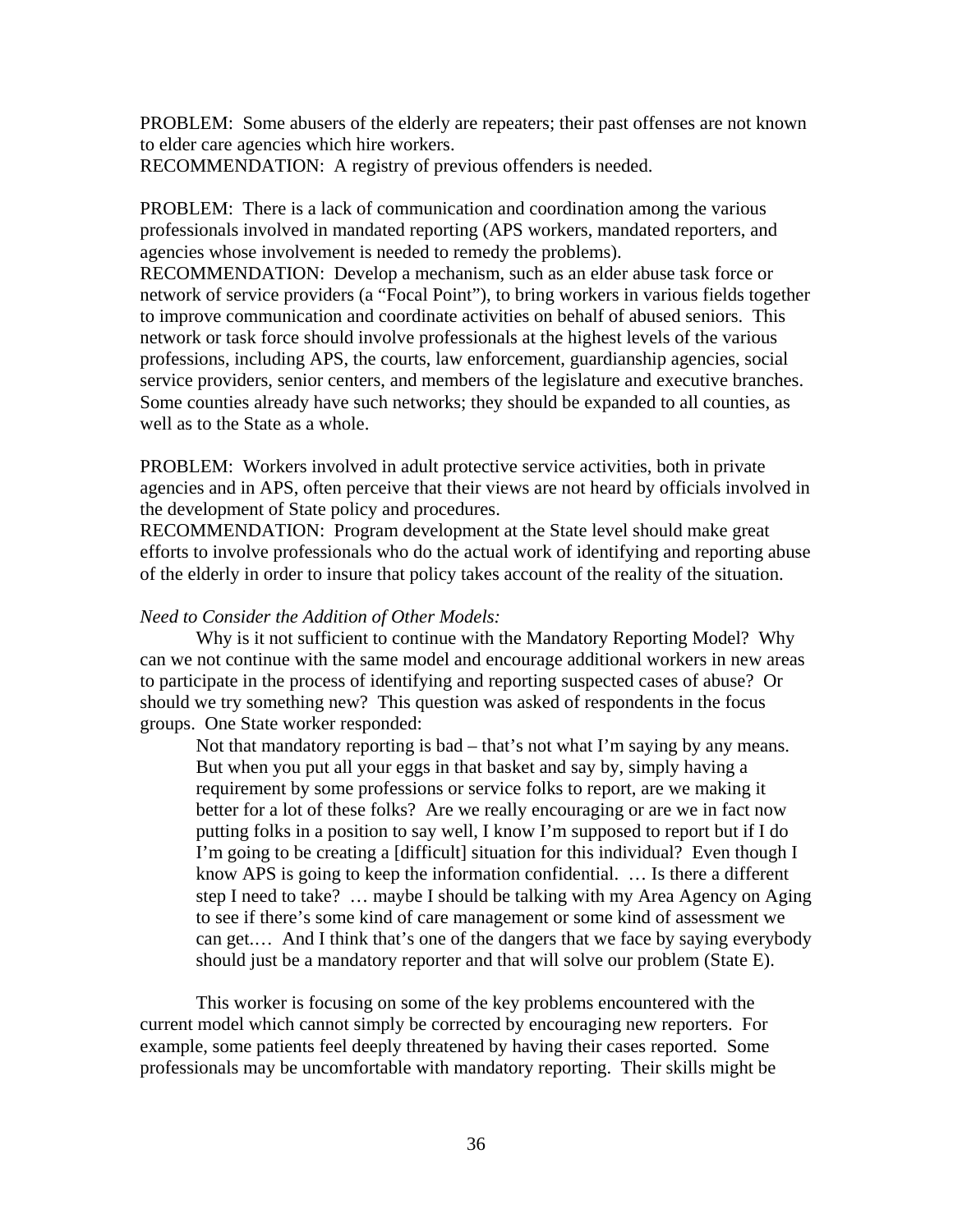more appropriate to another model. Case management or legal contributions come to mind. Is it not appropriate to have another model available for these instances?

In an earlier study (Sengstock, et al., 1991), it was found that the recommended model of service delivery made little difference in the types of services provided to clients. Most models recommended to workers tend to focus on the *services* provided. However, they tend to ignore other factors, such as client needs and service workers' professional perceptions and judgments, which also play a role in determining the services to be offered. In reality, however, this study found that workers tended to follow their own professional judgments in their approach to the needs of their clients (Sengstock, et al., 1991). If the model imposed, such as a mandatory reporting model, did not conform to their perceptions of appropriate action, they generally ignored the model and provided the services they believed appropriate.

In effect, the senior centers in our study were doing this in their approach to abused elders, providing the services they had available and ignoring the mandate to report, which they found useless. Hence it is suggested that service delivery models are not likely to be useful if they attempt to force professionals to employ approaches more appropriate to the traditions of other occupations. Models are more effective if they build upon the specific skills of the various types of workers involved, and adapt to the kinds of observations and services to which these professionals are accustomed.

 The Mandatory Reporting Model was built upon the skills of social work, primarily through its experience with child protective services. The APS model has managed to obtain the cooperation of some health agencies. This has been accomplished largely by encouraging adaptations in the health agencies to fit in with the mandatory reporting model. Most health agencies have added medical social workers to the health care team, rather than altering the practice patterns of physicians and nurses. A major complaint of APS and health workers who regularly used the mandatory reporting model was the lack of cooperation they received from professionals in other areas, primarily the courts, banks and other financial institutions, guardianship agencies, criminal justice agencies, and mental health workers. Workers involved in senior centers, who could be a major resource in aiding abused elders, were a notable absence in their involvement in the current model.

In order to recruit persons in other professions to join in the effort to remedy elder abuse, it is probably more useful to introduce other models more appropriate to their professional skills, rather than attempt to force them into a Mandatory Reporting Model. We suggest that efforts be made to work with professionals in these areas to determine which approaches would be more adapted to their unique professional skills. This process would require considerable cooperation among the professions involved, as was suggested by the Task Force, in an effort to involve workers in legal agencies and the courts.

In order to effect such a change, the input of all relevant professionals would be necessary. This would include the courts, guardianship providers, attorney, law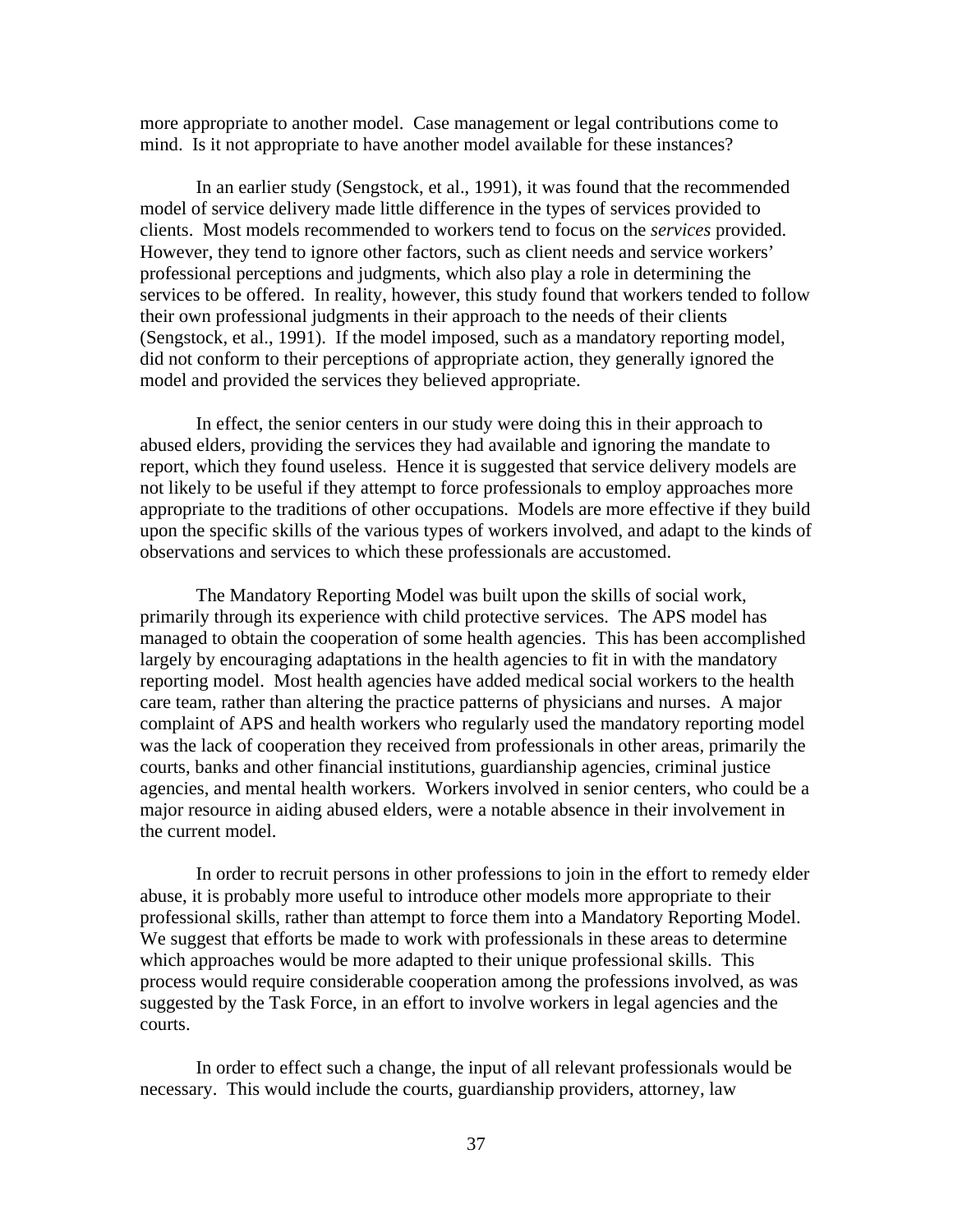enforcement agencies, senior centers, social service agencies, mental health workers, the various regulatory and licensing agencies (for health care, nursing homes, senior day care, and the like). As suggested above, a special task force or network of service providers, which some counties have already developed, could be useful in this regard. Such a task force or network could be charged with considering other models. The current model is based primarily on the Adult Protective Services Model, with major elements of the Public Health Model.

Some alternative models might provide effective supplements to the APS Model. For example, professionals in the legal and criminal justice related professions might be more comfortable with the Victim Advocacy Model or the Restorative Justice Model, both of which draw more heavily on legal skills and practices. Similarly, family and social work agencies, as well as senior centers, might find the component of the Family Caregiver Support Model more conducive to the types of services they are able to provide. Existing models do not appear to deal with the approaches generally taken by banks and financial institutions; such agencies should be consulted concerning the models appropriate to their profession. However, the input of the professionals involved in the development of the selected model(s) is critical if their cooperation is to be insured. Imposition of any model from above is unlikely to be successful.

This process would also require the leadership of the relevant state agencies, primarily the Department of Human Services, Adult Protective Services, and Office of Services to the Aging. It would also require the involvement of the State legislature and executive branches, which would have to enact any laws necessary to implement any changes. Input from all levels of all of these agencies would be critical to the success of any modifications. Simply imposing modifications from above would do little good, and would only generate resistance.

PROBLEM: Professionals in fields other than social work and the medical field generally have little involvement in the current process for assisting abused and neglect elders.

RECOMMENDATION: An effort should be made to supplement the APS model with new models with which these other professionals will be more comfortable.

PROBLEM: Models appropriate to the legal and criminal justice agencies do not exist. RECOMMENDATION: Legal and criminal justice agencies should be consulted to develop models appropriate to these professions. The Victim Advocacy Model and Restorative Justice Model might be useful suggestions to begin this process.

PROBLEM: Senior centers and family service agencies appear to be uncomfortable with the current model of services to abused elders.

RECOMMENDATION: Alternative models for use in these agencies should be explored with them. The Family Caregiver Support Model or community service models might be useful places to begin these discussions.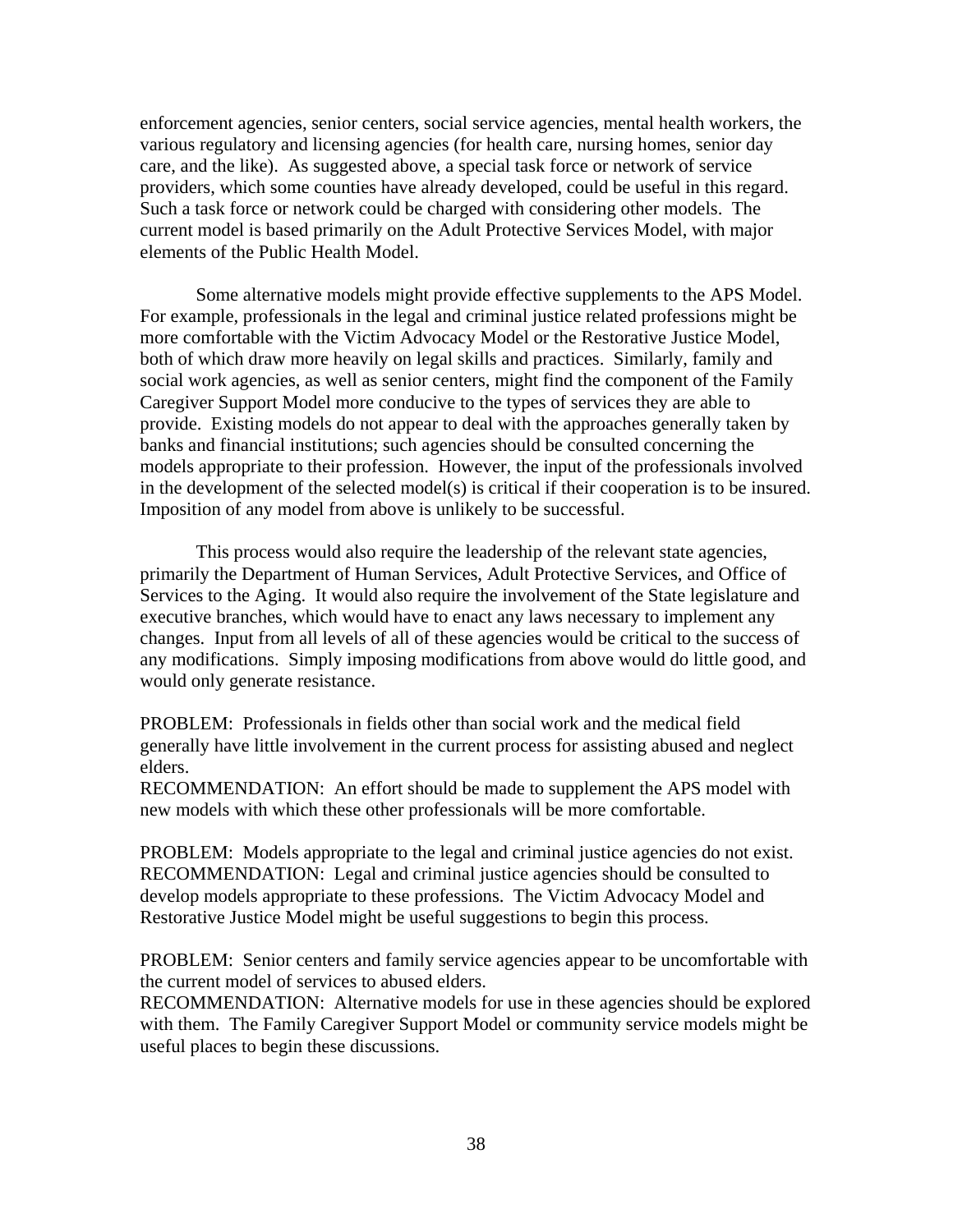PROBLEM: Banks and other financial institutions have been relatively uninvolved in the attack against abuse of the elderly. Their absence results in relatively little impact in the important area of financial abuse, as the Task Force pointed out.

RECOMMENDATION: Banks and financial institutions should be consulted to develop identification procedures and remedies for financial abuse which are appropriate for use in the banking industry.

PROBLEM: The resistance of some professionals to the current APS system is, in large part, due to the failure of the current system to take account of the skills and approaches of the various professions.

RECOMMENDATION: Input of professionals in all professions in the development of models appropriate for use in their professional settings is critical to obtaining the cooperation of members of these professions in assisting abused elders.

PROBLEM: The viability and effectiveness of any model with inadequate funding is questionable.

RECOMMENDATION: Legislative and executive branches must insure that adequate funding is available for the conduct of all of these efforts to identify and assist abused elders, and to insure that the rate of elder abuse is reduced.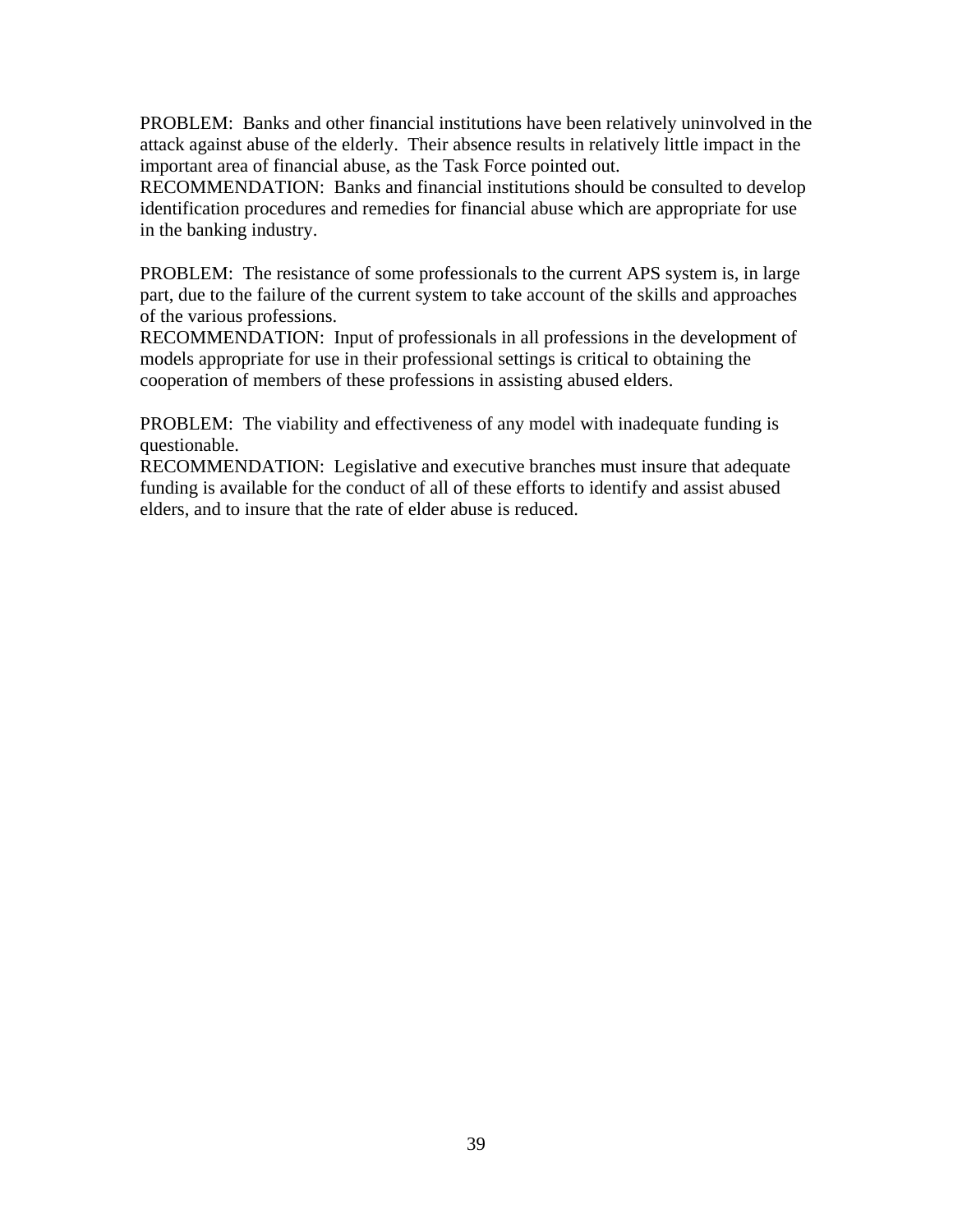#### **TABLE 1**

#### **CASES REPORTED TO MICHIGAN ADULT PROTECTIVE SERVICES FOR THREE METROPOLITAN DETROIT AREA COUNTIES DURING TWO PERIODS IN 2006 AND 2007**

|                   | <b>SUBSTANTIATED</b> |                |               | NOT SUBSTANTIATED |               |
|-------------------|----------------------|----------------|---------------|-------------------|---------------|
| <b>PERIOD</b>     | <b>SUMMER</b>        | <b>WINTER</b>  | <b>SUMMER</b> | <b>WINTER</b>     | <b>TOTALS</b> |
| <b>REPORTED</b>   | 2006                 | 2007           | 2006          | 2007              |               |
| <b>COUNTY:</b>    |                      |                |               |                   |               |
| <b>MACOMB</b>     | 14                   | 13             | $\mathbf{1}$  | $\overline{2}$    | 30(14.3%)     |
| <b>OAKLAND</b>    | 28                   | 19             | 6             | $\overline{7}$    | 60(28.6%)     |
| <b>WAYNE</b>      | 44                   | 50             | 9             | 17                | $120(57.1\%)$ |
| <b>SUB TOTALS</b> | 86                   | 82             | 16            | 26                | 210 (100%)    |
|                   | <b>SUMMER</b>        |                |               | <b>WINTER</b>     | <b>TOTALS</b> |
|                   | SUBSTANTIATED?       |                |               | SUBSTANTIATED?    |               |
|                   | <b>YES</b>           | N <sub>O</sub> | <b>YES</b>    | N <sub>O</sub>    |               |
| <b>MACOMB</b>     | 14                   | $\mathbf{1}$   | 13            | $\overline{2}$    | 30(14.3%)     |
| <b>OAKLAND</b>    | 28                   | 6              | 19            | $\overline{7}$    | 60(28.6%)     |
| <b>WAYNE</b>      | 44                   | 9              | 50            | 17                | $120(57.1\%)$ |
| <b>SUBTOTALS</b>  | 86                   | 16             | 82            | 26                |               |
|                   | $(84.3\%)$           | $(15.7\%)$     | $(75.9\%)$    | $(24.1\%)$        |               |
| <b>SUBTOTALS</b>  |                      |                |               |                   |               |
| <b>FOR PERIOD</b> | 102                  |                | 108           |                   | 210           |

#### TOTALS: SUBSTANTIATED VS. UNSUBSTANTIATED – COMBINED REPORTING PERIODS:<br>SUBSTATIATED NOT SUBSTANTIATED SUBSTATIATED NOT SUBSTANTIATED TOTAL

| SUBSTATIATED  | NOT SUBSTANTIATED | TUTAL      |
|---------------|-------------------|------------|
| $168(80.0\%)$ | 42 (20.0%)        | 210 (100%) |

Notes: "Summer, 2006" refers to cases reported during June and July, 2006. "Winter, 2007" refers to cases reported during February and March, 2007.

The relative sizes of the 3 counties are as follows: Tri-County Total: 4,022,267; Macomb: 831,077 (20.7%); Oakland: 1,206,089 (30.0%); Wayne: 1,985,101 (49.4%) (U.S. Census Bureau, 2007 Estimates).

The State of Michigan records abuse and neglect cases by type of abuse reported. This results in separate cases if two or more types of abuse are reported for a single individual. However, for the purposes of this study, a "case" is an individual person at a single point in time; if multiple types were reported, we classify it as "Multiple" abuse.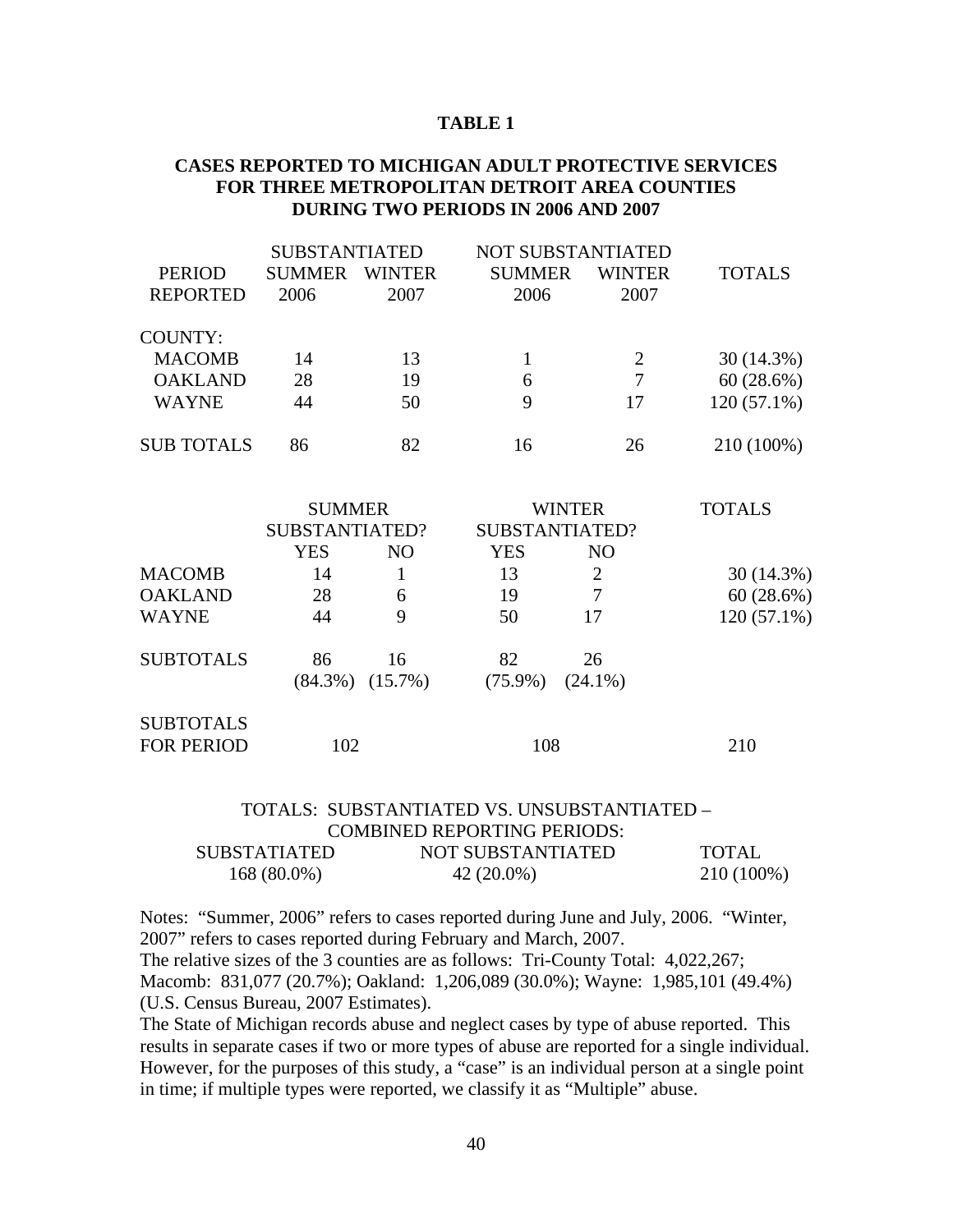# **TABLE 2**

#### **SUBSTANTIATED AND NON-SUBSTANTIATED CASES BY REPORTING AGENCY**

| <b>REPORTING</b><br><b>AGENCY</b> |              | SUBSTANTIATED NON-SUBSTANTIATED | <b>TOTALS</b> |
|-----------------------------------|--------------|---------------------------------|---------------|
| <b>HEALTH CARE</b>                | 66 (79.3%)   | 17(20.7%)                       | 82 (39.0%)    |
| <b>MENTAL HEALTH</b>              | $40(80.0\%)$ | $10(20.0\%)$                    | 50 (23.8%)    |
| <b>SOCIAL WELFARE</b>             | 39 (78.0%)   | $11(22.0\%)$                    | 50 (23.8%)    |
| OTHER GOVERNMENT                  | 20 (83.3%)   | 4(16.7%)                        | 24 (11.4%)    |
| <b>PHYSICIAN</b>                  |              | 0                               | 3<br>∗        |
| <b>EDUCATOR</b>                   |              | 0                               | ∗             |
| <b>SELF</b>                       | 0            | 0                               | 0             |
| <b>TOTALS</b>                     | 168 (80.0%)  | 42 (20.0%)                      | 210 (100.0%)  |

\*Note: Percentages have not been computed where the total cases in the base category are less than 10.

# **TABLE 3**

#### **TYPE OF ABUSE REPORTED BY WHETHER OR NOT IT WAS SUBSTANTIATED**

| <b>TYPE OF ABUSE</b> |             | REPORTED SUBSTANTIATED | <b>PERCENT</b>       |
|----------------------|-------------|------------------------|----------------------|
|                      |             |                        | <b>SUBSTANTIATED</b> |
|                      |             |                        |                      |
| <b>SELF NEGLECT</b>  | 58 (27.6%)  | 51 (30.4%)             | 87.9%                |
| <b>NEGLECT</b>       | 56 (26.7%)  | 42 (25.0%)             | 75.0%                |
| <b>MULTIPLE</b>      | 52 (24.8%)  | 43 (25.6%)             | 82.7%                |
| PHYSICAL             | 26 (12.4%)  | 20 (11.9%)             | 76.9%                |
| <b>FINANCIAL</b>     | $11(5.2\%)$ | $9(5.4\%)$             | 81.8%                |
| <b>EMOTIONAL</b>     | $4(1.9\%)$  | $3(1.8\%)$             | $\ast$               |
| <b>SEXUAL</b>        | $3(1.4\%)$  | ∗<br>$\Omega$          | $\ast$               |
| <b>ENDANGERMENT</b>  | ∗<br>0      | $0 *$                  | $\ast$               |
|                      |             |                        |                      |
| <b>TOTALS</b>        | 210         | 168                    | 80.0%                |

\*Note: Percentages have not been computed where the total cases in the base category are less than 10.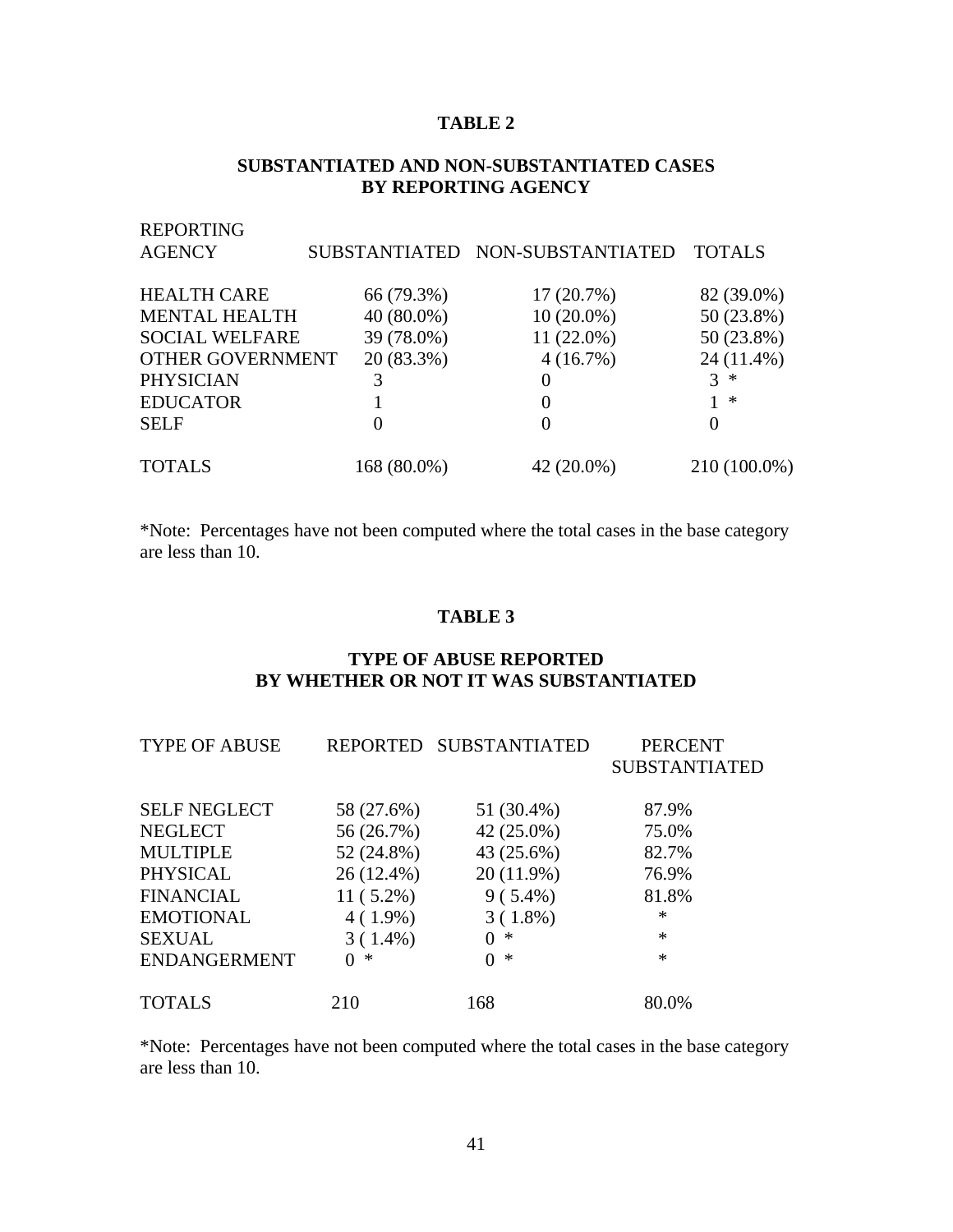#### **TABLE 4**

| Agency       | Wave 1 | Wave 1      | Wave 2 | Wave 2      | Total  | Total       |
|--------------|--------|-------------|--------|-------------|--------|-------------|
| Type         | Groups | Individuals | Groups | Individuals | Groups | Individuals |
| <b>State</b> | 2      |             |        |             |        | 16          |
| Agency       |        |             |        |             |        |             |
| Health       | 3      | 15          | 3      | 15          | 6      | 30          |
| Care         |        |             |        |             |        |             |
| Senior       |        |             | ◠      |             |        | ⇁           |
| Center       |        |             |        |             |        |             |
| Totals       | 6      | 25          | 8      | 28          | 14     | 53          |

#### **DESCRIPTION OF FOCUS GROUPS AND THEIR PARTICIPANTS**

Note: Agencies have been combined into types to protect the confidentiality of both the agencies and the respondents. Most respondents in the two waves were the same. In a few cases, different individuals had to be substituted.

## **TABLE 5**

#### **MICHIGAN ADULT SERVICES STAFFING LEVELS FROM 1998 TO 2008**

| Year   | 1998 | 1999 | 2000 | 2001 | 2002 | 2003 | 2004 | 2005 | 2006 | 2007 | 2008 |
|--------|------|------|------|------|------|------|------|------|------|------|------|
| $#$ of | 649  | 531  | 541  | 538  | 540  | 368  | 353  | 353  | 328  | 328  | 328  |
| Staff  |      |      |      |      |      |      |      |      |      |      |      |

# **PERCENT DECREASE FROM 1998 TO 2006 AND BEYOND: 321/649 = 49.5%**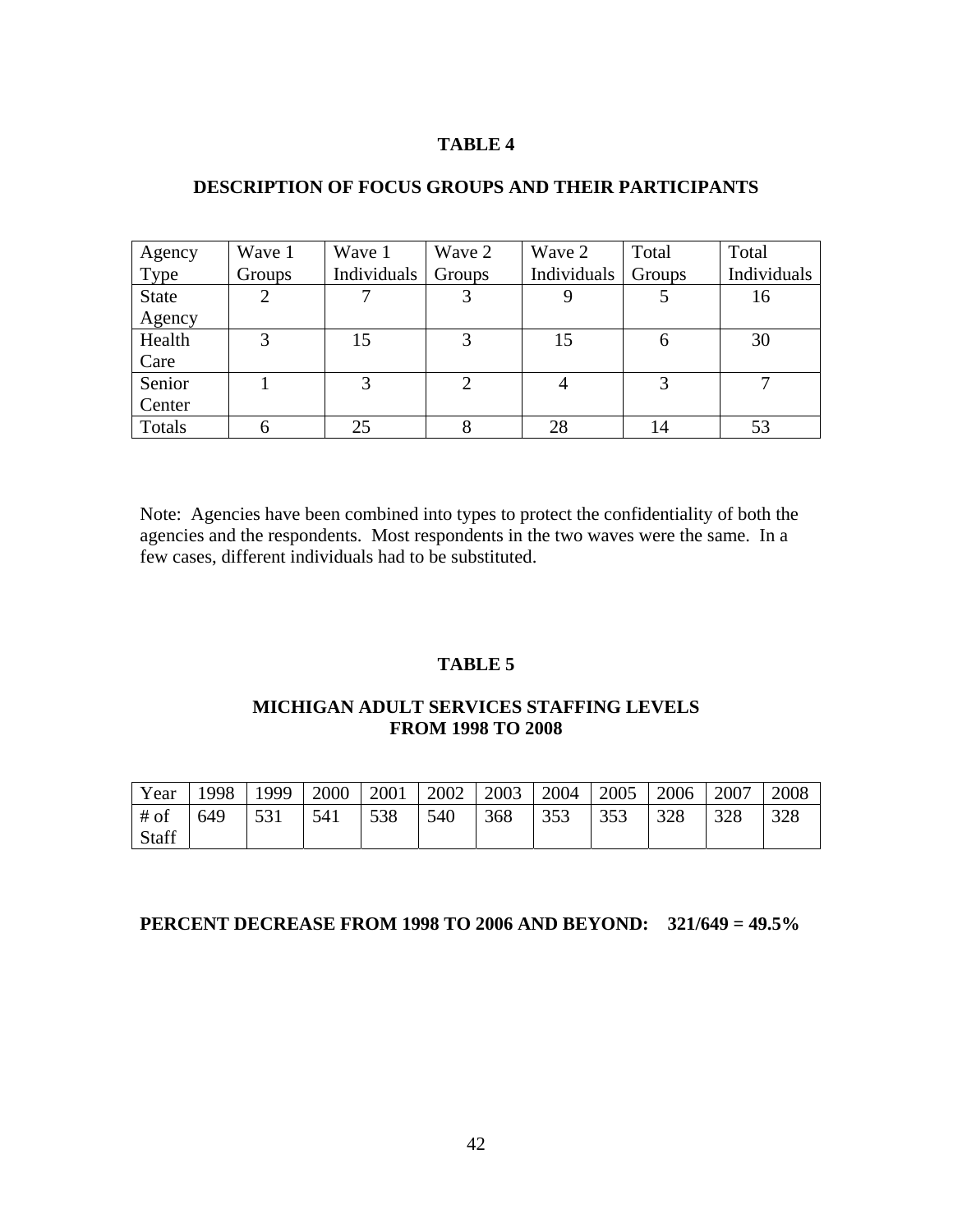| TABLE 6                                       |
|-----------------------------------------------|
| RECOMMENDED IMPROVEMENT IN MODELS             |
| FOR ELDER ABUSE IDENTIFICATION AND ASSISTANCE |
| IMPROVING THE CURRENT MODEL:                  |

| <b>PROBLEM</b>                               | <b>RECOMMENDATION</b>                       |
|----------------------------------------------|---------------------------------------------|
| Needs of vulnerable adults subordinated to   | Vulnerable adults should receive enhanced   |
| needs of children.                           | services and funding.                       |
| Mandated reporters unclear on the            | More training opportunities for mandated    |
| reporting process.                           | reporters.                                  |
| APS workers unclear on some issues they      | More training opportunities for APS         |
| confront (EX: mental incompetency).          | workers.                                    |
| Inadequate APS staff to investigate          | Increase levels of staffing of APS workers. |
| effectively the number of reports received.  |                                             |
| Many repeat offenders exist.                 | A registry of repeat offenders is needed.   |
| Lack of communication and coordination       | Develop a task force or network of          |
| among the professionals involved in          | professionals to work together on elder     |
| mandated reporting.                          | abuse issues, statewide and all counties.   |
| Workers active in adult protective service   | Policy makers in the legislature and        |
| activities perceive their perspective is not | executive branches should make efforts to   |
| heard by policy makers.                      | include input for service workers in the    |
|                                              | development of policy and procedures.       |

# B. CONSIDERATION OF ADDITIONAL MODELS:

| <b>PROBLEM</b>                             | <b>RECOMMENDATION</b>                         |
|--------------------------------------------|-----------------------------------------------|
| Professionals other than social workers    | Supplement the APS Model with other           |
| and the medical field have little          | models more appropriate to these other        |
| involvement in elder abuse identification  | professions.                                  |
| and assistance.                            |                                               |
| Legal and criminal justice agencies have   | Consider the adoption of the Victim           |
| little involvement in elder abuse          | Advocacy and Restorative Justice Models to    |
| identification and assistance.             | adapt more effectively to these professions.  |
| Senior centers and family service agencies | <b>Consider the Family Caregiver Support</b>  |
| are little involved in elder abuse         | Model or community service models as          |
| identification and assistance.             | alternative models more appropriate to these  |
|                                            | agencies.                                     |
| Banks and financial institutions are       | Work with financial agencies to develop       |
| uninvolved in elder abuse identification   | approaches more effective to the banking      |
| and assistance. This is particularly       | industry.                                     |
| troublesome in attacking financial abuse.  |                                               |
| Some professions resist the current APS    | Involve workers in the professions in the     |
| system, which does not make use of the     | development of models for their own           |
| skills of each profession.                 | profession.                                   |
| No model can be effective without          | Legislative and executive branches must       |
| adequate funding.                          | insure that adequate funding is available for |
|                                            | all efforts to assist abused and neglected    |
|                                            | elders.                                       |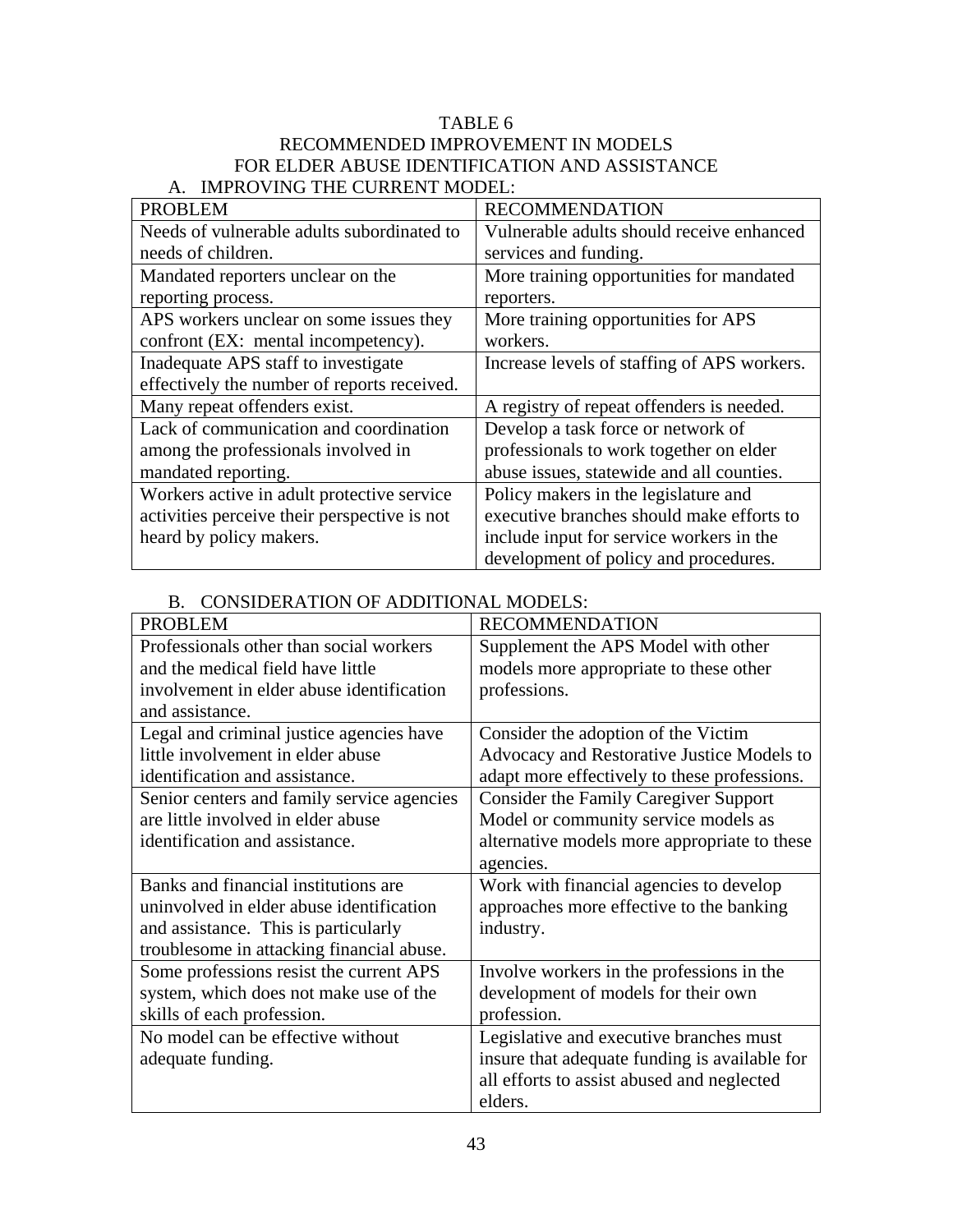#### **BIBLIOGRAPHY**

Baker, Margaret W, 2007. "Elder Mistreatment: Risk, Vulnerability, and Early Mortality." *Journal of American Psychiatric Nurses Association*, 12(6): 313-321.

Cohen, Miri, Sarah Halevi-Levin, Roni Gagin, and Gideon Friedman, 2006. "Development of a Screening Tool for Identifying Elderly People at Risk of Abuse by Their Caretakers." *Journal of Aging and Health,* 18(5): 660-685.

Cohen, Miri, Sarah Levin, Roni Gagin, and Gideon Friedman, 2007. "Elder Abuse: Disparities Between Older People's Disclosure and Risk." *Journal of the American Geriatrics Society,* 55(8): 1224-1230.

Fullmer, Terry, Gregory Paveza , Carla VaneWeerd, Susan Fairchild, Lisa Guadagno, Marguarette Bolton-Blatt, and Robert Norman, 2005. "Dyadic Vulnerability and Risk Profiling for Elder Neglect." *The Gerontologist*, 45(4): 525-534.

Hawes, Catherine, Brant Fries, Mary James, and Marylou Guihan, 2007). "Prospects and Pitfalls: Use of the RAI-HC Assessment by the Department of Veterans Affairs for Home Care Clients." *The Gerontologist*, 47 (3): 378-387.

Health and Human Services, Department of, 2008. "Office for Civil Rights – HIPAA." http://www.hhs.gov/ocr/hipaa/ (accessed 7/17/08).

Holkup, Patricia, Emily Salois, Toni Tripp-Reimer, and Clarann Weinert. 2007. "Drawing on Wisdom from the Past: An Elder Abuse Intervention with Tribal Communities." *The Gerontologist,* 47(2): 248-254.

Kennedy, Richard, 2004. "Elder Abuse and Neglect: The Experience, Knowledge, and Attitudes of Primary Care Physicians." *Family Medicine,* 37(7): 481-485.

Michigan Office of Services to the Aging, 2006. "The Governor's Task Force on Elder Abuse: Final Report." Lansing, MI: Michigan Office of Services to the Aging.

Mosqueda, Laura, Kerry Burnight, Solomon Liao, and Bryan Kemp, 2004. "Advancing the Field of Elder Mistreatment: A New Model for Integration of Social and Medical Services." *The Gerontologist*, 44(5): 703-708.

National Center for Elder Abuse, 1998. *(NCAIS.) The National Elder Abuse Incidence Study: Final Report*. Washington, DC: Administration on Aging.

Nerenberg, Lisa, 2008. *Elder Abuse Prevention: Emerging Trends and Promising Strategies*. New York: Springer Publishing Company.

Ramsey-Klawsnik, Holly, 2000. "Elder Abuse Offenders: A Typology." *Generations*, 24, 2: 17-22.